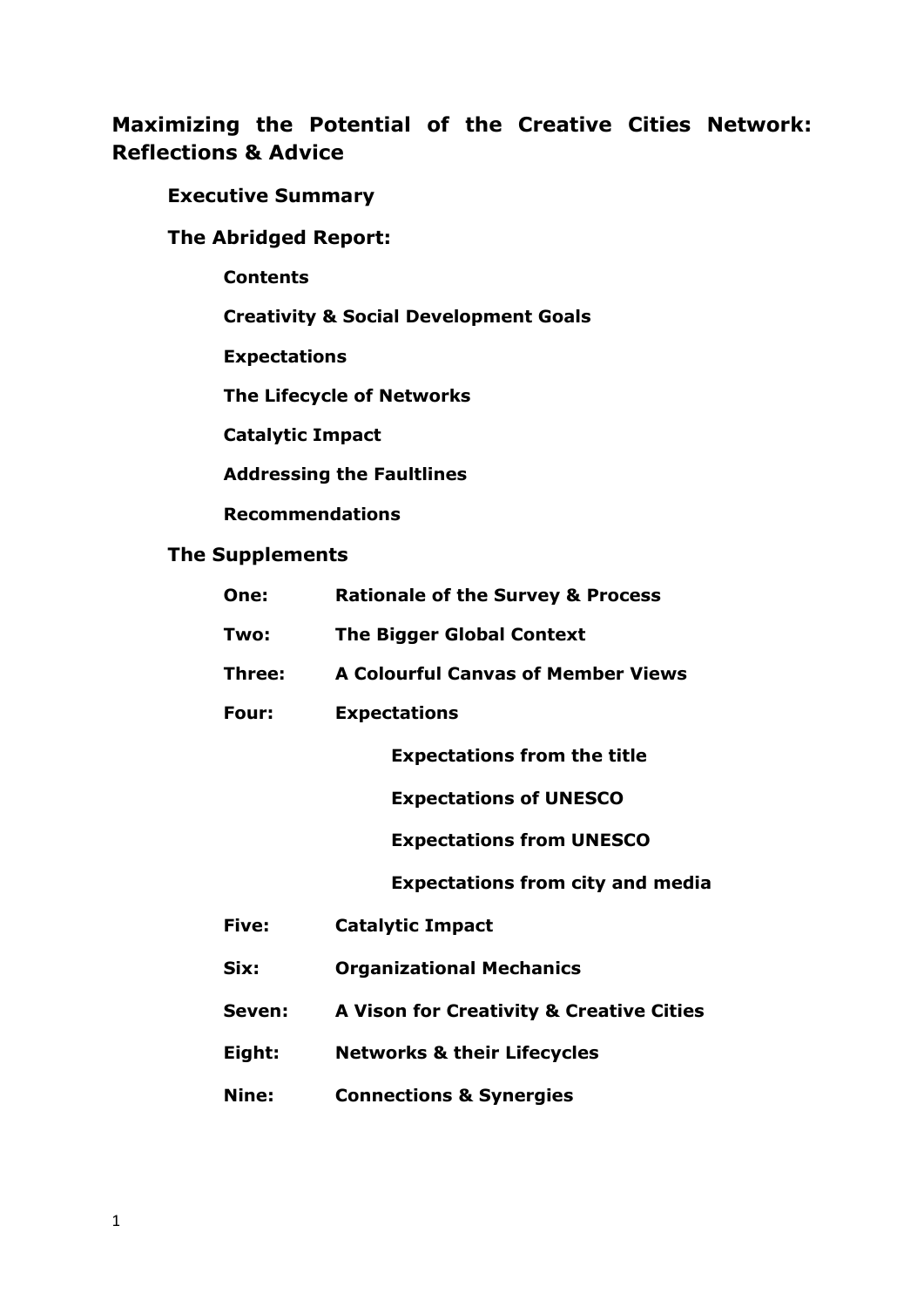# **Executive Summary**

The collaborative project between UNESCO, Charles Landry and his team reviewed UNESCO's Creative Cities Network in summer and autumn 2016. This involved 133 interviews, including 103 of the 116 network member cities and 19 external people of significance. It's aim is to be a helpful discussion document. Readers who immediately want to go to its essence can look at pages 14-17 where the inevitable faultlines of a global organization dealing with local urban creativity and the subsequent recommendations are explored.

This report has three parts: this summary; second a condensed report highlighting the main observations, analysis, conclusions and recommendations; and finally nine lengthier supplements that elaborate and deepen the arguments, including: the rationale of the report and issues explored; the bigger context for creative city making; a canvas of views from the network; expectations from UNESCO of the network and of UNESCO; the catalytic impact; organizational mechanics; a vision for creative city making; the changing world of networks and learning; and connections and synergies.

To give more life to the report the supplements in particular extensively bring out the voices of interviewees. This provides UNESCO and the Secretariat with a rich source of material to consider and explore. The main observations, conclusions and recommendations are:

The *raison d'être of the network* is to celebrate contemporary manifestations of creativity*.* Creativity at its simplest is multi-faceted resourcefulness and openness and flexibility are its most important qualities. This allows people and organization to think, plan and act with imagination in solving problems and creating opportunities. Now as the UCCN Secretariat seeks to align itself to the UN's Sustainable Development Goals (SDG) it needs to clarify its vision and restate its mission. Therefore the focus on art forms and cultural creative fields needs an explicit argument and justification.

UNESCO, its Secretariat and network members exist in a tight symbiosis and everyone agrees that the network is a positive initiative, as noted: "UNESCO has given cities a gift, and it gives you more than it takes". Designation has been an organizing device for certain cities at a point in their development and had a strong impact increasingly on smaller cities.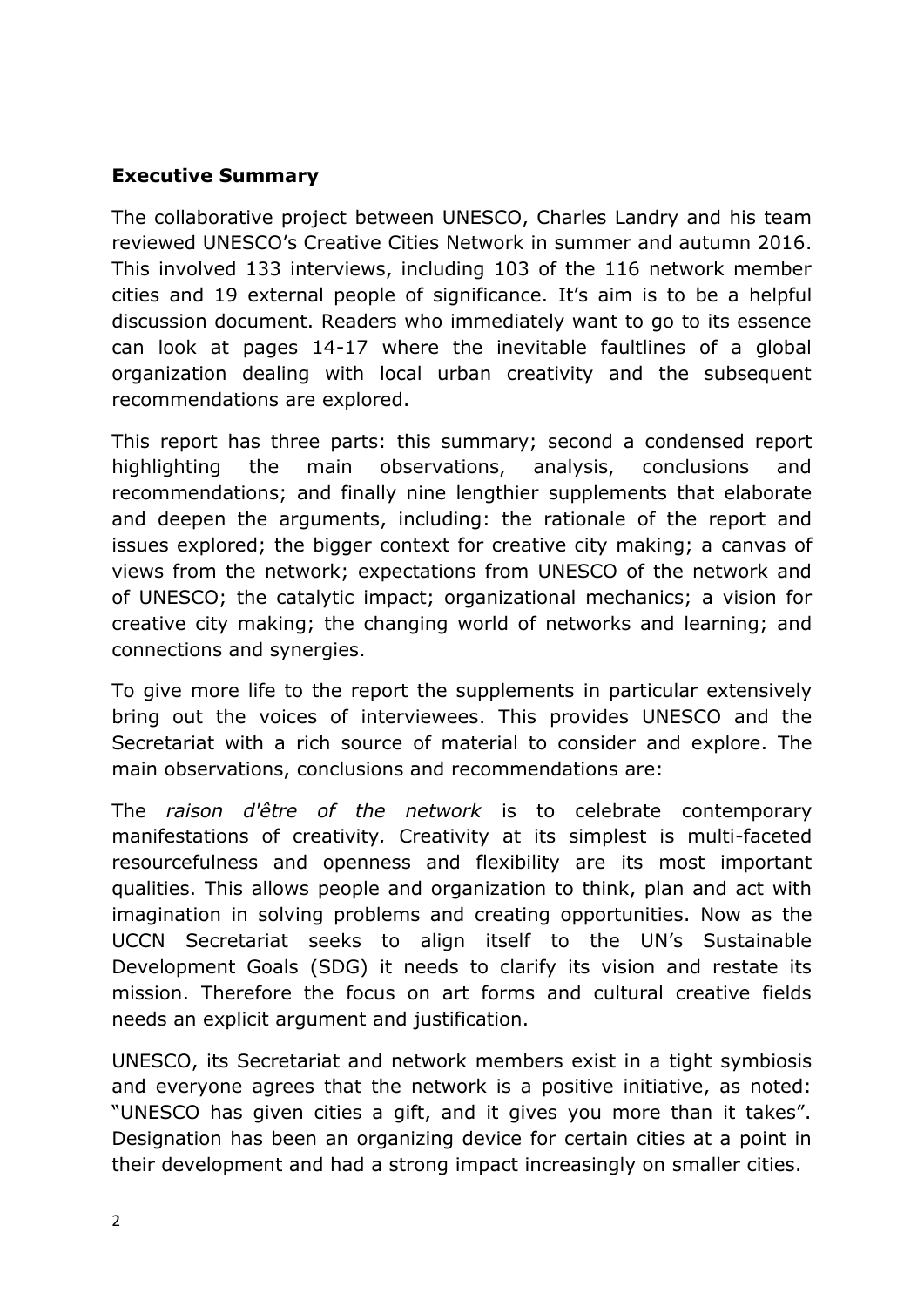Yet there are substantive worries about its explosive growth. This has shifted the mood for many and changed the network's spirit. Some cities are becoming disengaged, although newcomers are positive.

Clarity about where next and how with the network becomes more urgent as old certainties crumble and systems break at escalating speed in this period of history involving mass transformation. Cities want creative guidance or inspiration.

Cities have had differing aims and personal expectations yet ideally they want a transforming impact. The title, for some is seen as recognition and for others as a catalyst to be ambitious and aspirational, especially once UNESCO shifted the criteria from "why you deserve this to what do you hope to achieve". For all it is an element of their strategy repertoire. Yet not all have made the most of its potential. One reason is a disparity in resources, another is navigating the complexities of productive global networking.

Sometimes the creative field chosen is a perfect fit at others to shift perception. Many ask why there are only seven creative fields so excluding the performing and visual arts and the idea of rewarding comprehensive creativity is rising up the agenda.

Synergy can unleash other potentials such as linking heritage and innovation and highlighting partnerships for the application process has triggered a useful connecting process in cities. This requires a networking mindset perhaps more difficult for UNESCO.

Expectations of and from UNESCO inevitably touch upon broader governance issues and designation confers both responsibilities and rights. The Secretariat is inserted into a heavy structure so a central message is that it needs to become a stronger professional organization less subject to political pressures. A arm's length, structure can bring out the best of what UNESCO, participating cities, creative actors and expert outsiders together can bring to the table. Cities want the Secretariat to operate at its best and to use its strongest assets and to be more a connector than an administrator and more an active broker, ideas generator, quality controller and convenor. Such a structure can address difficult issues more easily, such as financial contributions from members, raising external resources or creating award schemes or discussing deselection.

The world of networks is changing very fast in a digitized world. There is a lifecycle to all networks and many are reconsidering how they operate.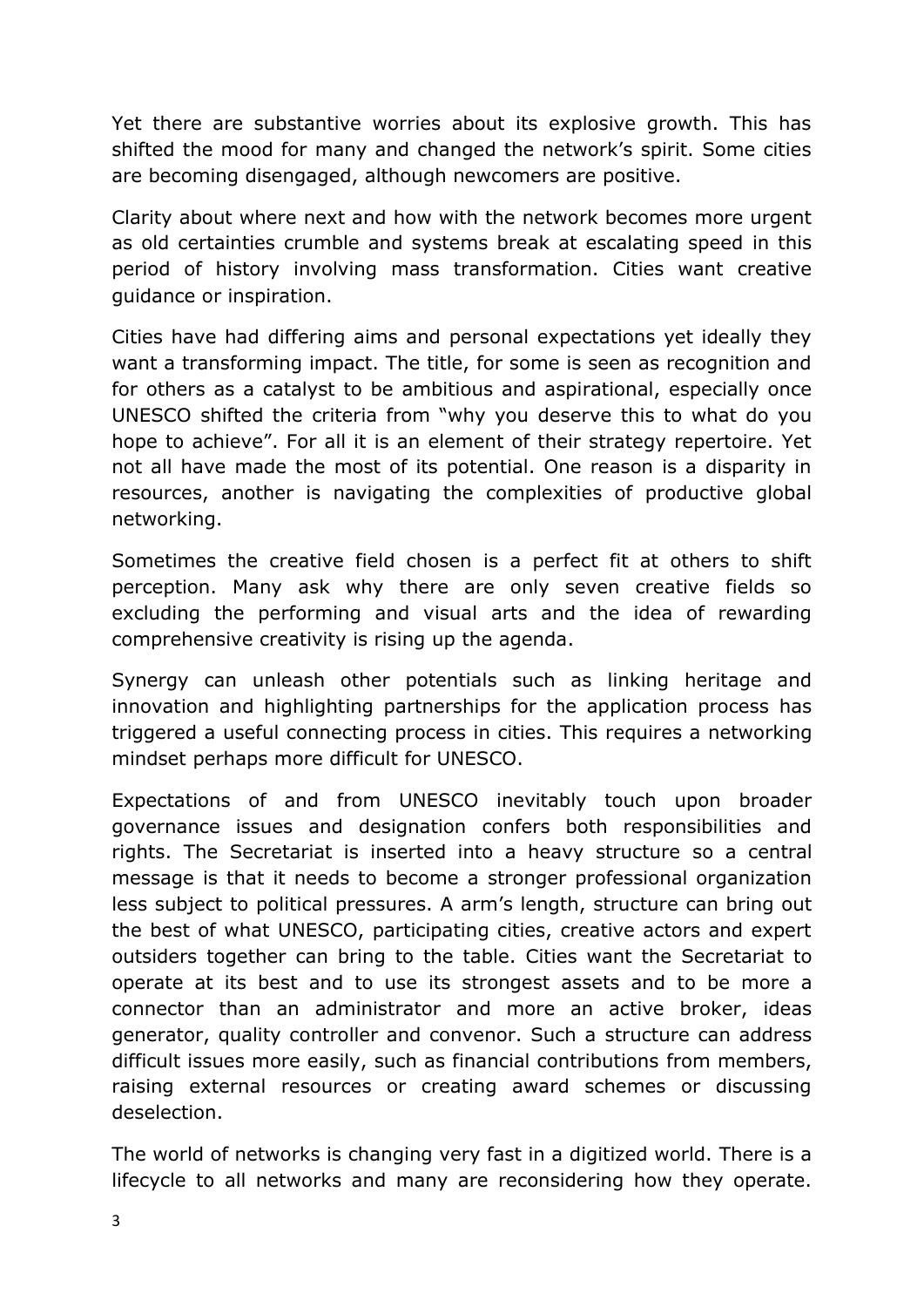Networks are a human endeavour and ultimately revolve around people, the experience of collaborating and trust. Thus how meetings are conducted is crucial and they are seen as too formal and lacking in verve.

There are some faultlines to address and they shape the recommendations. UNESCO is a global, politically shaped entity largely used to dealing with nation states. Cities are different as are creative actors. Can therefore a global bureaucracy run a creativity network and can those working in the Secretariat fully express their capabilities. There is a need to bridge the gap between the formal world and necessities of government and the world of creatives and this raises the question of setting up an arm's length entity. The UCCN can stay as it is, it will survive whatever given UNESCO's reputation, but will it be vibrant. Changing the operating conditions and even the culture becomes key.

The recommendations propose that this report should be used to initiate a structured discussion process over the next year, whereby UCCN restates its vision with clarity, purpose, specific aims and targets. The UCCN Secretariat should sub-contract as many activities as possible to leave space to do those things it could do best so moving to being an enabler, a connector, a broker of opportunities and resources.

In parallel it should explore creating a hybrid, arm's length, entity jointly managed by the Secretariat, the network's steering group with some outsiders involved. Finance for this professional entity should come from a mix of sources. It should consider employing outside experts to undertake evaluations of cities' performance.

The seven creative fields should be enlarged to include the performing and visual arts and cities should be designated as comprehensive creative cities with an option to focus on a specific field. To enhance the Secretariat's own capacities and image it should review its communications strategy. To repeat it should clarify its targets for growth as consolidation is the watchword.

Charles Landry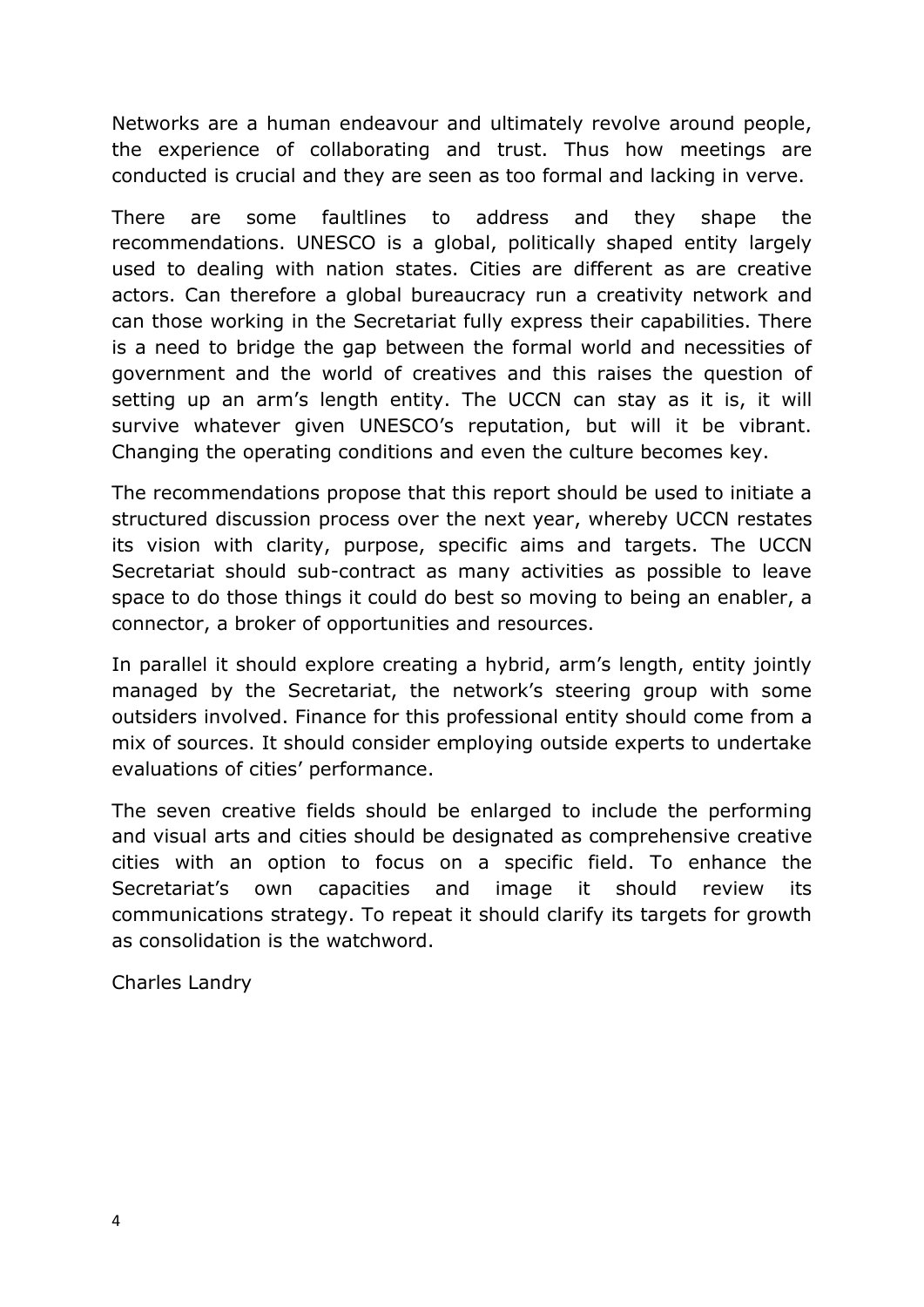# **Maximizing the Potential of the Creative Cities Network: The Abridged Report**

The UNESCO Creative Cities Network founded in 2004 now has 116 members focused on seven fields literature, music, design, film, crafts and folk art, gastronomy and media arts. 133 people were interviewed in this survey.

### **Creativity & Social Development Goals**

Celebrating contemporary manifestations of creativity is the raison d'être of the network. Creativity is a powerful renewable resource and heritage a non-renewable resource, although its interpretation and meaning might change through time. Together they shape, make and co-create the evolving culture of places in a process that is continually negotiated. Harmonizing the potentially diverging priorities or even tensions of **past achievement and contemporary exploration** is a wider aim of UNESCO. Yet in the global imagination UNESCO remains mostly associated with heritage and its tangible and intangible forms.

The UCCN Secretariat now **needs to clarify its vision and restate its mission** as it is changing with its aim to link to the UN's Sustainable Development Goals (SDG). Within this process **UNESCO needs to define creativity** and how you can become more creative. Equally what a creative city is and also its qualities and characteristics or how a city can become creative.

**Creativity at its simplest is multi-faceted resourcefulness.** Creativity requires certain qualities of mind, dispositions and attitudes of which **openness and flexibility are the most important**. Yet not everyone, every organization or city is equally creative, yet **all can become more creative.**  At its simplest a creative city provides opportunities for people, organizations and the city as an amalgam of entities **to think, plan and act with imagination** in solving problems and creating opportunities and addressing the issues that really matter to them and the world. These are places where people can express their expertise, talents and ambitions which are harnessed, exploited and promoted for the common good. A means of measuring and monitoring a city's creativity would focus on how does the city nurture and identify its creative potential, enable and support this creative capacity, exploit and harness its creative assets and how the lived experience of the city expresses this in order to encourage a virtuous cycle. Thus a high level of urban design and planning needs to inspire, stimulate and generate pride and affection.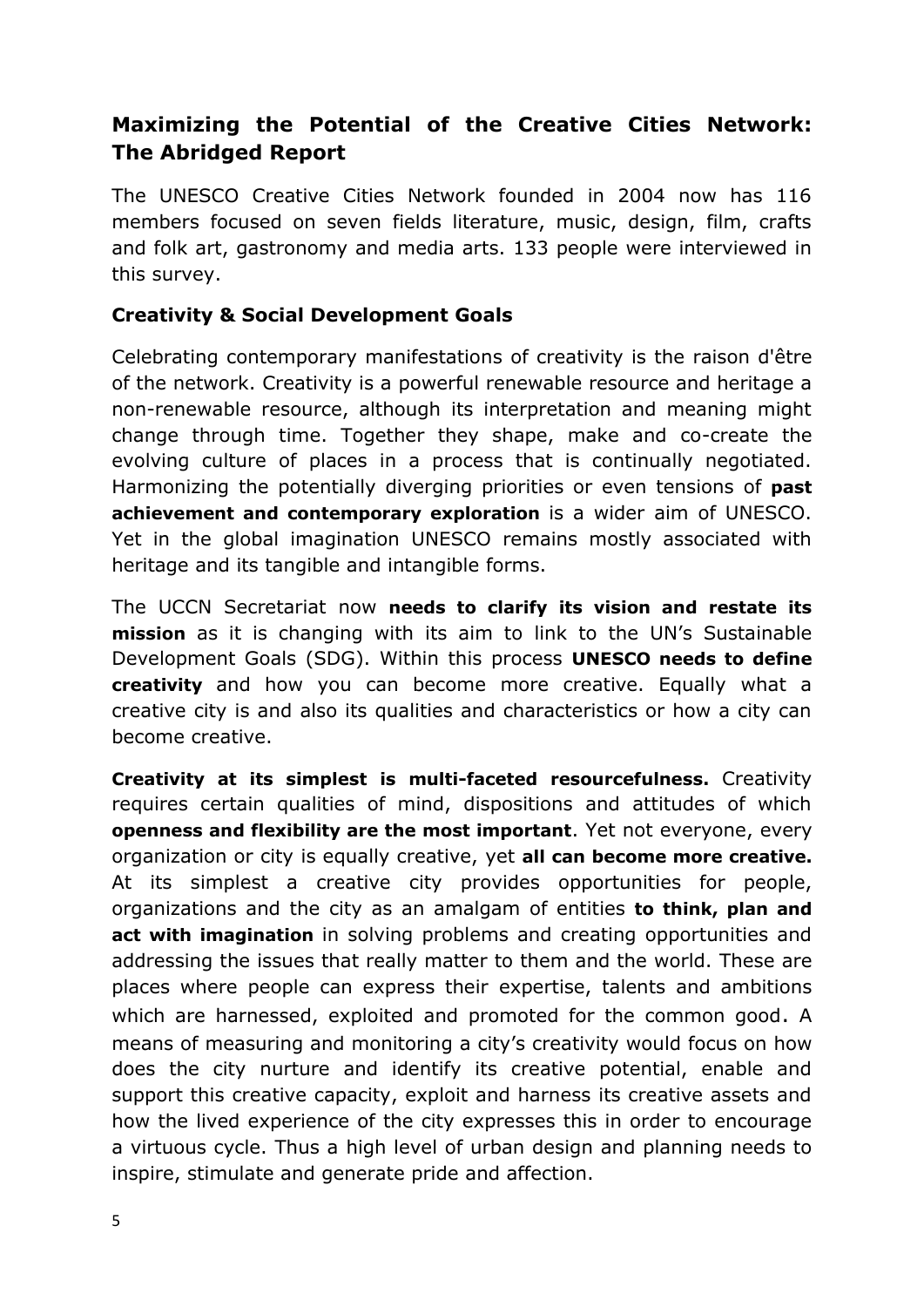**The focus on art forms and cultural creative fields needs an explicit argument and justification** as a creative city encompasses many manifestations. It needs to express in a coherent way how these forms lie at the heart of social and economic development and in achieving SDG goals. **A way to square the circle is** for UNESCO to describe the special qualities and roles the artistic forms that make up the network have in shaping cities creatively and that make a unique contribution to solve global problems in a sustainable way.

Of UCCN's seven fields it is at first sight design and especially social design and its link to urban planning that stands out. Equally gastronomy with its focus on local production, healthy living or addressing food miles issues connects well to SDG goals as does media arts with its linkages to the new economy and start-up world. Crafts and folk art clearly highlights the need to safeguard local distinctiveness. With music, film and literature the association to SDG needs to be explained more fully. Overall, though, all have a strong role in social development.

It is the bigger context that determines what this could be as o**ld certainties crumble and systems are breaking at escalating speed** where **u**nfulfilled are the promises of a better world and dissatisfaction is growing. Apprehension is in the air. **Periods of history involving mass transformation**, like the industrial or technological revolution of the past fifty years, can produce confusion. Most cities are looking for creative change yet **want creative guidance or inspiration.**

**Everyone agrees that the network is a positive initiative** and that most cities have benefitted from the designation during the course of their membership. So, most places are proud and grateful. Indeed a crisp encapsulation is that "UNESCO has **given cities a gift, and it gives you more than it takes.**

Yet there are substantive, nearly pervasive, **worries about the explosive growth of the network.** This growth has consequences. It both increases global recognition and equally dilutes its credibility. Operating as a nation driven global organization the UN and UNESCO perspective is that UCCN needs to reflect the diversity of regions North, South, East and West. Indeed **addressing cultural complexity** lie at the core of what UNESCO does and is one of UNESCO's major aims.

Many members feel disempowered by the growth feeling they were not sufficiently consulted about **'where next with the network and how'.** There are no targets, they are unclear about ultimate numbers for the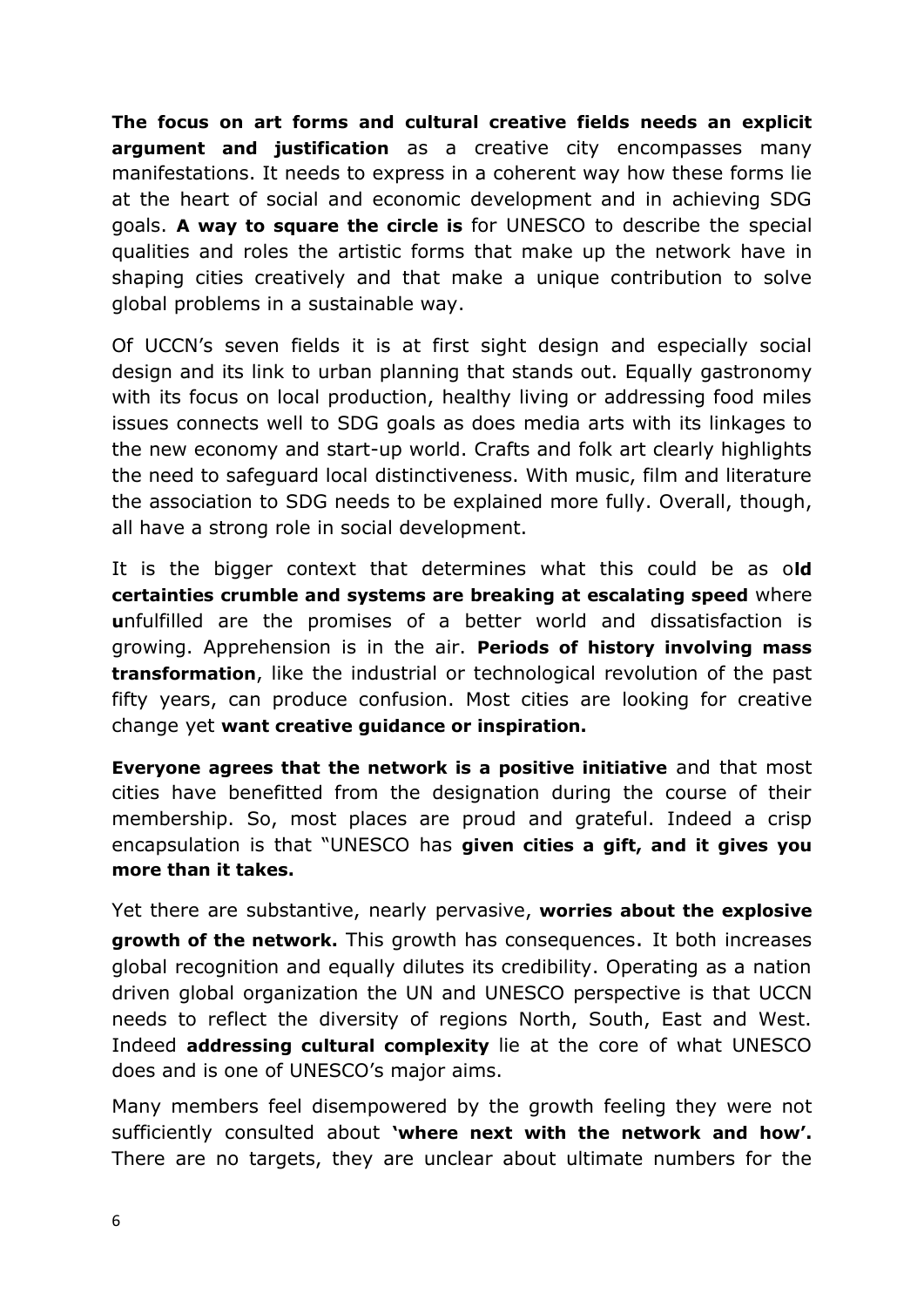network. Is it to be 150, 250 or more cities? They want to have a paced and purposeful approach to growth and development. **They want more clarity.** Thus the mood changes for many cities as it makes it difficult to stay close to the original spirit of the network. Indeed a number are disengaging. Cities understand that the **UCCN will survive whatever,**  given UNESCO's reputation, but they ask will it be meaningful and vibrant. This then raised questions about how UCCN operates and is managed. Cities are asking **what type of network UCCN should be** and what image UNESCO and the members have in mind. Is it a hierarchical network driven from above or is responsibility shared. Four themes emerged: Expectations from and of UNESCO; the operational dynamics of the network and relations between the cities and UNESCO, such as what kind of steering group should exist, collecting fees for membership, evaluating performance or cancelling membership; the fields covered by the network and establishing synergies; the changing nature of networking. Each is covered in turn.

### **Expectations of the Network**

**Cities have had differing aims and personal expectations** for joining the network and mixed motivations and there is a spectrum of how it has and is being used. This includes: To gain recognition to operate better on a wider stage; to enhance image, international presence, economic prospects or tourism impacts; to get insiders and outsiders to appreciate their city more; to make contacts; to create opportunities; to share good project ideas; to persuade local decision makers that creative fields are important by highlighting and legitimizing the status and importance of art forms and the creative economy. In sum: "**Transformational impact** locally was what we wanted and beyond that we wanted to be part of a global network".

Some saw the title as recognition and others as a catalyst to be ambitious and aspirational. Of course being part of UCCN helps cities suffering from political difficulties such as Baghdad or Zahle.

The UCCN title for many cities **is an element of their strategy repertoire;**  perhaps a **'must have' title.** Cities in the midst of transformation like Torino, Detroit or Dakar by contrast realize they need ambitious goals and the designation provides a context within which to express these. The title then helps regeneration or rethinking. Others see the need to keep up momentum, for instance Helsinki, which had been a World Design Capital in 2012. So the title provides continuity and **rather than being one-off it is 'forever'.**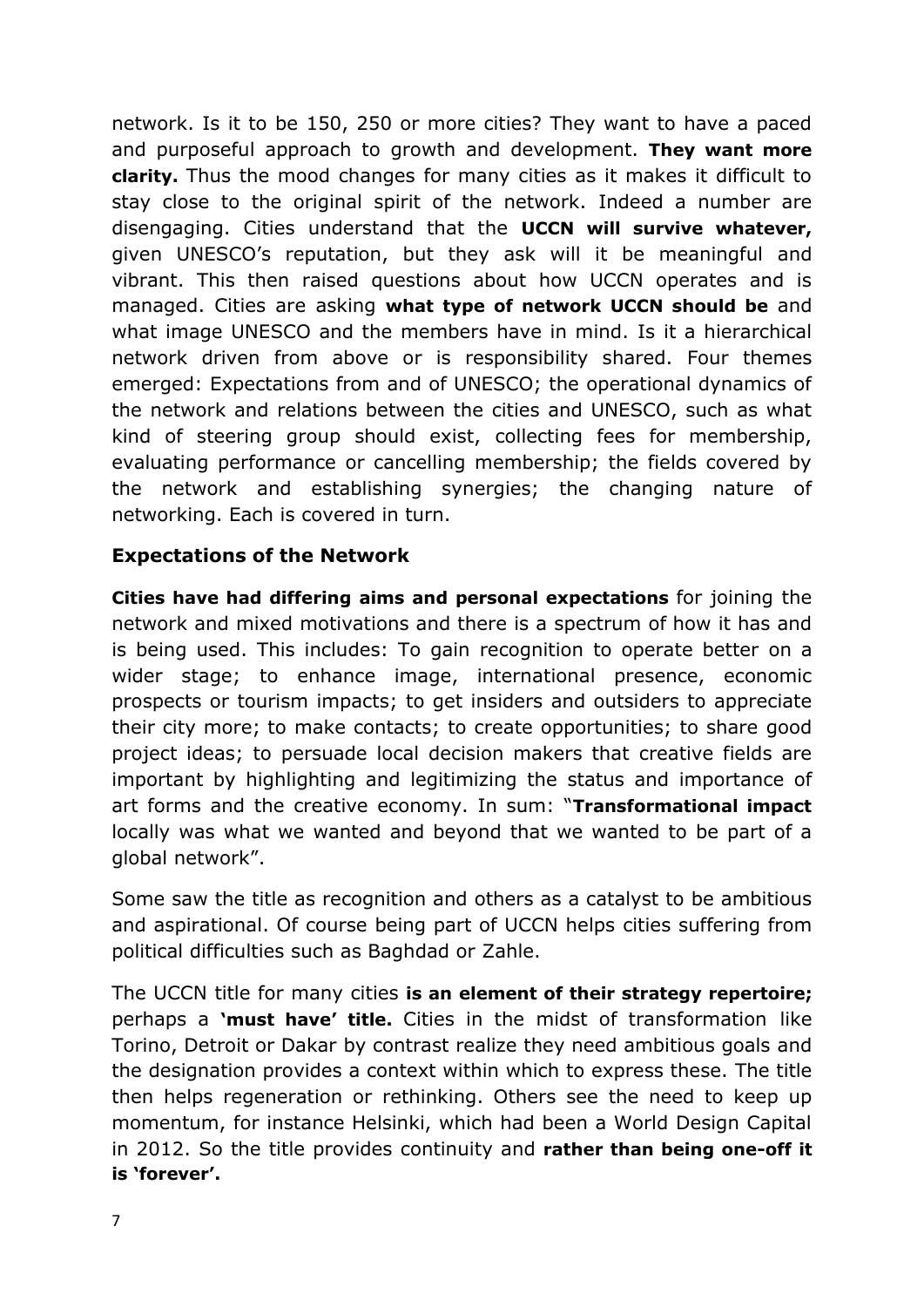Many city leaderships and especially those in the cultural field, had **a clear view of why they wanted the title** wishing to use it as a trigger for action. Unfortunately not that many cities have been able to make the most of opportunities and regretfully a number have let things drift. This has several reasons including: A lack of resources rather than ideas; a lack of broader commitment at the local level or political difficulties and a realization that productive networking at a global level is complex, time consuming and costly. A city like Austin currently has no budget; Mannheim 30,000 euros per annum; Katowice one million euros and Shenzhen with seven full time employees dedicated to the task even more. **Disparity in resources** will ultimately become a factor for the network to become sustainable.

Sometimes the creative field chosen is **a perfect fit** like for Linz with media arts for others they aim to shift perceptions like York, which wanted to balance its heritage image with a focus on new media. Yet others like Barcelona chose literature as a means of highlighting an industry in some difficulty. Curitiba wanted to shift from its urban planning renown to a focus on design. The choice can even be driven by the interests of politicians as with the choice of music in Bologna.

Globally recognized comprehensively creative cities like Bandung have **adjusted their expectations to squeeze their application** into a specific field and could be regarded as a general creative city. Indeed Canada, Japan and South East Asia have their own wider creative cities networks and one is emerging in Argentina. None of their cities are members for a specific art form. Italian cities were especially vocal in designating cities for their overall creativity. Yet not all agree with this perspective especially those designated as crafts and folk art cities.

Many ask **why there are only seven creative fields**. There appears to be no logic in excluding the performing and visual arts except that is has always been so. Only a few cities disagree. This links to the debate about **rewarding comprehensive creativity** given the increased **understanding of spillover effects and spin-offs** where increasing blending is happening between arts forms, across culture and non-cultural activities and into business and social life. Indeed the creative economy sectors and art forms are central **to the evolutionary process of the economy and society as a whole**, we could not operate without them. "The landscape of culture is now differently discussed. The network is in danger of remaining old-fashioned". Yet a number of smaller cities especially those within the crafts and folk art field are keener on art form designations.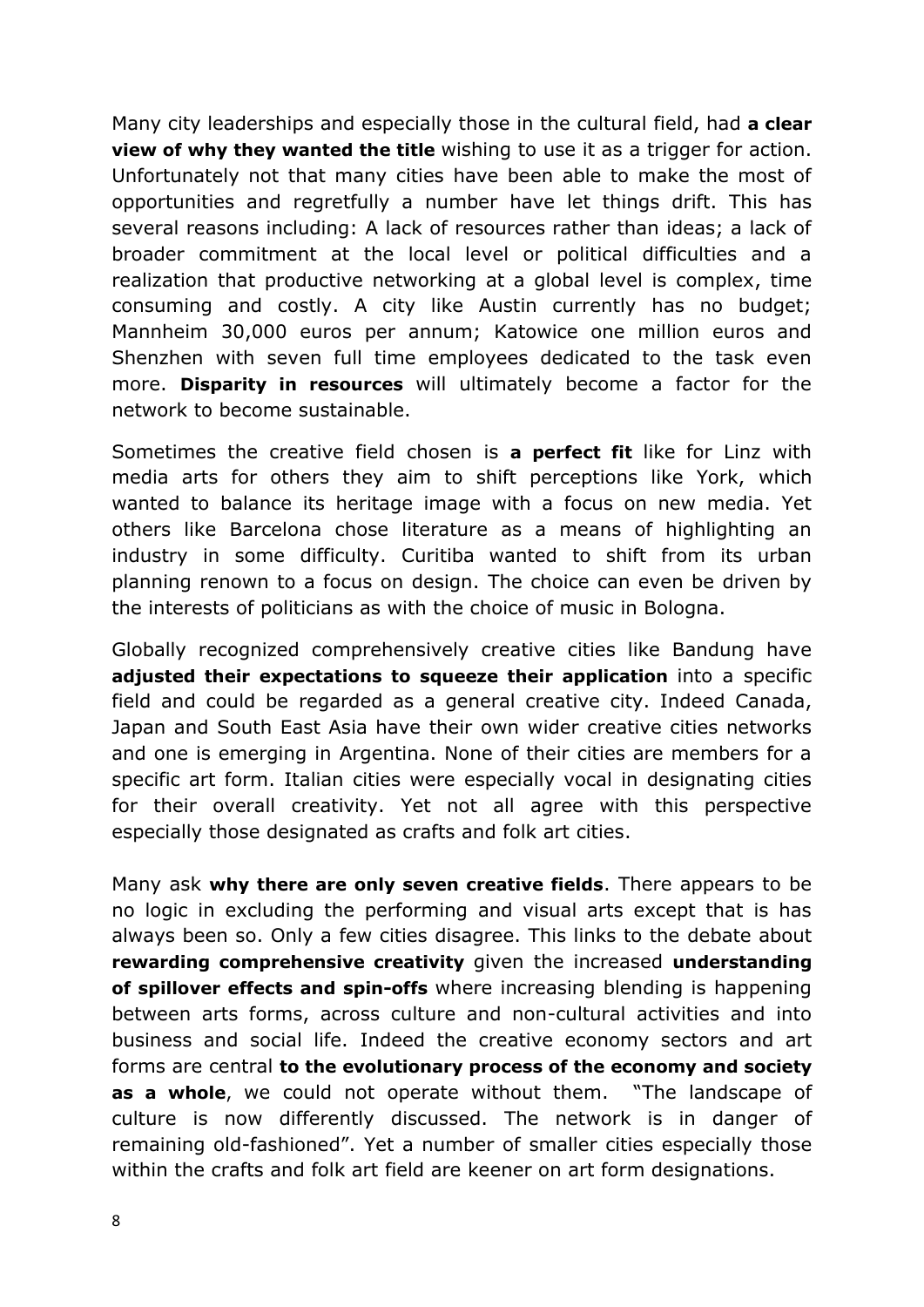The synergy goes further as this can unleash other potentials. UCCN should **pay special attention to linking heritage and innovation** so experts and visitors can explore, re-experience and re-interpret heritage both to enhance heritage encounters and to safeguard sites from visitor overload. Augmented reality experiences are increasingly common. There are other possible synergies too within UNESCO itself as between UCCN and education.

UCCN has rightly given importance to creating partnerships for the application process and the designation has often **triggered a useful connecting process in cities,** yet it can go further. This connecting approach **requires a networking mindset,** which is essentially entrepreneurial and opportunity seeking, something extremely difficult for a state sponsored organization like UNESCO.

**Once Unesco shifted the criteria** from "why you deserve this to what do you hope to achieve" expectations rose for newer potential applicants and unexpected candidates emerged like Obidos. Some creative places with a strong existing track record found this difficult. The network has **greater impact for smaller cities** and these are mostly very enthusiastic and active take Pekalongan or Denia as examples. The principles of creativity are the same for smaller and larger cities, but the expression is inevitably different. Indeed a smaller place may achieve more.

**Wider ethical considerations** or global concerns like those of SDG were mostly far from the mind of cities initially, but there is hardly any resistance to adapt to UNESCO's new purposes.

Expectations of and from UNESCO inevitably touch upon broader governance issues and there is an understanding that network members and UNESCO are in a tight, complex symbiosis and that UNESCO operates within limitations. The perspectives of city organizations and the creative actors in cities differ, the latter wants more agility and flexibility. Yet both want UCCN, and this is the key message, to be **a stronger professional organization** less subject to the inevitable politics that global nationally driven organizations can work under. The Secretariat is inserted into a heavy structure, it has leadership in some sense, but they are not free to manage as they could given the pressures which effects their organizational ethos and operating environment. Most cities and especially creative actors want the network to be protected from this.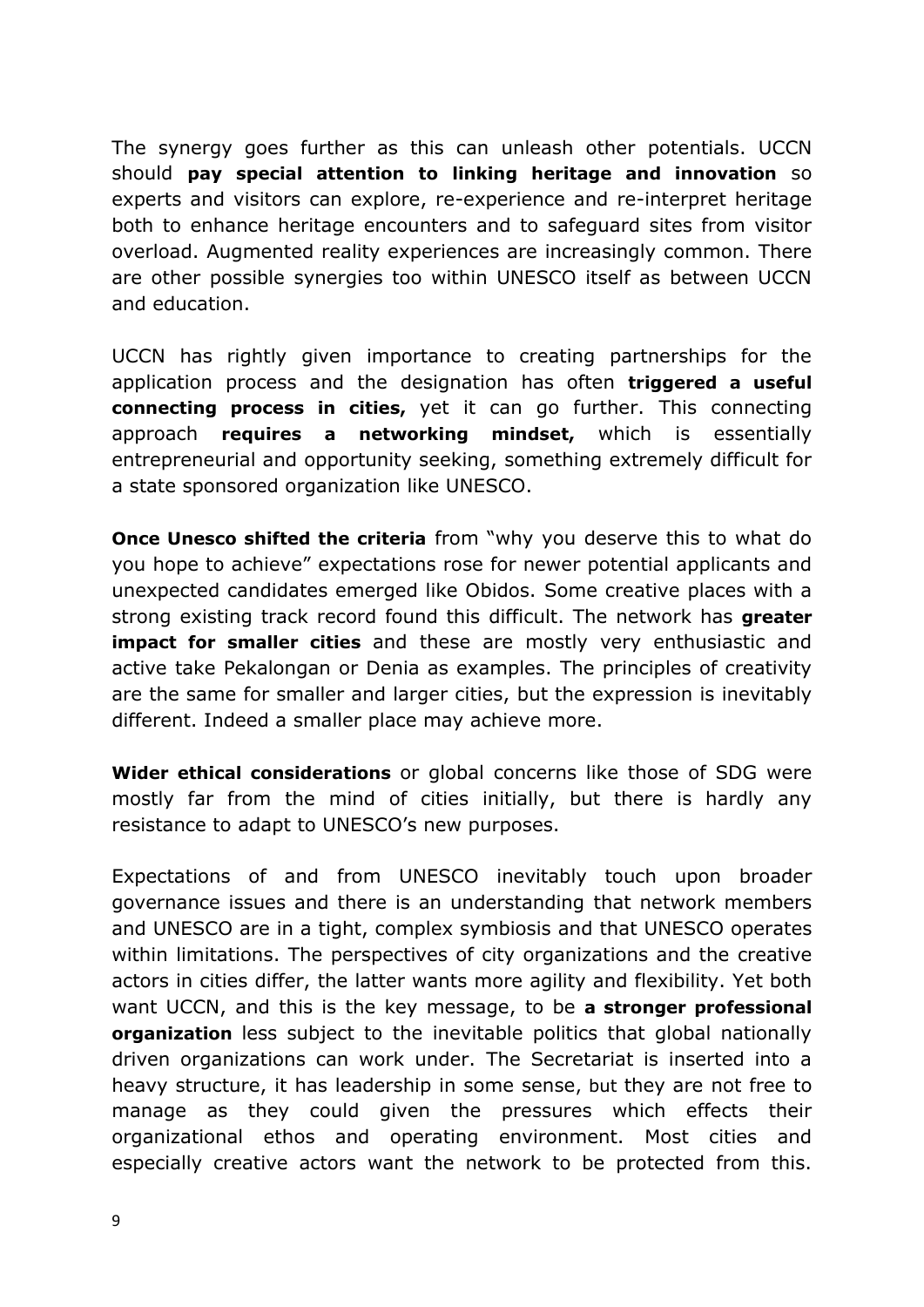UNESCO and the Secretariat needs to create a organizational form, and this is different from the past 2012/13 discussions, that allows them to be **strategic principled about its central ideas and tactically flexible** in how this is implemented. This will allow the network to maintain energy and relevance.

Cities understand that **designation confers both responsibilities and rights.** Many cities say **they want UNESCO to operate at its best** and to use its strongest assets. These are its ability to designate; to give credibility; to be in effect a 'licensing authority'; to manage quality standards; to award prizes and to reward achievement; to have an overview; to use its convening power when appropriate. By moving away from a more directive role they believe the Secretariat, now embedded into formal UNESCO structures, can free itself from those things it is less good at. **A different, arm's length, structure** can bring out the best of what UNESCO, participating cities, creative actors and expert outsiders can bring to the table. The arm's length principle is well established across the globe. The new steering group process is a beginning as it formally involves more voices, but it still within the old structure. Clearly UNESCO is less good at being an active networker, an agile operator or an opportunity creator, but in partnership it could be.

Bigger and smaller cities have differing expectations. Bigger cities expect more entrepreneurial guile and less privileged cities from the South want more practical things. They even had expectations that UNESCO cannot fulfil such as being funded or help in gathering resources. Both want a more a more responsive central entity. Cities want "**UNESCO to be more a connector than an administrator",** and the Secretariat could **see its role as an active broker** especially to link members to institutional opportunities. In sum they want the Secretariat to be more active in coming up with ideas and especially several wanted UCCN to raise its international influence and to propose concrete collaboration programmes that have tangible impact on cultural exchange and economic development.

**A new structure can address difficult issues more easily,** such as paying fees for membership or raising money from sponsors or others. To operate at a higher level and in a more sophisticated and active way requires resources. The majority are in fact willing to **pay some equitable membership fee** provided there is a more equal and clearer decision making process between the Secretariat and member cities. In fact if the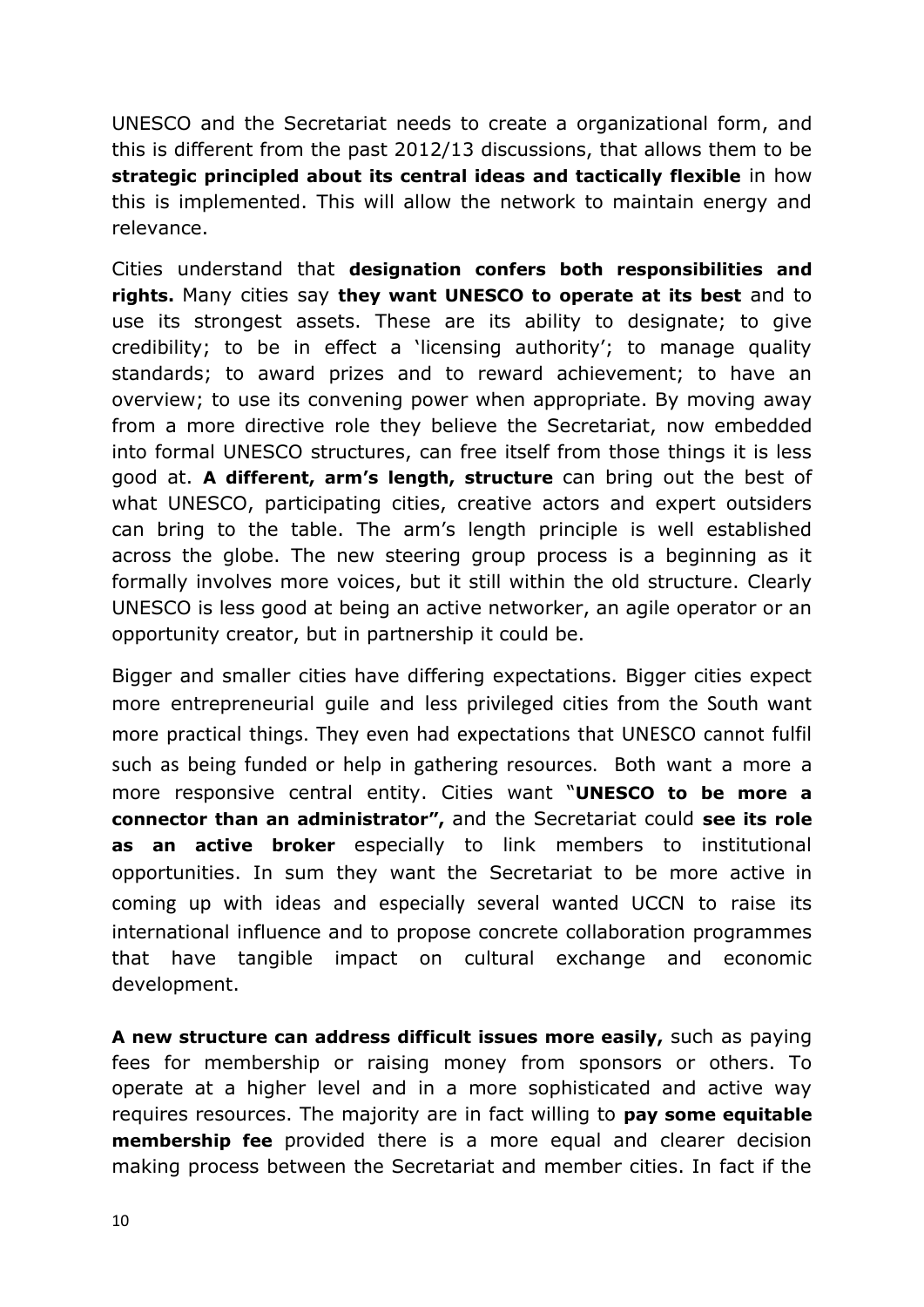network saw itself more as an association based on an equal partnership paying a subscription is commonplace. The main concern is that cities will be able to buy influence. Surely, developing a fair and transparent contribution system that balances what members can contribute is possible.

Revoking membership and **de-designation is a hot topic.** For many cities it is the threat of losing the title that creates the necessary political commitment to play a full part in the network. Yet views differ and unsurprisingly several members prefer to encourage the laggards into action. The network can do without sleepers, they weaken the network and its credibility suffers. When member cities are not even contactable and have done nothing and show little if no evidence of creativity how can they be deemed to be 'creative cities'. UNESCO procedures here are cumbersome and very lengthy and this issue again can be better addressed in a more arm's length structure. Active networks have requirements and simpler de-designation processes.

The self-evaluation and action planning process is important, but it only goes so far. Given how public the evaluations are cities will not bare their real weaknesses and failures and there is a tendency to do selfmarketing. It is not objective enough. Outsiders should undertake the evaluations, as happens for instance with the Intercultural Cities network, yet this requires resourcing.

Three strong themes are: how meetings are conducted, the need for inspiration from UNESCO and UNESCO's own image. Meetings are seen as too formal and lack verve**.** '**We meet in a creative cities network but there is no creativity'.** To generate commitment and engagement makes the atmosphere of joint meetings vitally important. This might, as an instance, even mean developing a fringe or a kind of creative city festival at the summits.

UNESCO needs to **retell a compelling story or to describe a vision** for the network that is simple, focused, relevant and ambitious for a global audience. This **needs a touch of realism and magic**. Sharing good practices and creating a learning environment is fine as far as it goes as is encouraging artist exchanges. But are these aims aspirational enough?

These are the reasons why **cities would love guidance and inspiration.**  They want UNESCO to create calls and incentives, for instance, to encourage cross discipline collaboration; there should be award schemes for good projects and better-performing cities should get rewards; there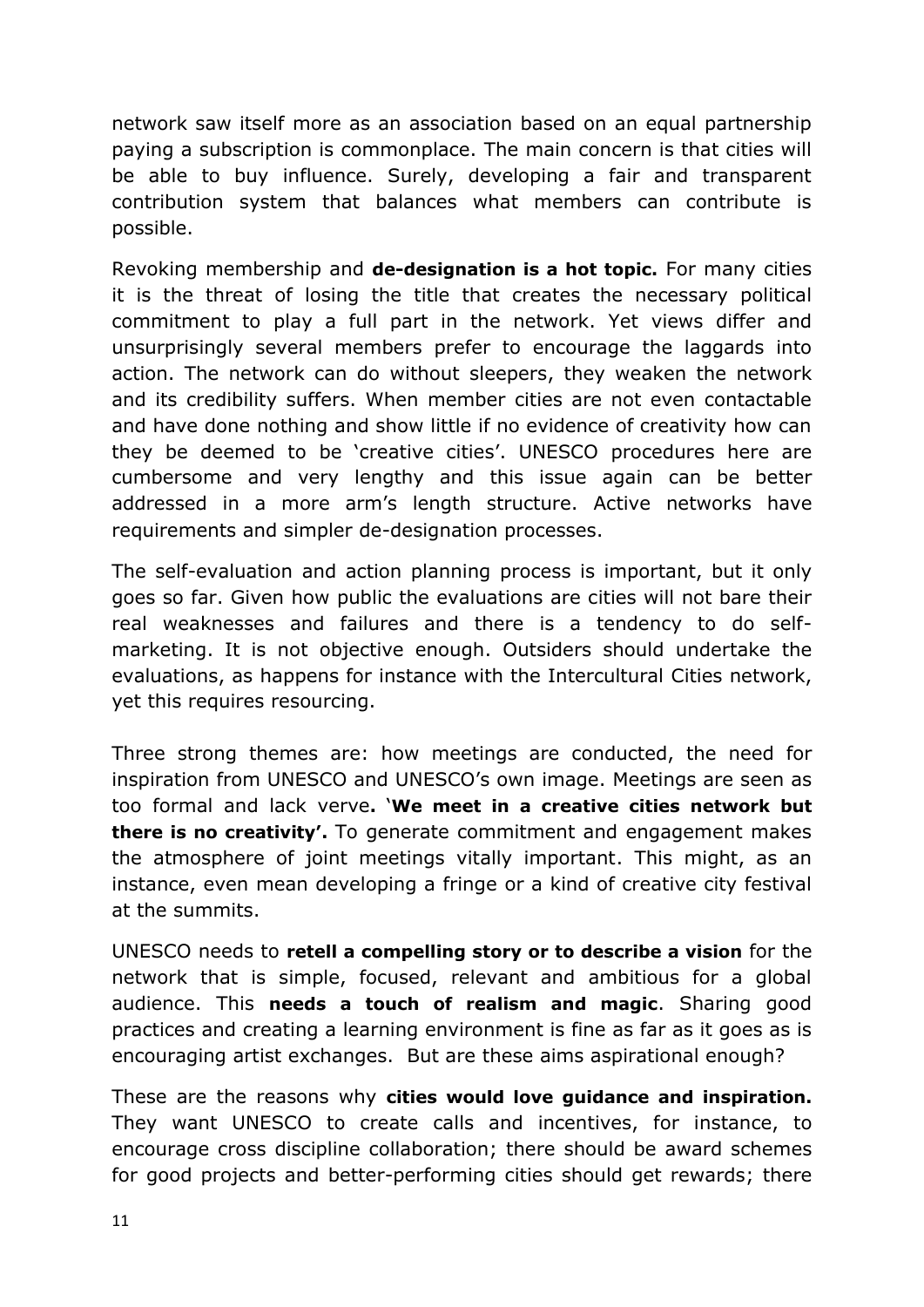should even be a creative city award. Apparently the latter causes a dilemma for UNESCO, yet in an arm's length structure far less so.

All the above, affect UNESCO's image in the outside world in a vicious cycle. By loosening up the perception that UNESCO "has bad selfmarketing" or is very bureaucratic will decline.

Expectations, finally, from the media are often under-informed or false, such as that the title confers money to cities. This highlights that the Secretariat needs a stronger communications strategy.

# **The Lifecycle of Networks**

The network is the institution of our time. It is a new culture, yet **the world of networks is changing and very fast**. This becomes an issue in exploring UCCN and its potential as UCCN needs to re-assess its networking capacities. The core aim of sharing and learning remains, but there is the old and the new networking. Digitally capacities and potential means networking is increasingly mirroring social networking with its focus on the informal and personalization. Think of how social networks and sharing platforms shape behaviour and organizational patterns.

Additionally the rise of big data and more sophisticated web platforms challenges UNESCO to perform better. It needs to be far more adept at social media with a concerted effort to make its website more interactive. Inevitably the **Secretariat will need to undertake a major review of its communications**. The outcomes will become different from older formal networks where cities often just want to showcase or do self-promotion. This dynamic challenges institutions and **throws the idea of an institutional network up into the air**. Everywhere people are reconsidering the effectiveness of their networks and seeking to reinvent them for the new age.

Crucially they are **re-considering how peer to peer learning is developing** and what methods work and how deeper exchanges can be established with so much less face to face and more through virtual platforms. This means physical meetings have to generate an extra quality and value added. It might be through inspirational speakers, masterclasses, one to one mentoring schemes. These are areas for UCCN to consider.

**There is a lifecycle to all networks**. If UNESCO wants to encourage transformative exchanges and deep learning it needs to **encourage an arms' length entity or bridge** between the formal world and necessities of government and the quicker world of creatives and social activists. Such a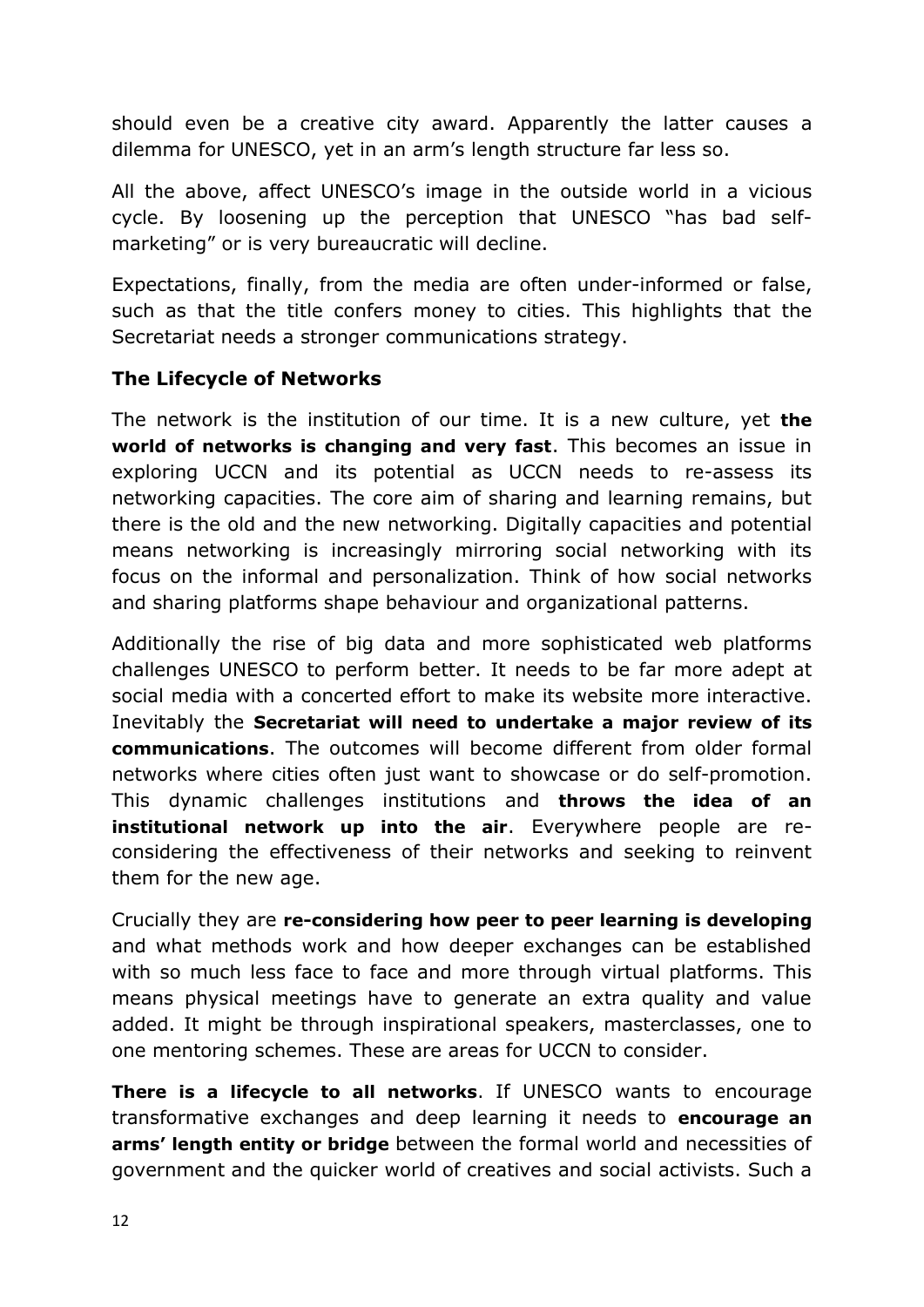hybrid intermediary would be able to speak the language of both parties and should be given the authority to broker between government and non-government as neither party can achieve the full impact without the other. There are good examples of this and it requires new attitudes and competences from public institutions.

The effective networks are increasingly fluid structures and processes through which ideas and values flow and come alive with network nodes providing the energy rather than a centre. Their coherence comes from the multiple relationships, interactions, joint projects and crosshatches of activity that are bound together by common values and aims. They are alert and responsive, where difference and diversity is encouraged, yet consensus is a common goal. They are more driven by principles than tight guidelines. This raises questions as **UNESCO would need to trade its power for creative influence.** This might be difficult for UNESCO when its designation provides the value and status to cities.

In fact, it is **more the person who collaborates** rather than the abstraction that is the city. Networks are a human endeavour. Their engine is shared values, agreed aims, co-created ideas and programmes, joint planning and ventures. These pre-conditions get people to exchange information, knowledge and their potentially powerful tacit and unexpressed insights. This can generate the desire to create time and extra effort, in spite of other obligations, to develop projects. "We would love to do more, especially with the South, but we have no time to put in the extra effort and there needs to be a tangible benefit".

It is often easier to meet in regional groups or thematic clusters and these are beginning to find good purposes and energy with new groupings emerging in Latin and North America, as well China, Korea and Japan. This helps simplify the complexities of a global network into more manageable forms. Here people can mostly communicate in their language and form alliances that are easier to organize and less expensive.

UCCN **ultimately revolves around people and trust** even though the network might be institutionally anchored and driven by UNESCO's policy guidelines or written agreements. In the 'what next' phase of the UCCN **UNESCO must build, perhaps even rebuild, trust** and it cannot be mechanical or formulaic.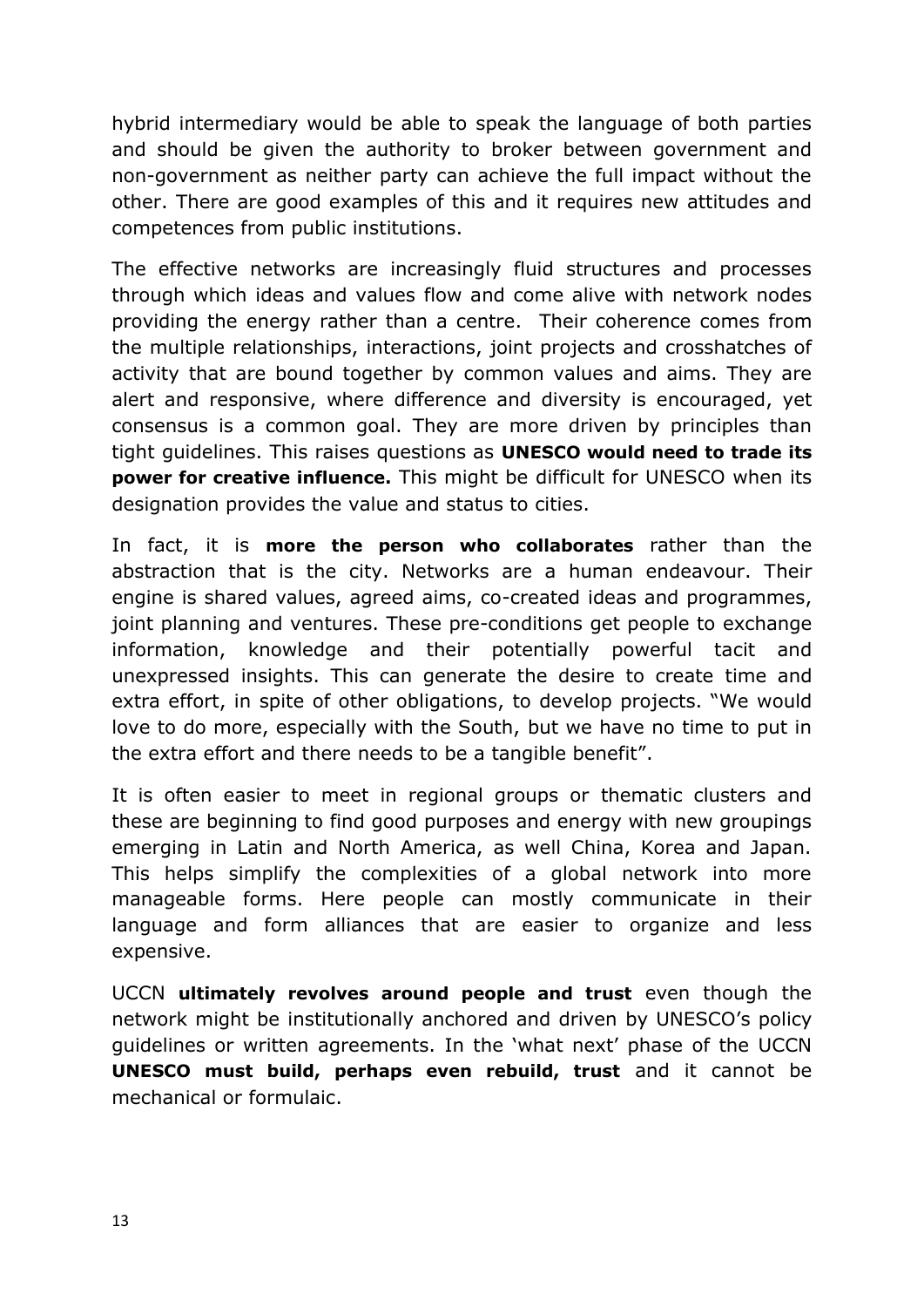# **Catalytic impact**

Taking everything into account UCCN has some solid achievements, yet it could do more if conditions were right. The cache of the title acts as **a badge of honour** and can have multiple impacts if cities understand the title as a flexible tool and what it can do. Then it can be an accelerator of opportunities. Drawing the threads together we can see that the **designation is an organizing device** for certain cities at a point in their development and related to their size. Increasingly now the label has far more impact on  $2^{nd}$  and  $3^{rd}$  tier cities, even though a number of  $1^{st}$  tier cities have joined or are joining like Rome and Paris. "It was the right step at the right time, but that not mean it still has the same value for us". "It provided the opportunity to bring the start-up world and media arts community together" as noted Tel-Aviv and it was "incredibly important to overcome jealousy and to put people together as said Parma. "It gave us a good press" so Adelaide; "the brand is valued in applications" as Bradford witnessed often and it has directly triggered regeneration as in Florianopolis.

Asian cities saw UNESCO as a solid brand, **powerful yet underused and an undervalued asset**. Thus across the continents cities emphasized the constant pressure to demonstrate the value of the network.

# **Addressing the Faultlines**

In drawing towards a summary, conclusions and recommendations a reminder that UNESCO, its Secretariat and network members **are tightly bound together.** The one cannot exist without the other. Each has responsibilities and rights. A number of major faultlines condition how UCCN in its current form operates and they make the recommendations below more urgent if the network is to become more vital and selfsustaining.

**Faultline one:** UNESCO is a global, politically shaped entity. This determines its organizational culture and modes of operating as political exigencies are ever present. Inevitably this puts more politically charged negotiations, procedures, processes and policy at the forefront and so containing and controlling can become the organizational default position. Member cities understand this bigger context, but encouraging creativity requires an organizational ethos and style which creates the preconditions for network members collectively to think, plan and act with imagination within agreed aims. This is dramatically different from protecting heritage or other UNESCO priorities.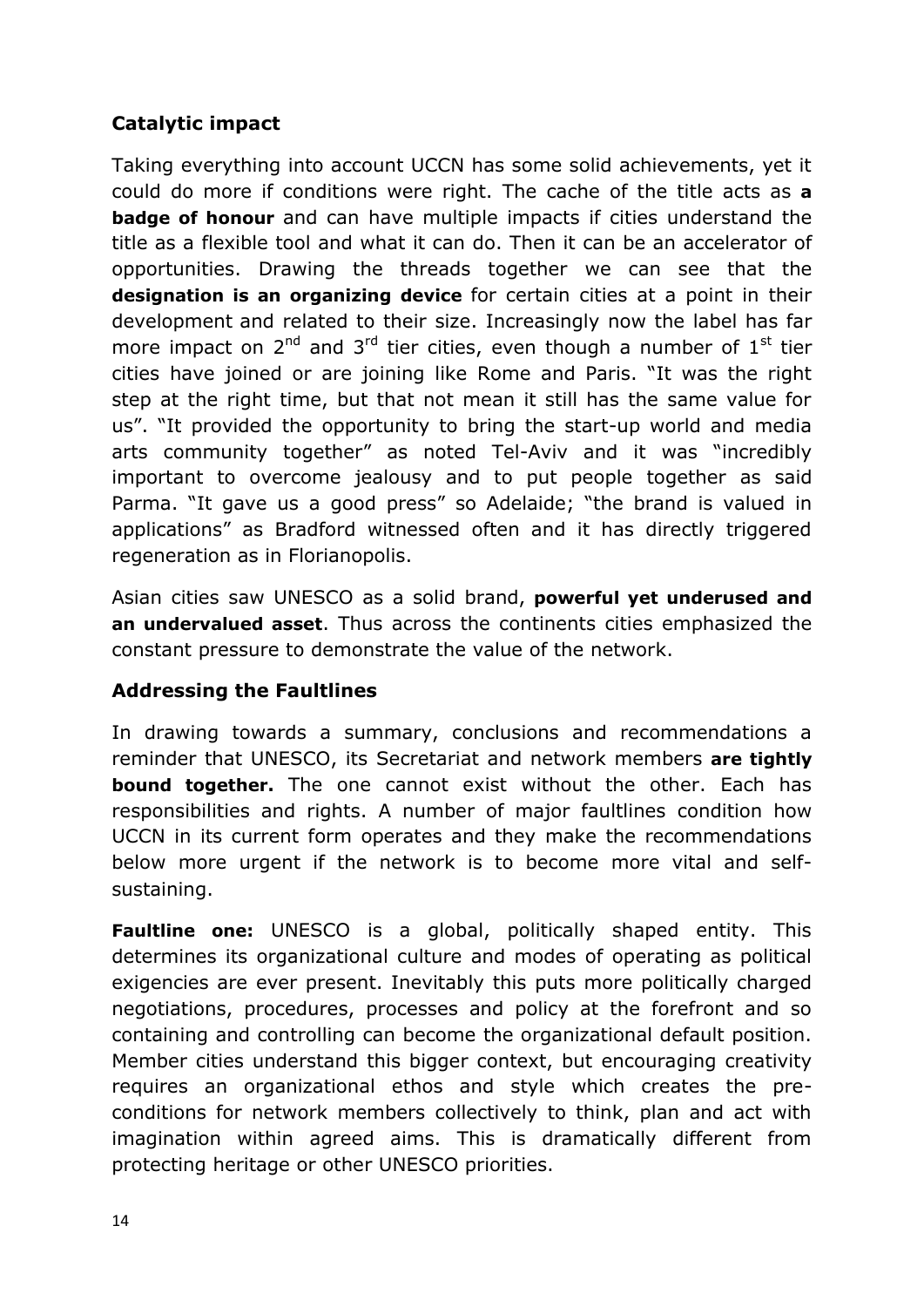**Faultline Two:** UNESCO is largely used to dealing with nation states. Priorities differ when dealing with member countries. In an interconnected world negotiating the global rules systems is key as are intergovernmental agreements. This is why for UNESCO conventions provide its operating framework. These establish the broader national guidance within which cities operate. This shapes UNESCO's thinking and modus operandi. The citizen or specific projects are inevitably more distant. Cities are different. City leaderships are more pragmatic. They need to solve problems and they need to deliver. This is why they like projects.

**Faultline Three:** The network is the institution of our time and its dynamics are changing driven by social media potential and digitization. In a digitized world more formal institutional networks are suffering and seen as cumbersome and unwieldy compared to the quicker world of social media savvy creatives who thrive more on fluid structures, codes of behaviour and quick responses. When old and new networking worlds clash as in UCCN the question is: "who has authority". This changes the internal dynamics and puts pressure on the balance of power between network nodes, the cities, and the network's Secretariat. Who provides the drive, energy and ideas?

**Faultline Four:** Can a global bureaucracy can run a creativity network remembering how different this is from managing a heritage designation. Can UNESCO fulfil the roles that UCCN members and especially creative actors wish from it or is it merely to remain a licensing authority or the franchise holder. **What is the best organizational form or relationship** that gets the best out of UNESCO's drawing power, status and authority and the energy of cities. Solving this lies at the heart of the new relationship.

**Faultline Five:** Will UNESCO's ethos as an inter-governmentally run bureaucracy allow those already employed or who they might recruit to display the necessary competences and capabilities to operate in the more modern ways a contemporary network demands.

**Faultline Six:** There is a potential tension between UNESCO broadly stated vision for a sustainable world and its operations focused on seven creative fields and the cultural creative economy. How these fields can help wider SDG goals needs to be clarified.

**Faultline Seven:** There is a need to bridge the gap between the formal world and necessities of government and the world of creatives who want the enabling conditions for them to act with greater fluidity. Is **a more**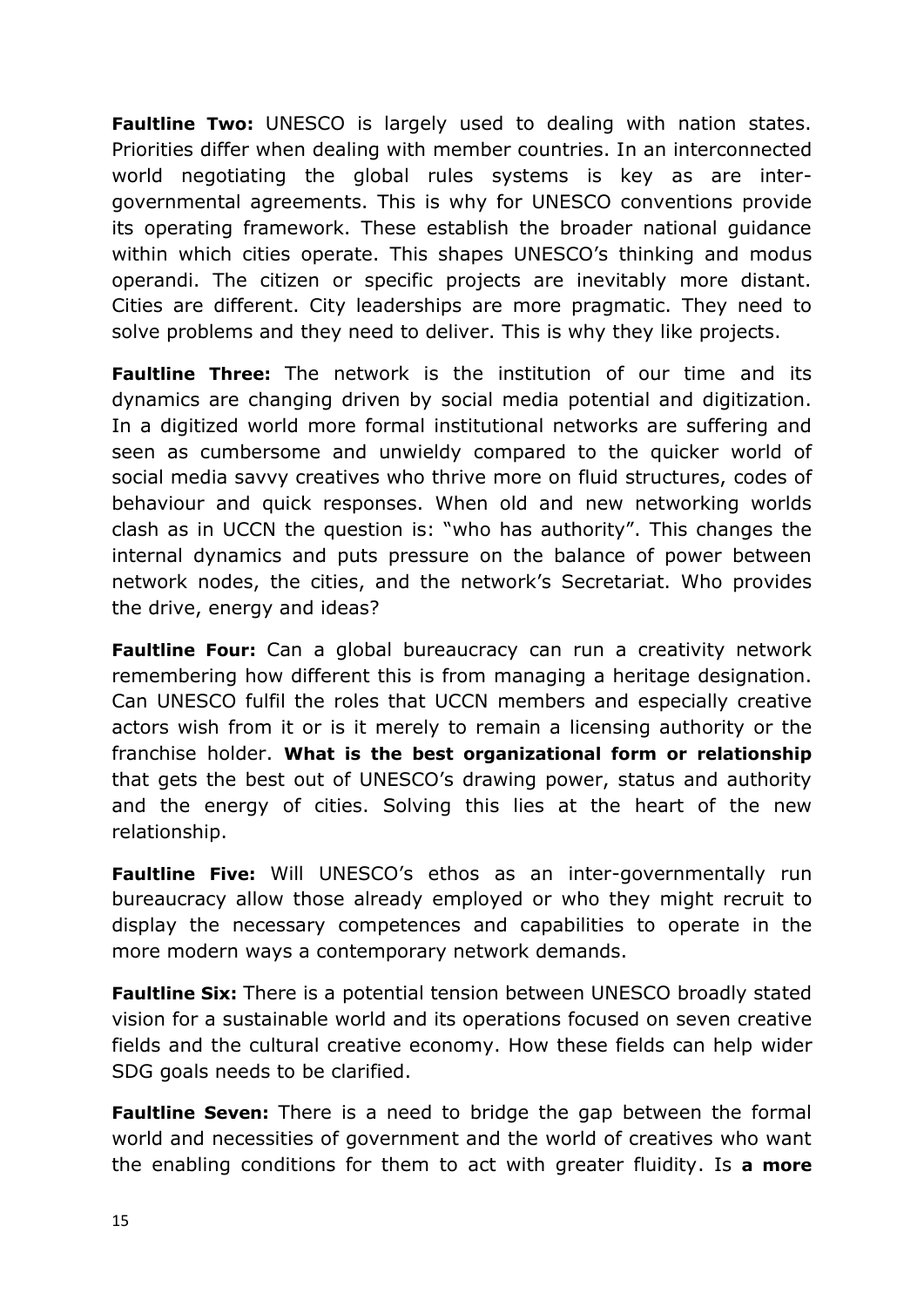**arm's length arrangement** the best way for all parties to give of their best?

**Faultline Eight:** UNESCO can stay as it is and **UCCN will survive whatever.** UNESCO's name value remains too strong and some cities will always find value in being associated with it. UNESCO can tinker at the edges and for some that will be fine, but will the cities with higher ambitions or global reputations continue to play their part. To change the performance of UNESCO it needs to change the culture and its operating conditions

**The recommendations** proposed suggest some ways forward.

**Recommendation One:** This review is a comprehensive report, which incorporates more than one hundred interviews, additional research and expert opinion from a large number of other networks. In the review people wanted to be honest. It should be used to initiate a structured process over the next year to discuss its contents since the report is a summary of their views. Internally it should be explored by the Secretariat and steering group in consultation with all members as well as outside experts with serious experience of networks and of implementing creative projects.

**Recommendation Two:** The Secretariat and UCCN as a whole needs to restate its vision with clarity, purpose, specific aims and targets. This **should combine realism and idealism.** Currently there is a misalignment and many issues remain too loosely defined and priorities are shifting, such as linkages to UN Habitat III's New Urban Agenda. This includes what we mean by creativity, whether it only includes the seven fields or what a creative city is and how you become one and how you can monitor it. Ultimately it is about unleashing the potential of creative citizens.

**Recommendation Three:** UCCN members are being charged with doing action plans and monitoring reports. The Secretariat should consider employing outside experts to undertake evaluations and in addition instigate a 360 degree evaluation so that the overall UCCN system is being assessed given the mutual interdependencies.

**Recommendation Four:** The main capacities of the UCCN Secretariat are its designation authority, its status and its convening power. It should shift its self-identity and organizational ethos to giving creative guidance and providing influence rather than protocols and rules. Being an enabler, a connector, a broker of opportunities and resources and an orchestrator of serendipity is a better challenge.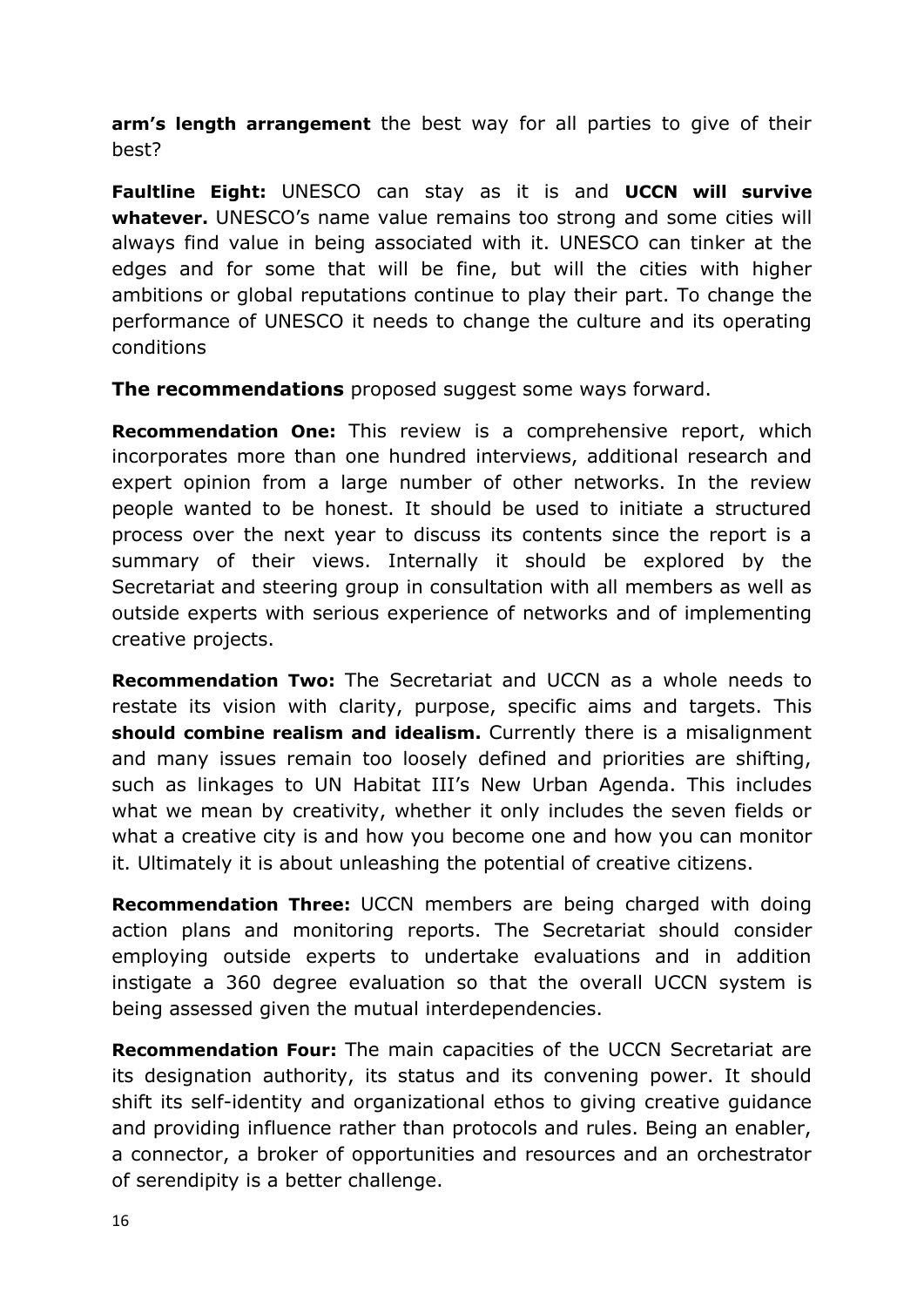**Recommendation Five:** The UCCN Secretariat should sub-contract as many activities as possible to leave space to do those things it could do best, thinking always 'what is most catalytic'. UNESCO should simplify. It should build strategic relationships with other organizations, such as in research, so becoming more a sign-poster and curator, rather than having to do everything itself.

**Recommendation Six:** UNESCO should explore, and this is different from the past 2012/13 discussions on organizational change, creating a hybrid, arm's length, entity jointly managed by the Secretariat and the network's steering group with some outsiders involved. This can liberate the Secretariat and share the workload. **Managing a professionalized entity** will also reduce political pressures on the Secretariat and UCCN. The Secretariat then focuses more on being a licensing authority and quality controller. Examples are given in the longer report.

**Recommendation Seven:** Finance for this professional entity should come from a mix of sources, including members and other sources that will then be easier to garner. A fair method can be devised that safeguards impartiality, fairness and ensures no-one has disproportionate influence because of their financial input.

**Recommendation Eight:** The Secretariat, freed from many burdens, should institute calls and incentives, such as to encourage spill-overs and spin-offs and cross discipline collaboration or other topics; award schemes for good projects and rewards for better-performing cities.

**Recommendation Nine:** The seven creative fields should be enlarged to include the performing and visual arts. In addition cities should be designated as comprehensive creative cities with an option to focus on a specific field.

**Recommendation Ten:** De-designation should be made simpler and procedures should take less time. Being called a creative city is an honour not to be taken lightly.

**Recommendation Eleven:** The UCCN Secretariat should undertake a thorough communications review including exploring a more sophisticated online presence incorporating interactive platforms.

**Recommendation Twelve:** Clarify the targets for growth and an overall aim, such as a maximum of 25 new members every two years over the next decade. This will generate confidence that a paced and purposeful approach is present and create a better sense of continuity.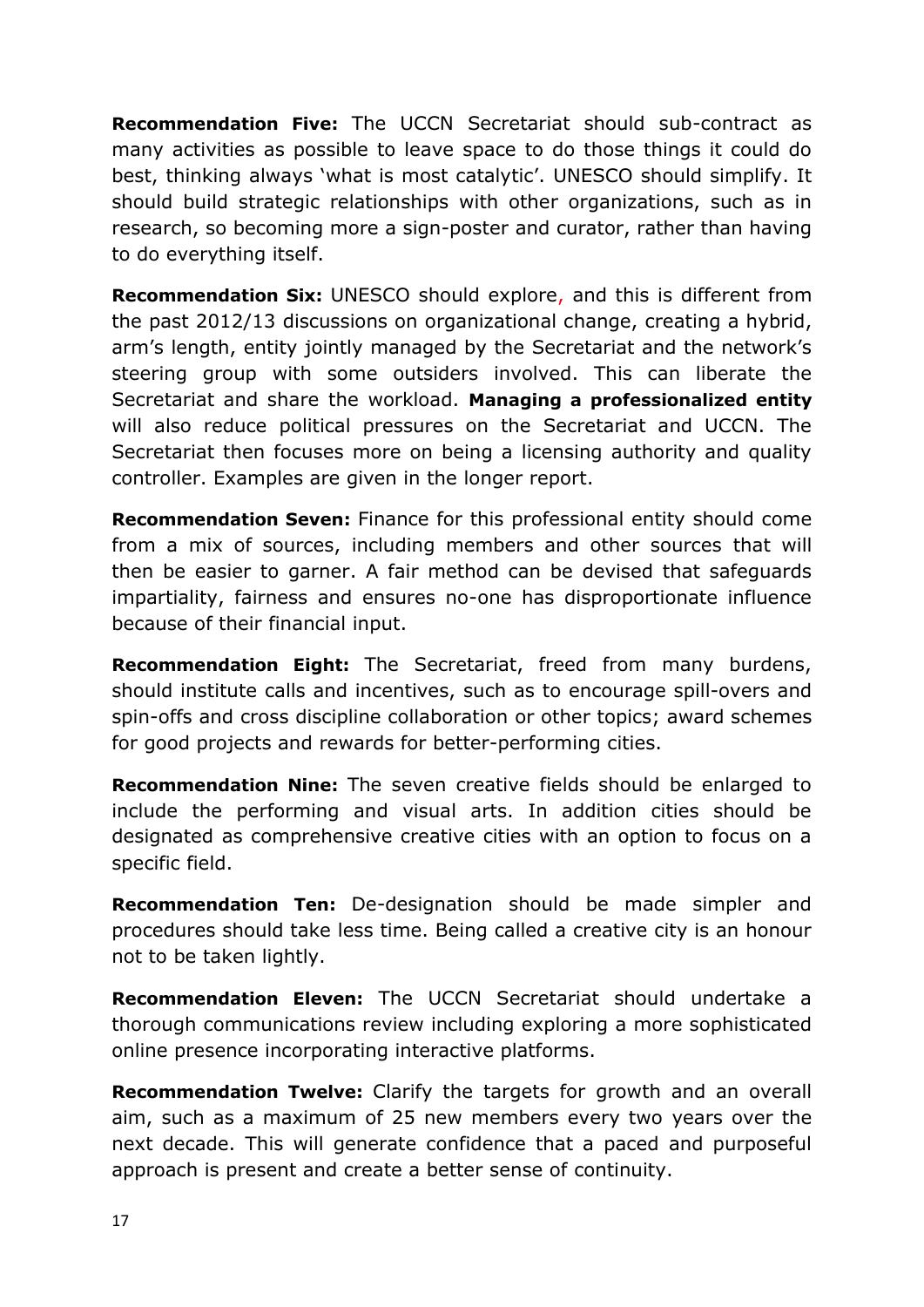# **Maximizing the Potential of the Creative Cities Network: The Supplements**

# **Supplement One: Rationale of the Survey & Process**

### **Preface**

'Maximizing the Potential of the Creative Cities Network' aims to highlight the strategic dilemmas, choices and ways to move forward as well as the development stresses and lessons learnt from other networks and experts. It should be seen more as a living, dynamic document rather than a fixed timeless report. It seeks to aid strategic discussion, vision and decision making amongst network members and UNESCO.

**The purpose** of the review was threefold:

- To explore how Network members can help contribute to the broader purposes, agendas and aims of the UN family, and UNESCO in particular.
- To investigate how expectations of membership, between members and in relation to UNESCO as well as UNESCO's expectations of the potential contribution of the Network and how improvements can be made.
- To suggest how challenges can be solved and opportunities be best fulfilled.

The work was initiated, co-ordinated and written by Charles Landry with partners UNESCO, Östersund, Mannheim City of Music, Heidelberg City of Literature and Mid-Sweden University. **It was undertaken by a 10 member team** and interviews were held whenever possible in the native languages such as Chinese, Japanese, Korean, Italian, Portuguese and Spanish.

In all **103 of the 116 members were interviewed**. Some were easy to contact, enthusiastic in their responses, thoughtful and full of rich observations and insight. Others to put it mildly were extremely difficult to reach. The ability to communicate and get responses from members is clearly a problem and achieving this level of response was a veritable task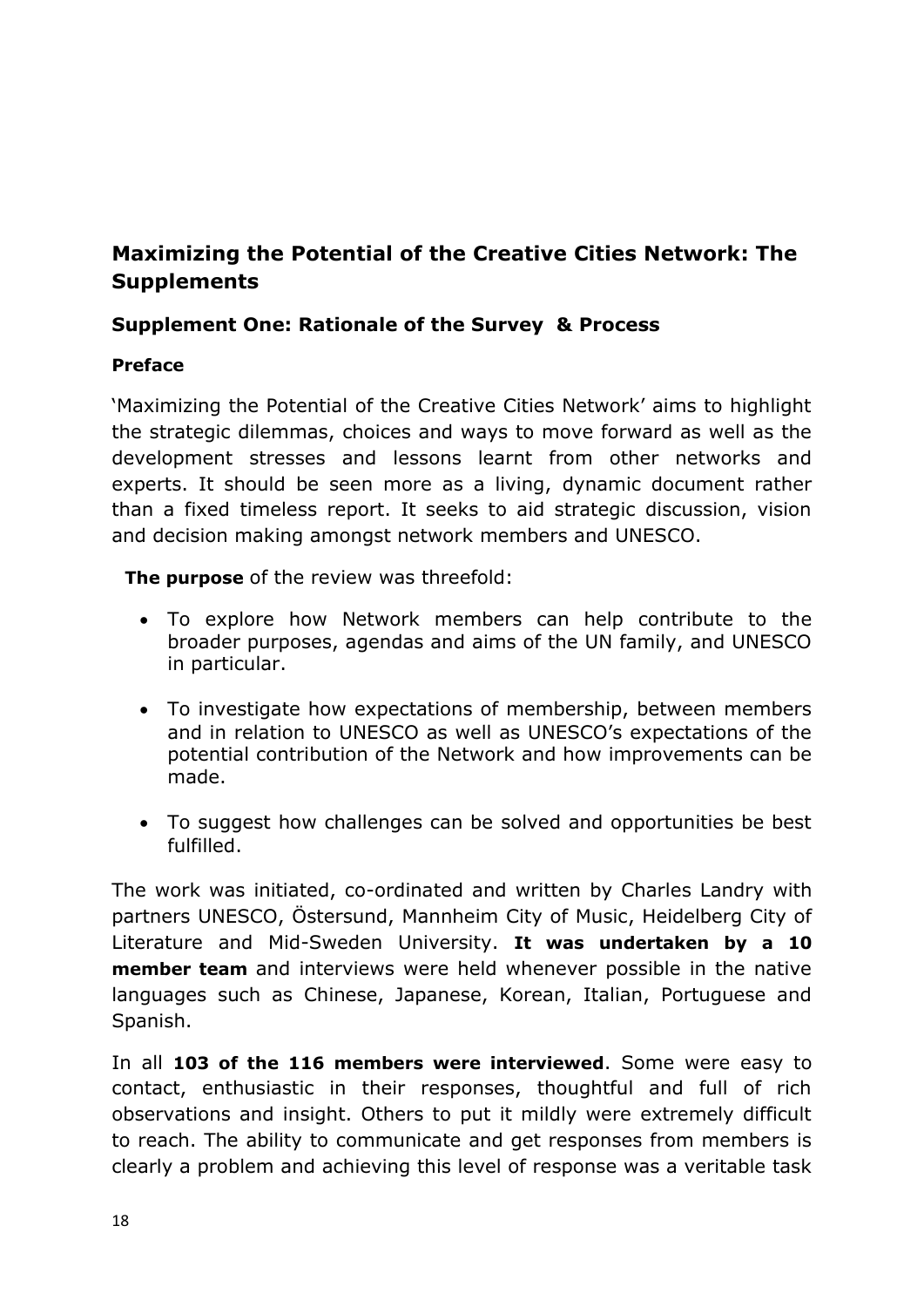sometimes involving 10 or more attempts. That in itself tells a story. In some cases it is understandable given politics, changes in personnel or levels of development in others unfortunately because the city cannot be bothered, and some well-known cities are included here.

Speaking directly to people rather than relying on written replies provides a different level of understanding and subtlety. Trusting the interviewer was important and several respondents in cities wanted to ensure that the interviews were anonymous so they could be honest and open. "I feel safe in letting you know my concerns". "Which answer do you want to hear", said one, "the sincere one or ideal answer" and another: "Do you want me say what I really think" or "can I be honest or shall I just agree to everything". The report at times acknowledges the quote by a city and at others leaves it anonymous.

This is why written answers can often be bland and even meaningless, such as: "Our Creative City programme shares development and sustainability objectives akin to UNESCO and UN" or "we have a strong commitment towards UNESCO". "We take UNESCO into account with everything we do". Yet even direct conversations can be revealing. One interviewer reported back: "The replies given do not sound sincere but like an empty political discourse". "He was a charming guy, but I did not believe him". "He kept on talking and does not say much and is going in circles". "He does not give back up, everything was vague." "An easy question, but they did not give me a straight answer". Crucially the interview process has made cities think about the state and potential of the network.

Those involved in undertaking the research were established cultural consultancies and experts: Do-In Choi and Meesoh Kim and other associates from Metaa Consultancy in Seoul for Korean members; Masayuki Sasaki, creative city expert for Japanese members; Anne Yao, from Bamboo Curtain International in Taipei for Chinese members; Franco Bianchini director of the Hull Institute for Research on Culture and the Creative Industries for the Italian cities; Spanish speaking members were interviewed Bruno Mattiussi and Elena Perez working under the guidance of Jonathan Hyams, a Comedia partner; Duarte de Lima Mayer who works with cities in the Lusitanian world interviewed Brazilian and Portuguese cities with Marcus Martins; Rainer Kern who runs Enjoy Jazz the biggest German festival of its type interviewed many of the music cities; Margie Caust from Adelaide who set up the Thinkers in Residence programme in South Australia and worked in London in strategic planning communicated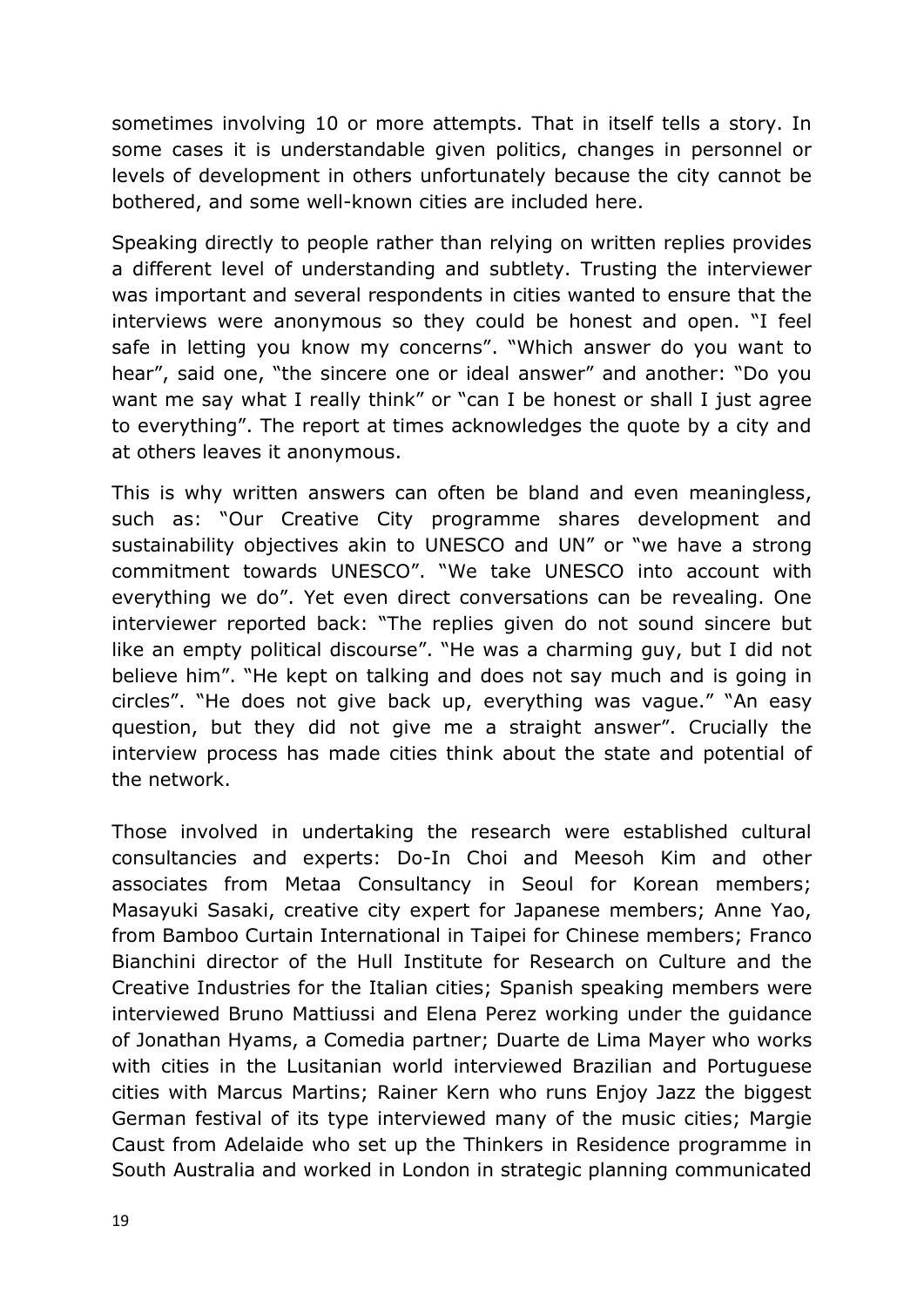with Asian and Arab cities; Justyna Jochym from Krakow co-ordinated the work with literature cities and Daniel Laven and Willie Skoglund from Mid-Sweden University interviewed a mix of cities and their students Marie Gathen, Beatriz Carvahlo and Qi Huang have produced master theses on UCCN.

**Apart from the cities a number of individuals were interviewed**, including Koïchiro Matsuura the former Director General under whose aegis the CCN was set up by UNESCO, Bob Palmer a leading figure in the European Capitals of Culture Movement and former head of culture at the Council of Europe as well as the key players in UNESCO.

In addition a series of **other networks were interviewed and explored** and each has lessons for the CCN to consider. They include: Sarah Gardner of IFACCA, the international federation of arts councils and culture agencies, with its 130 members. Over the last few years IFACCA has clarified its role and relationships and offers to members far more precisely. See its clear strategic plan<sup>1</sup>. Phil Wood a founder of the Intercultural Cities Network initially launched by the Council of Europe and now present across the world just reached 100 members and has a timely and globally relevant focus. It has clear advice and methods to help cities become intercultural and has recently worked on its financing model. $2$ Anna Lisa Boni the head of Eurocities with its 165 members and associate members from 35 countries has structured peer learning mechanisms, such as its CASCADE project and has been reviewing how to make its meetings more meaningful and effective.

Others interviewed include the co-ordinators for Actors for Urban Change the Robert Bosch funded competition and award using that focuses on culture and development and is essentially linked to the sustainable development goals the UN promotes; Katherine Heid of Culture Action Europe with 97 members, which is reviewing its purposes and effectiveness in a review undertaken by Ivor Davies formerly of the Arts Council. The European Cities of Culture Network was included, a grouping of former ECoC cities, which has set up a policy group and a research programme to review the impacts of being a city of culture. A key publication is Beatrix Garcia's review of the European Cities of Culture

**.** 

<sup>&</sup>lt;sup>1</sup>[http://media.ifacca.org/files/IFACCA\\_Stratplan\\_english\\_web\\_July2015FINAL.pdf](http://media.ifacca.org/files/IFACCA_Stratplan_english_web_July2015FINAL.pdf)

<sup>2</sup> <http://www.coe.int/en/web/interculturalcities/home>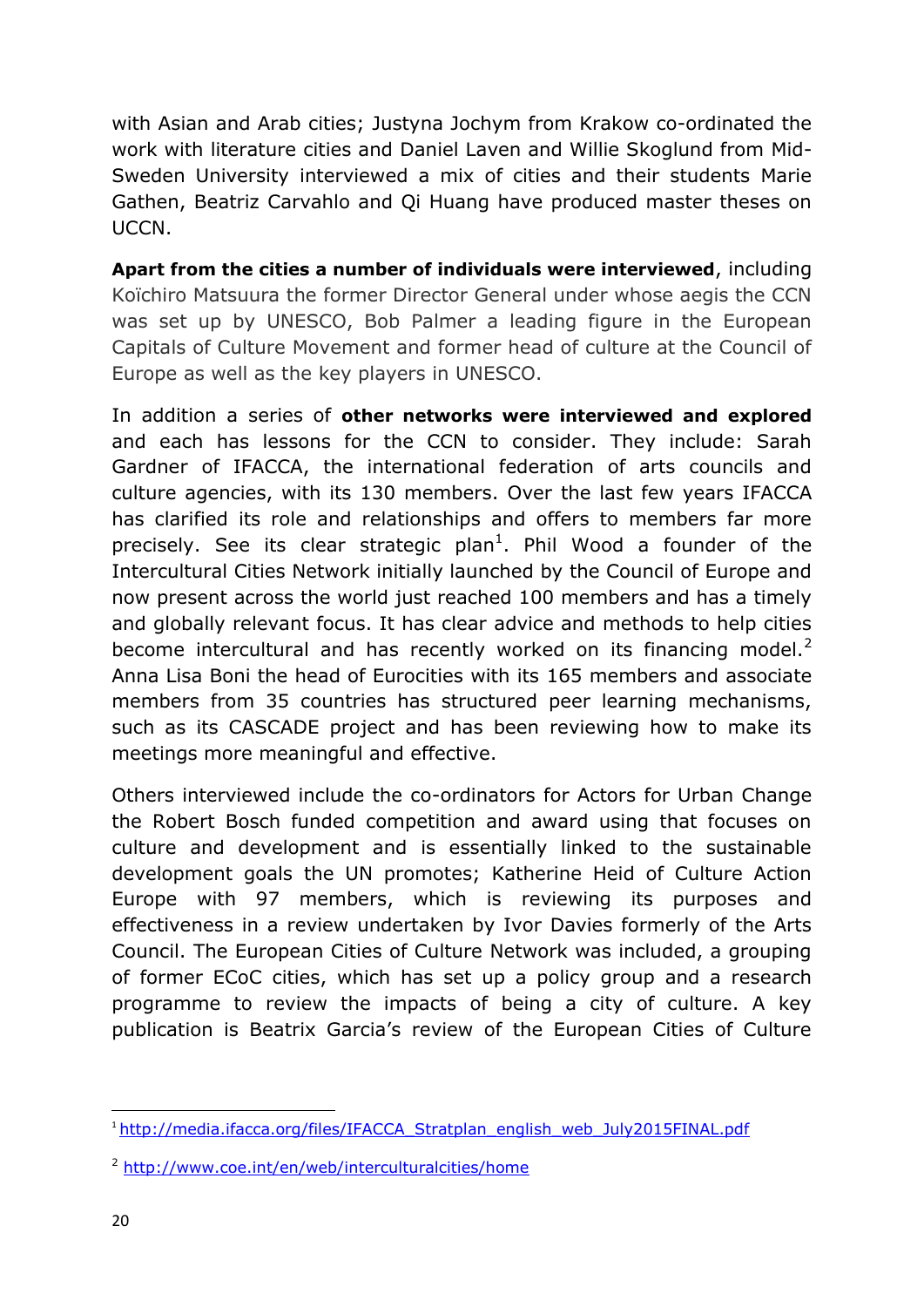Programme  $1985 - 2019<sup>3</sup>$ . Finally conversations were had with Bernd Fesel of the 23 member city network New Innovations in the Creative Economy (N.I.C.E.) network and its hybrid implementer E.C.C.E.

Others explored include: The Informal European Theatre Meeting  $-$  IETM<sup>4</sup> which has now changed its strapline to 'International network for contemporary performing arts" as it has globalized. This network of over 500 performing arts organisations and individual members covers precisely those art forms missing from UNESCO's list such as those working in the contemporary performing arts worldwide: theatre, dance, circus, interdisciplinary live art forms. The Global Cultural Districts Network<sup>5</sup> curates conversations the role of culture in urban development. Trans Europe Halles (TEH) the 88 member network of cultural centres initiated by citizens and artists was established more than 30 years ago when occupying an abandoned factory was a rebellious act performed only by the most courageous cultural and social activists. Their belief was that buildings could have a second life as cultural venues, spaces for artistic production and community meeting points. It runs a training academy and has a consultancy service and produces research such as Creative Lenses: Business Models for Culture.

Many of these international cultural networks come together as networks of networks to share experiences and knowhow, to increase cooperation, to support the cultural sector and to advocate culture's value for development. Their manifesto<sup>6</sup> reminds us of the bigger picture aims of this work: "Networks share values and ethics" and "as networks we build trust and nurture relationships across national borders that support people to overcome local as well as global difficulties".

# **Setting the historical scene**

Creativity is a renewable resource and heritage a non-renewable resource, although its interpretation and meaning might change through time. Together they shape, make and co-create the evolving culture of places in a process that is continually negotiated. Harmonizing the

**.** 

<sup>&</sup>lt;sup>3</sup> [http://www.europarl.europa.eu/RegData/etudes/etudes/join/2013/513985/IPOL-](http://www.europarl.europa.eu/RegData/etudes/etudes/join/2013/513985/IPOL-CULT_ET%282013%29513985_EN.pdf)[CULT\\_ET%282013%29513985\\_EN.pdf](http://www.europarl.europa.eu/RegData/etudes/etudes/join/2013/513985/IPOL-CULT_ET%282013%29513985_EN.pdf)

<sup>4</sup> <https://www.ietm.org/en/about/history>

<sup>5</sup> <http://www.gcdn.net/index/current-members/>

<sup>6</sup> <http://teh.net/wp-content/uploads/2016/01/The-Value-of-International-Cultural-Networks.pdf>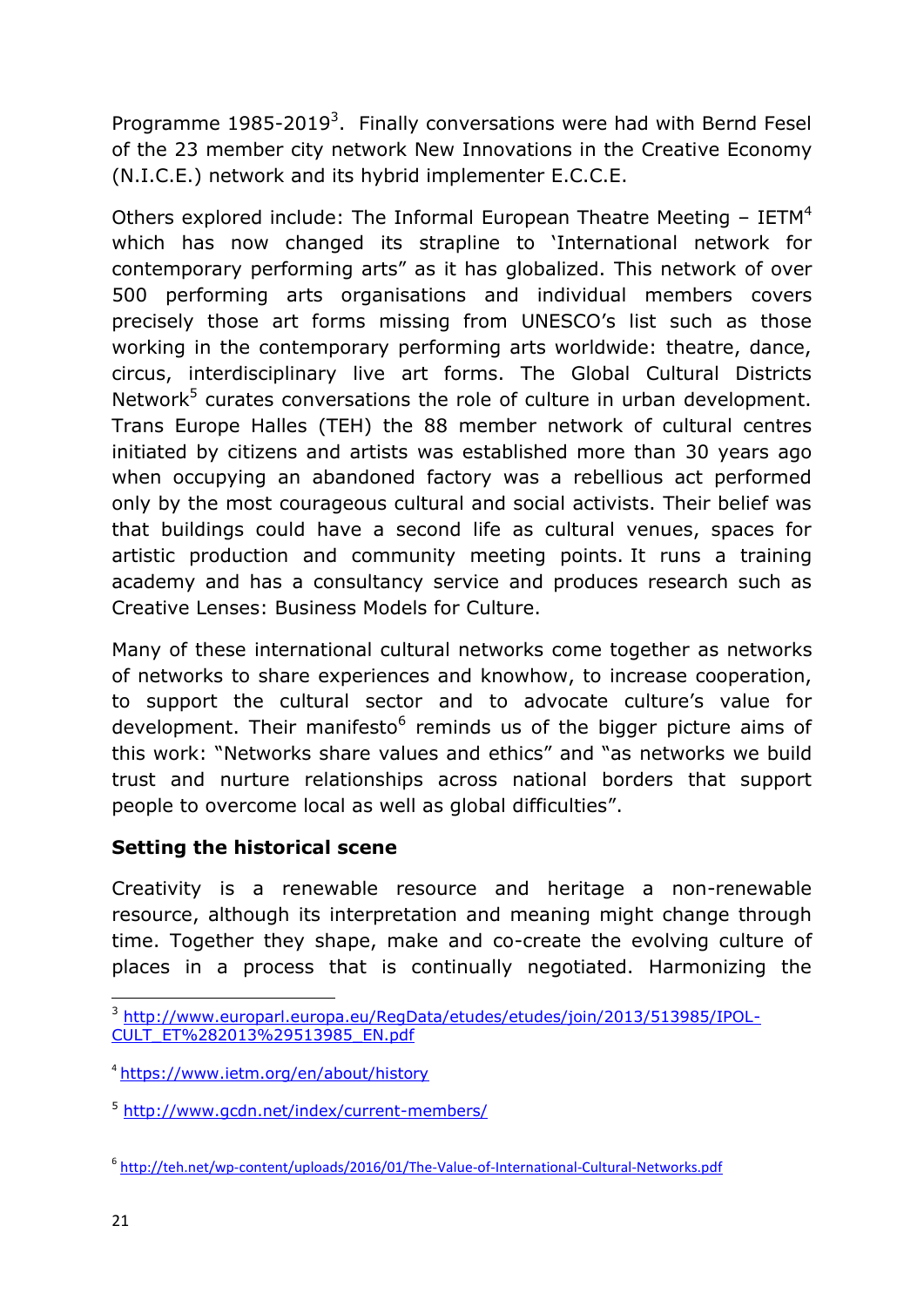potentially diverging priorities or even tensions of **past achievement and contemporary exploration** is a wider aim of UNESCO. It can be a positive experience and trigger imaginative responses.

**In the global imagination** UNESCO remains mostly associated with heritage and its tangible and intangible heritage listings are what it is known for. Its scope of work is of course wider, such as in education and science. Yet since the early 1980s it has been concerned with creativity as a form of cultural expression, source of distinctiveness and later a source of wealth creation, employment, image and perception of place. Then it produced several documents concerned with the cultural industries - only from the 2000s onwards did the term creative industries come into popular use.

These concerns moved apace increasingly under the leadership of Milagros del Corral from 1990 onwards starting with her focus on the wider role of crafts and folk art. **This culminated in the 2005 Convention** on the Protection and Promotion of the Diversity of Cultural Expressions under which the Creative Cities Network falls.

The Creative Cities idea was proposed to UNESCO by Lesley Hinds, the then provost (city leader) of Edinburgh in 2003. The idea had been suggested to the city leadership by Edinburgh's cultural community and accepted by UNESCO's then Director General Koïchiro Matsuura.

In parallel **from 2005 onwards UNESCO undertook substantial advocacy** work encapsulated in initiatives such as the International Fund for Cultural Diversity launched in 2010, a multi-donor, voluntary fund that relies on donations from governments, individuals, civil society and the private sector. Under the label 'Creativity Matters: A new agenda for sustainable development' it is now in its seventh call for proposals and has so far provided US\$5.8 to 84 projects in 49 countries. Related advocacy documents include the 2013 Creative Economy Report.

**The Creative Cities Network launched in 2004** started with a group of six cities. It grew slowly and after some hiccups expanded to 24 cities by 2010 and 41 by 2013 after which a further 28 cities joined subsequent to the 2014 call for applications and 47 after the 2015 call. A total of 116 now form the network. This more recent explosive growth has caused concern in some quarters.

# **The survey questions & people interviewed**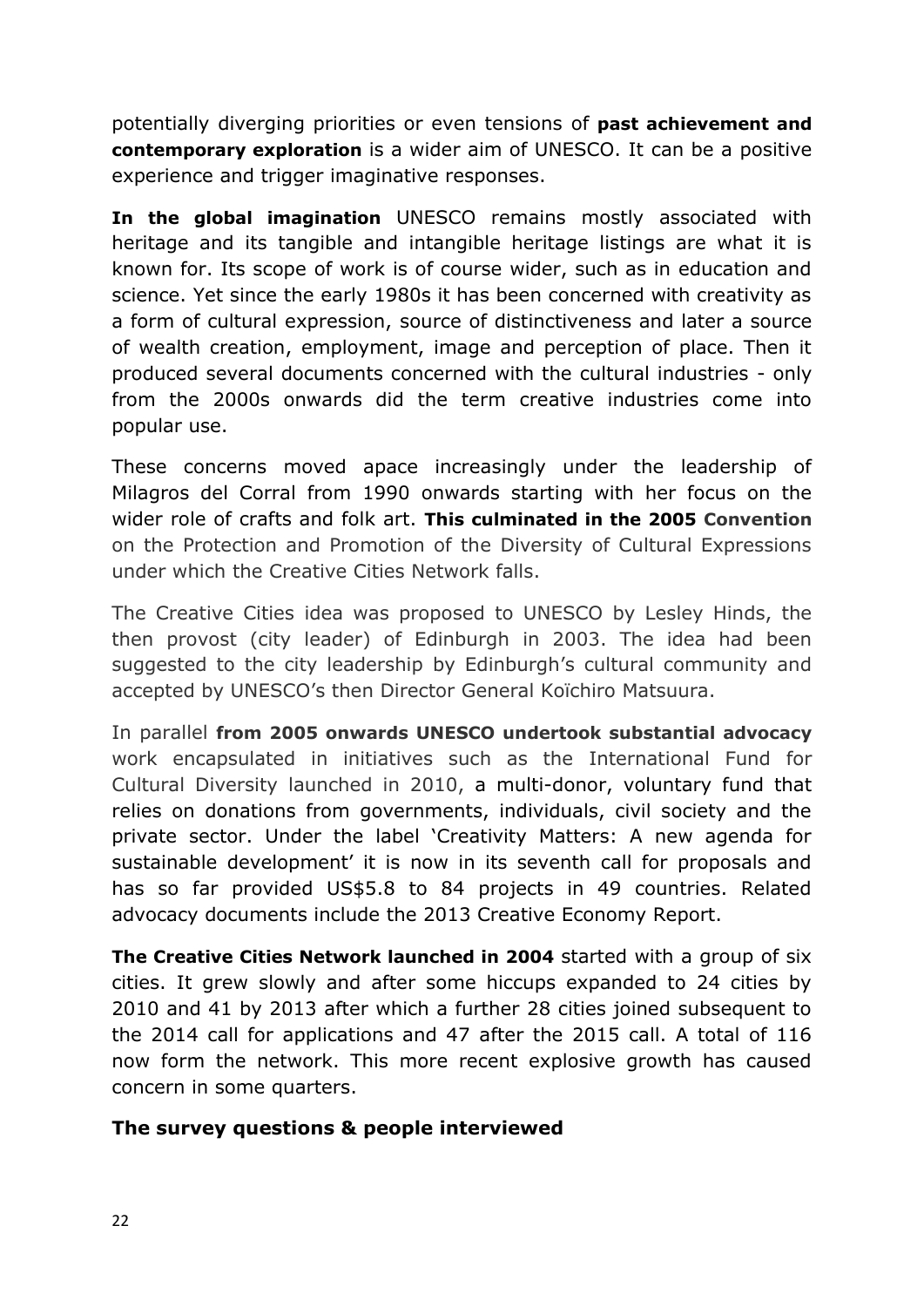The interviews held covered seven areas, which are listed below. These provided the template for discussion. Clearly interviews went with the flow of the discussion and attempted to cover all the topics. Yet clearly not every interviewee could respond in detail to every question

### **Question groupings: Expectations**

Why did you apply to be part of the Creative Cities Network?

How did you prepare the application and who was involved? Were not-forprofits and businesses from the cultural and creative sector (CCI) involved and if so how?

What were your main expectations of getting the designation and also of joining the Network?

Is membership primarily seen as a promotional platform through culture for your city or for the Network? Does this differ depending on the stakeholder?

Did you feel you had responsibilities to UNESCO and the wider world of cities? Which ones? Were you aware of the desire to fit into the wider UN strategies such as the Millennium Development Goals, the 2030 Sustainable Development Agenda or UNESCO's response to those? If so, has your city implemented or intend to implement specific projects and/or programmes to work towards this international agenda at a local level?

Did you understand that joining the Network was an engagement to become an active player in implementing the UCCN Mission Statement both at the local and the international levels? What did your city do in that sense when getting the designation? Did you understand yourself as an "ambassador" for the programme and if so how did you implement this?

Are all the above expectations based on a clear mid/long-term strategy of your city's development? If that is the case, please explain how.

### **Question grouping: Your creative field**

Why and how did you choose the creative field? Was it the obvious one or could there have been others? Is your creative field particularly relevant and essential to you as a UNESCO Creative City? What are the spin-offs from your designation in a particular creative field for your city?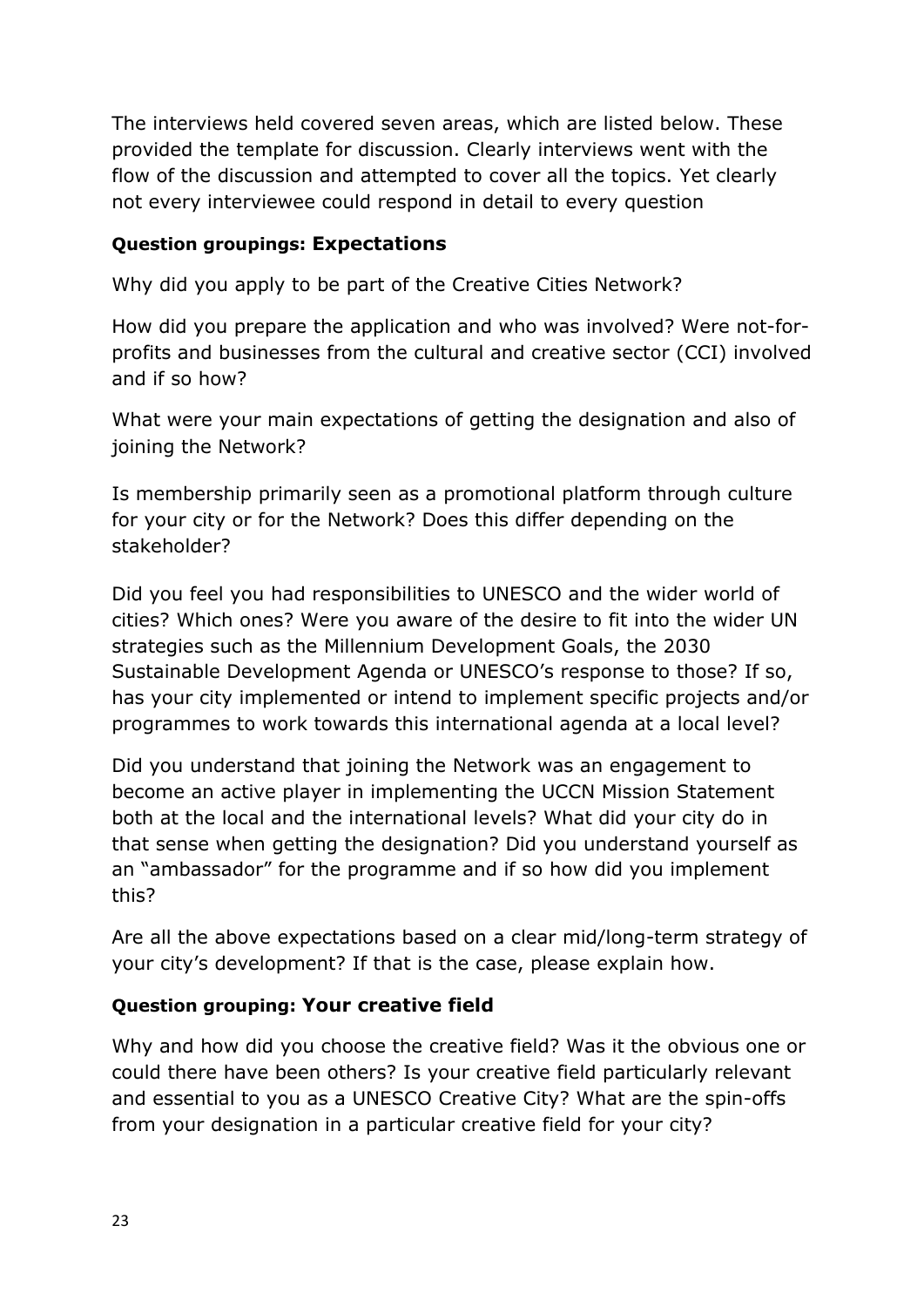Do you agree with the Network's potential orientation to emphasize more a broader definition and notion of the creative city, as distinct from categorising it by a creative field? Not all the creative fields are included in the network, such as performing arts? Does this matter?

Have you got a specific programme for your creative field in the form of an action plan as required by UNESCO? Would these activities have happened anyway or is it new?

How did you adapt the UCCN Mission Statement to your creative field? Does your city focus on the implementation of one or several objectives of the UCCN Mission Statement in your creative field? Did you find particular opportunities and challenges?

Have you connected your creative field to other creative fields or sectors covered by the Network and if so how?

How does your creative field have global relevance in helping to create better, inclusive and sustainable cities?

# **Question grouping: Networking & collaboration**

What do you think is the potential of the Network? How do you think the Network should best operate to maximize this potential?

What do you think the future work of the Network and its members should focus on both at the local and the international level and why? Some examples include: Contribution to research? Collection and analysis of data on culture, creativity and sustainable urban development? Promoting innovative policies, measures and initiatives intended to implement the 2030 Sustainable Development Goals at the city level through creativity? Fostering the mobility of artists and cultural professionals and strengthening international flows of cultural activities, goods and services? Others?

How could your city contribute to reinforce networking and collaboration initiatives intended to implement the UCCN Mission Statement both locally and internationally?

Have you increased the number of international collaborations, especially with UCCN cities? If so, are these within your creative field and/or across several creative fields covered by the Network? Are there common types of collaboration, such as exchanges programmes, co-organized events, or other? What are your best examples?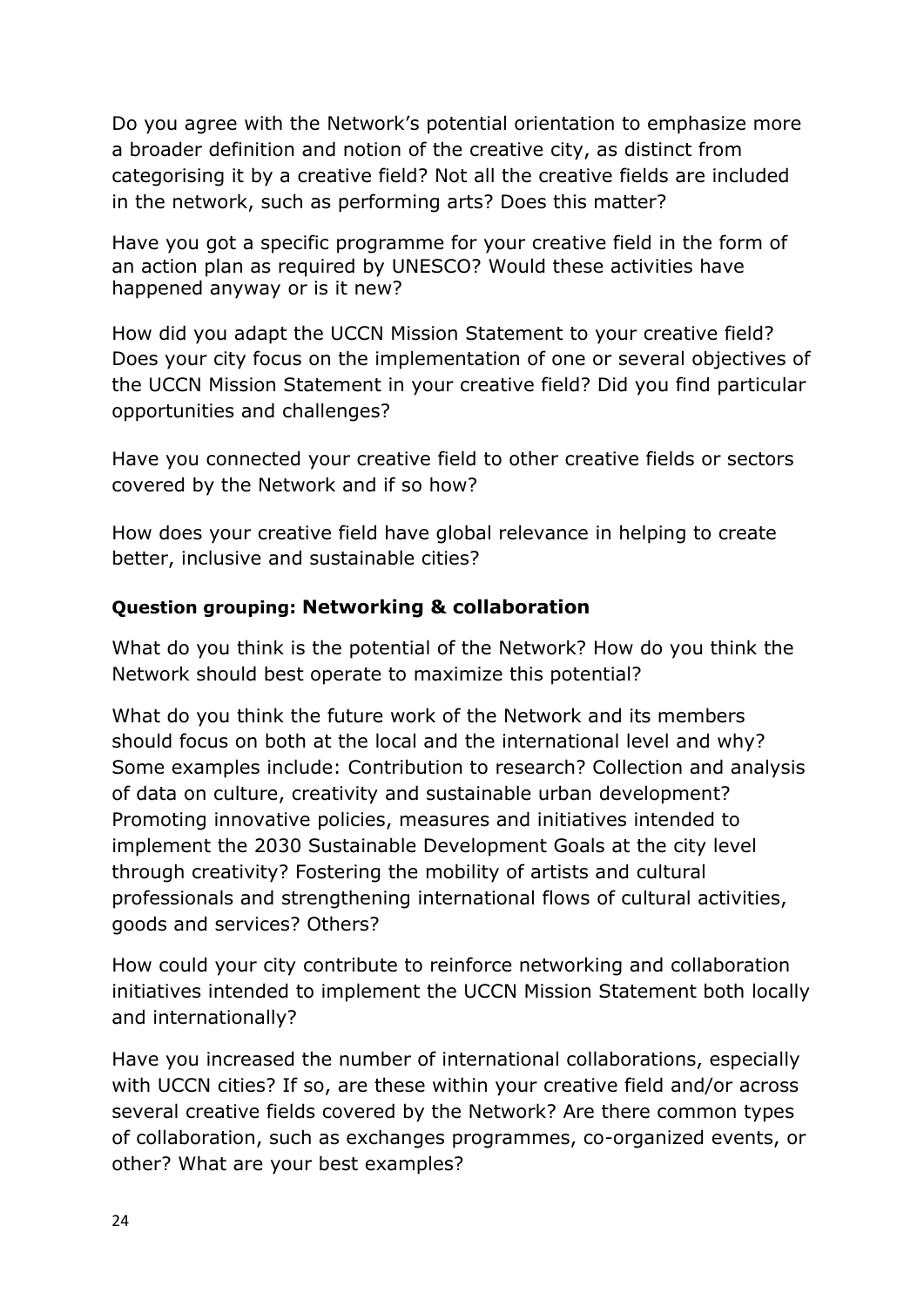How could networking and collaboration within the Network be enhanced involving cities from different regions, with different sizes and income levels?

What do you think you as a member can give back to the other member cities, and particularly cities from the Global South?

How could peer learning within the Network be further reinforced? What would be the role of the sub-network meetings in this regard and what are the main opportunities to grasp and challenges to overcome?

What is your experience of collaboration with UNESCO? What works well and what can be improved?

How could your city better contribute to the overall management of the Network?

What should be the main role of the Secretariat and that of the Steering Group?

Given the UCCN is an extra budgetary programme, would your city be ready to contribute to the fundraising strategies of the UCCN and if so how? (Examples include: Voluntary financial contributions, a donation of a percentage of the profits from particular activities, supporting fundraising campaigns to the private sector? Others?)

# **Question grouping: Impact of the designation**

How was the designation received in the city by different stakeholders and partners?

What do you consider to be the biggest impact of your UNESCO Creative City designation? (It should include assessing how the objectives of the UCCN Mission Statement that member cities are engaged to implement)

What have the overall benefits been for your city, country and/or region from the designation? More specifically: effecting local creative businesses and if so which; generating employment and income; fostering community involvement; increasing tourist numbers; interest by the young; strengthening international cooperation; stimulating and enhancing initiatives to make creativity an essential component of urban development; broadening opportunities for creators and professionals in the cultural sector; improving access to and participation in cultural life;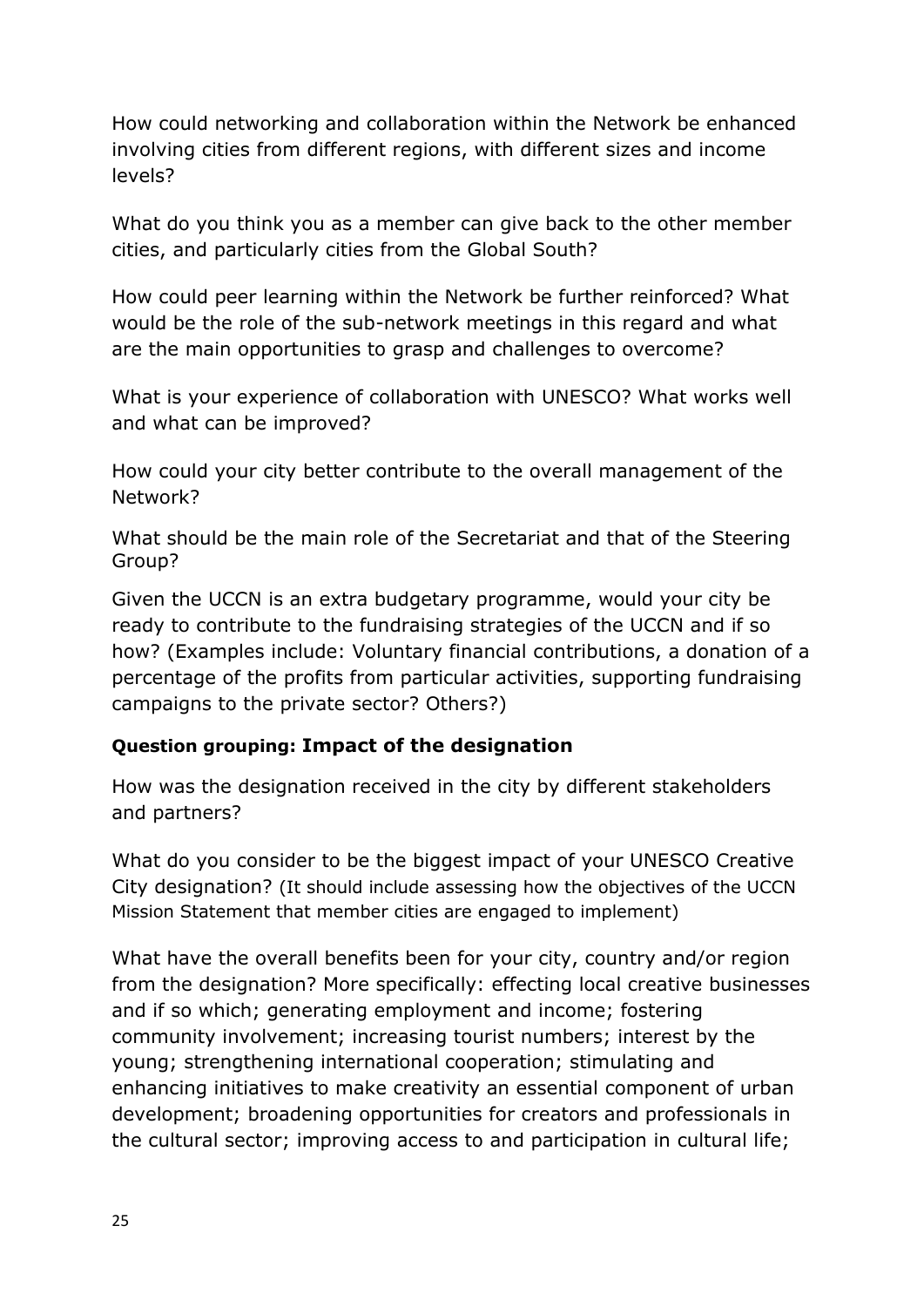integrating culture and creativity into local development strategies and plans?

How the UNESCO Creative City logo has been used and with what impact?

How has the visibility of UNESCO been increased in your city/ country in the framework of the activities implemented following the designation?

Did you already submit some news from your city to be published on the UCCN website? Do you have some suggestions to tap the full potential of this communication tool?

What kind of public awareness-raising activities has been organized in your city? Is culture and creativity now taken more seriously in your city subsequent to the designation?

Was the media helpful and has your city been more recognized in the media as a creative place? Do new communication channels, such as social networks and mobile phone applications, contribute to the reinforcement of this impact?

Have you implemented an assessment tool or data collection process to monitor and evaluation the impact of the designation? If yes, which specific indicators or methodologies is your city currently using? If not, does your city have the intention to create such tools in a near future?

Finally has anything happened as a result of the designation that you did not intend or expect from the outset?

# **Question grouping: Challenges & needs**

For you, what are the main challenges the Network currently faces?

What are the opportunities that the Network can grasp?

As a member of the Network, what are the challenges your city currently faces?

How could the recently formalized membership monitoring exercise be reinforced? Should members be de-designated if they are not performing, such as failing to network, failing to attend key events, or merely using the designation for self-interested purposes?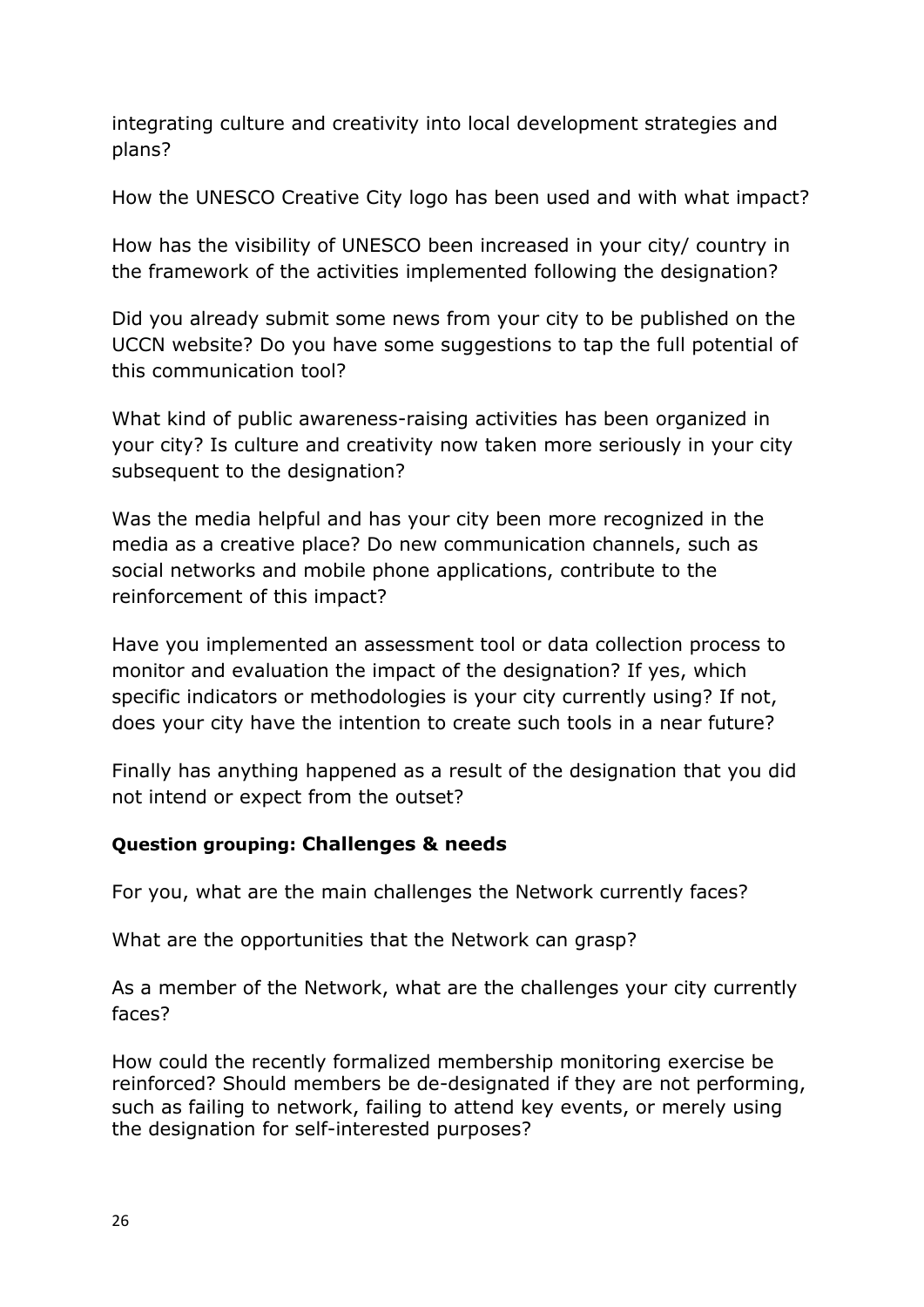How to promote a more balanced Network from geographical and thematic perspectives?

# **Question grouping: Managing the designation**

Who manages and organizes the Creative City designation in your city? Is it an independent unit/entity or is it integrated in the local government?

Do you have a dedicated budget and human resources and if so how much and what are the resources?

Does the budget comes public funds (municipality/region/national government/international or regional cooperation) and/or from private funds (enterprises, foundations, other) and in which proportions?

How are links established between the activities implemented at the UCCN level or others carried out at city level related to achieving UCCN objectives?

What is the collaboration between your city and national government institutions (UNESCO National Commissions, Ministries of Culture, Economy, Foreign Affairs, etc)? Is it effective?

What is the collaboration between your city and other designated UNESCO creative cities of your country? (When applicable)

Who is (or will be) in charge of drafting the membership monitoring report of your city to be submitted to UNESCO? Do you plan to consult other sectors, organizations or actors from public sector, private sector and civil society?

Do you have a UCCN internal project evaluation report? If so, how often do you monitor the project outcomes/outputs internally? To whom the report is addressed?

Do you think that the Steering Group (the creative field coordinator) should play a more important role in the management of each creative field and how?

# **Question grouping: Any other questions**

Is there any question that we forgot to ask?

Thank you for your collaboration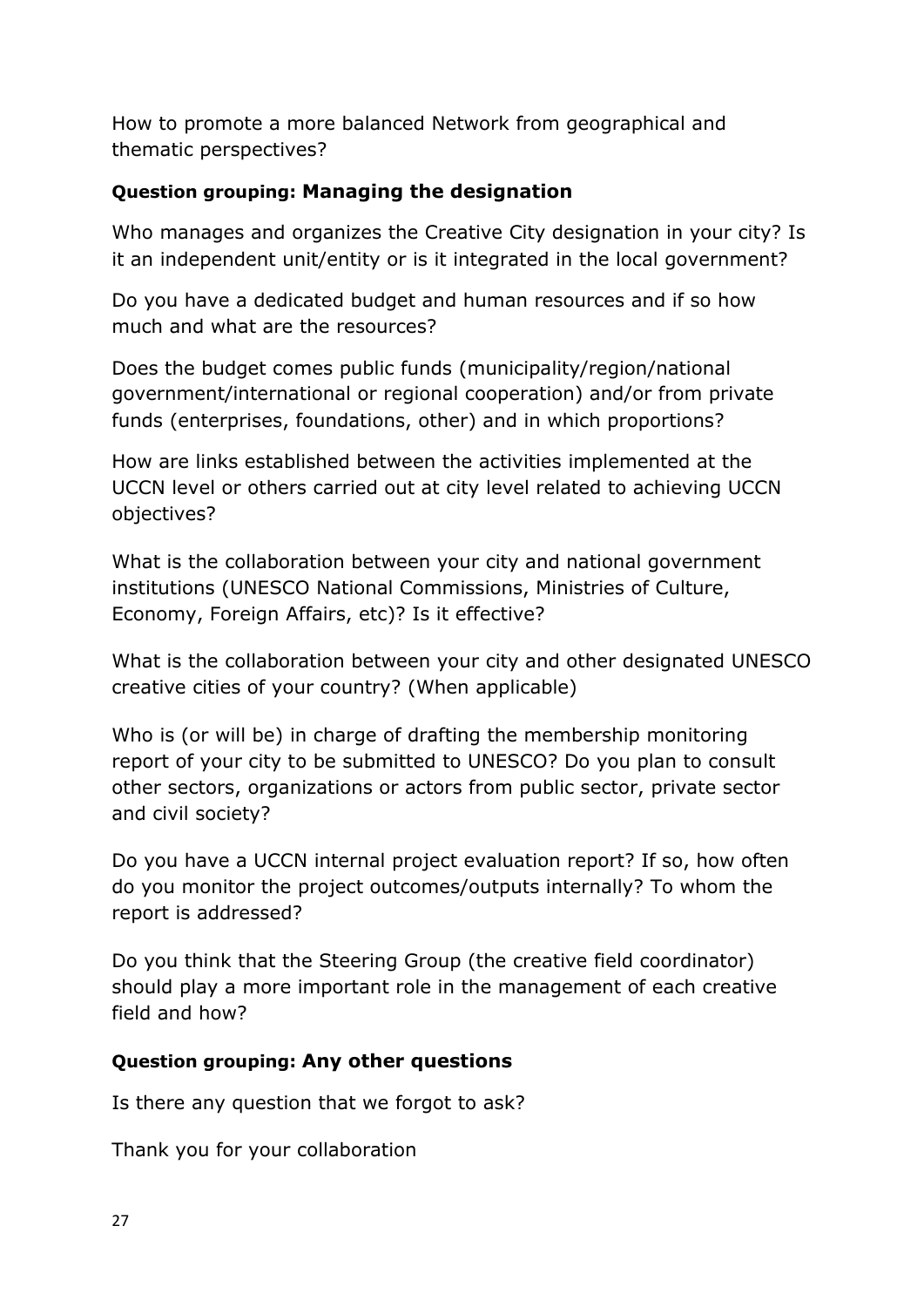### **Interviews undertaken**

#### **Charles Landry: General**

Francesco Bandarin UNESCO Jyoti Hosagrahar UNESCO Denise Bax UNESCO Melika Caucino UNESCO Koïchiro Matsuura the former Director General UNESCO Ugo Bacchella Fitzcarraldo, Torino, leading cultural consultancy Franco Bianchini director Hull Centre for Cultural Studies Anna Lisa Boni the head of Eurocities Ivor Davies consultant – writer of report on networks Bernd Fesel, ecce and NICE network Beatriz Garcia director of the Institute for Cultural Capital Sarah Gardner director IFACCA Katherine Heid, head of strategy Cultural Action Europe Bob Palmer former head of Culture Council of Europe Andy Pratt professor of Culture & Management Martin Schwegmann Actors for Urban Change Masayuki Sasaki co-ordinator Japanese Creative Cities Network Anne Stenros Chief Design Officer Helsinki Phil Wood advisor Council of Europe Intercultural Cities Network 19 interviews

### **Charles Landry: Cities**

Lani Gonzalez Austin, media arts

Harm-Christian Tolden, Bergen, gastronomy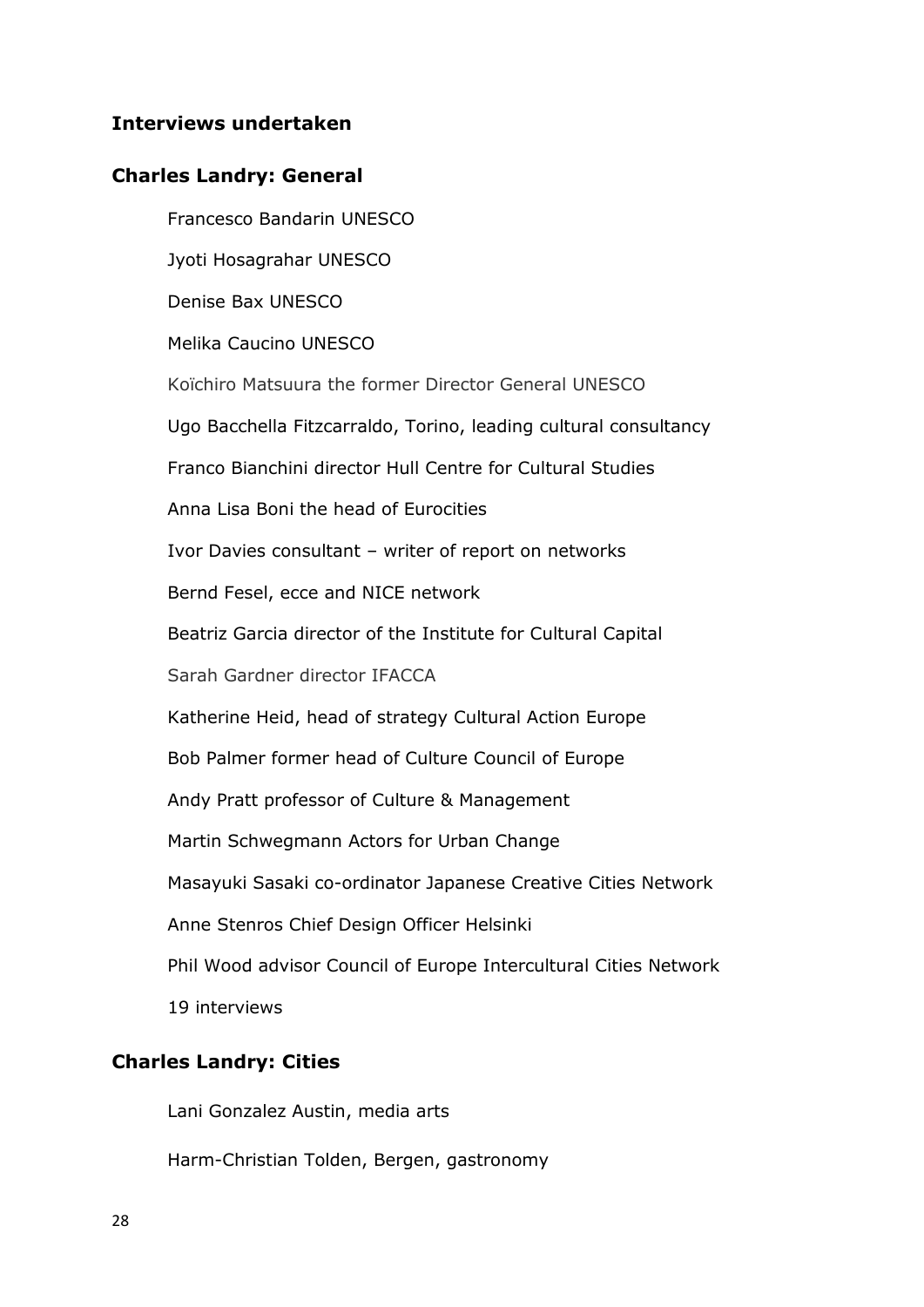Tita Larassati Bandung, design

Tanja Muehlhans, Berlin, design

Mauro Felicori, Bologna, music

David Wilson, Bradford, film

Juan Luis Restrepo Viana, Bogota, music

Renata Vasko, Budapest, design

Mamadou Diallo, Dakar, media arts

Ellen Schneider, Detroit, design

Dominique Roland and Marie Lesage, Enghien les Bains, media arts

Sylvie Yilmaz, Gaziantep, gastronomy;

Bart Doucet, Ghent, music

Wolfgang Skerget, Graz, design

Anu Manttari, Helsinki, design

Andrijana Filinaitė, Kaunas, design

Justyna Jochym, Krakow, literature

Patrick Bartos, Linz, media arts

Rainer Kern, Mannheim, music

Marie-Josee Lacroix, Montreal

Pam Burnside, Nassau, crafts and folk art

Sumarni Gandawisana, Pekalongan, crafts and folk art

Ghadiimi Herfeh Fatemeh, Rasht, gastronomy

Josyane Franc, Saint-Étienne, design

Peter Ives Santa Fe, folk arts

Gidi Schmerling, Tel Aviv-Yafo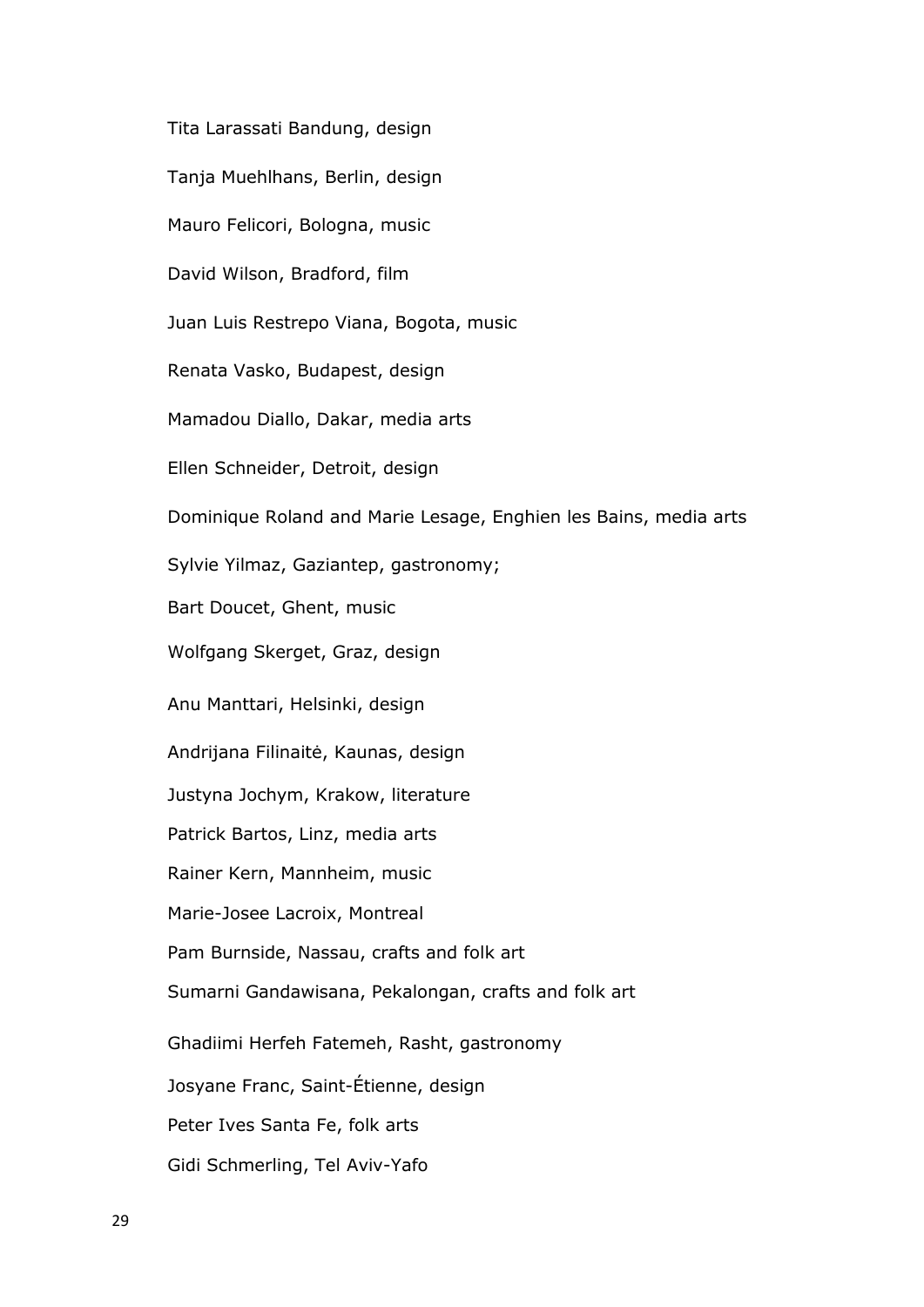Jonathan Mabry, Tucson, gastronomy Stuart Goulden, York, media arts 38 interviews in total

### **Korea: Do-in Choi, Meesoh Kim and Metaa and Metaa colleagues**

Park, Han-nah, Busan, film Chung, Won-jong, Gwangju, media arts Oh, Jae-hwan, Icheon, crafts and folk art Chung, Seung-won, Jeonju, gastronomy Lee, Hyo-won & Lee Sang-mook, Seoul, design Chung, Seo-yeong & Kim, Geum-sun, Tongyeong, music

6 interviews

### **China: Anne Yao**

Chang Miao Miao, Beijing, design

Jiao Hui Hangzhou,

Sun Chi, Jingdezhen, crafts and folk art

Jin Pan Shanghai, design

Ting Xu, Shenzhen, design

Xu Yi-lu, Suzhou, crafts and folk art

6 interviews

### **Masayuki Sasaki Japan**

Masahiro Kubo, Kanazawa, crafts and folk art Kazuto Yokoyama, Kobe, design Eriko Esaka, Nagoya, design Mari Oshima, Sapporo, media arts Chikako Kudo, Sasayama, crafts and folk art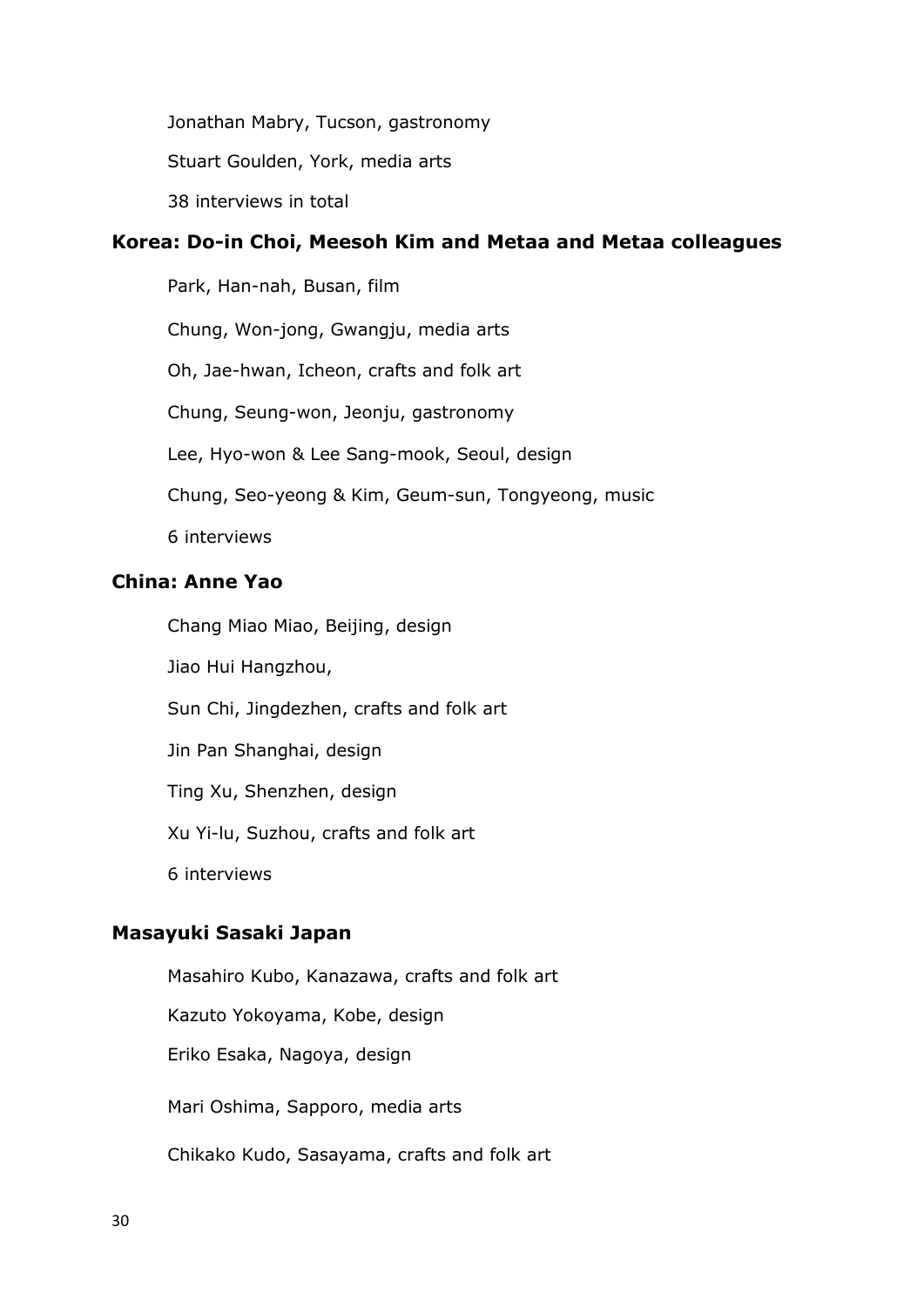Toshiro Akiba, Tsuruoka, gastronomy

6 interviews

### **Margie Caust Adelaide**

Sarah Bleby, Adelaide, music

Al-Matard Ahmed, Al-Ahsa, crafts and folk art

Ossama Abdel Meguid, Aswan, crafts and folk art

Mohammad Jawad, Bamiyan, crafts and folk art

Jeffrey Ho, Singapore, design

Grainne Brundson, Sydney, film

6 interviews

#### **Elena Perez & Bruno Matiussi**

Esteve Caramés, Barcelona, literature Marije Blanco, Bilbao, design Ayelén Borgatti and Jhonnatan Gamboa Buenos Aires, design Luis Gonzále,z Burgos, gastronomy Floren Terrades, Dénia, gastronomy Gonzalo Pizarro Rodríguez, Durán, crafts and folk art Damián Valles Cañedo, Ensenada, gastronomy Jesús Ortega Granada, literature Álvaro Garzón López, Popayan, gastronomy Ana Paula Cánovas and Michel Chain Carillo, Puebla, design Adriana Aguerrebere, San Cristóbal de las Casas, crafts and folk art Juan Villafruela Zúñiga, Seville, music

12 interviews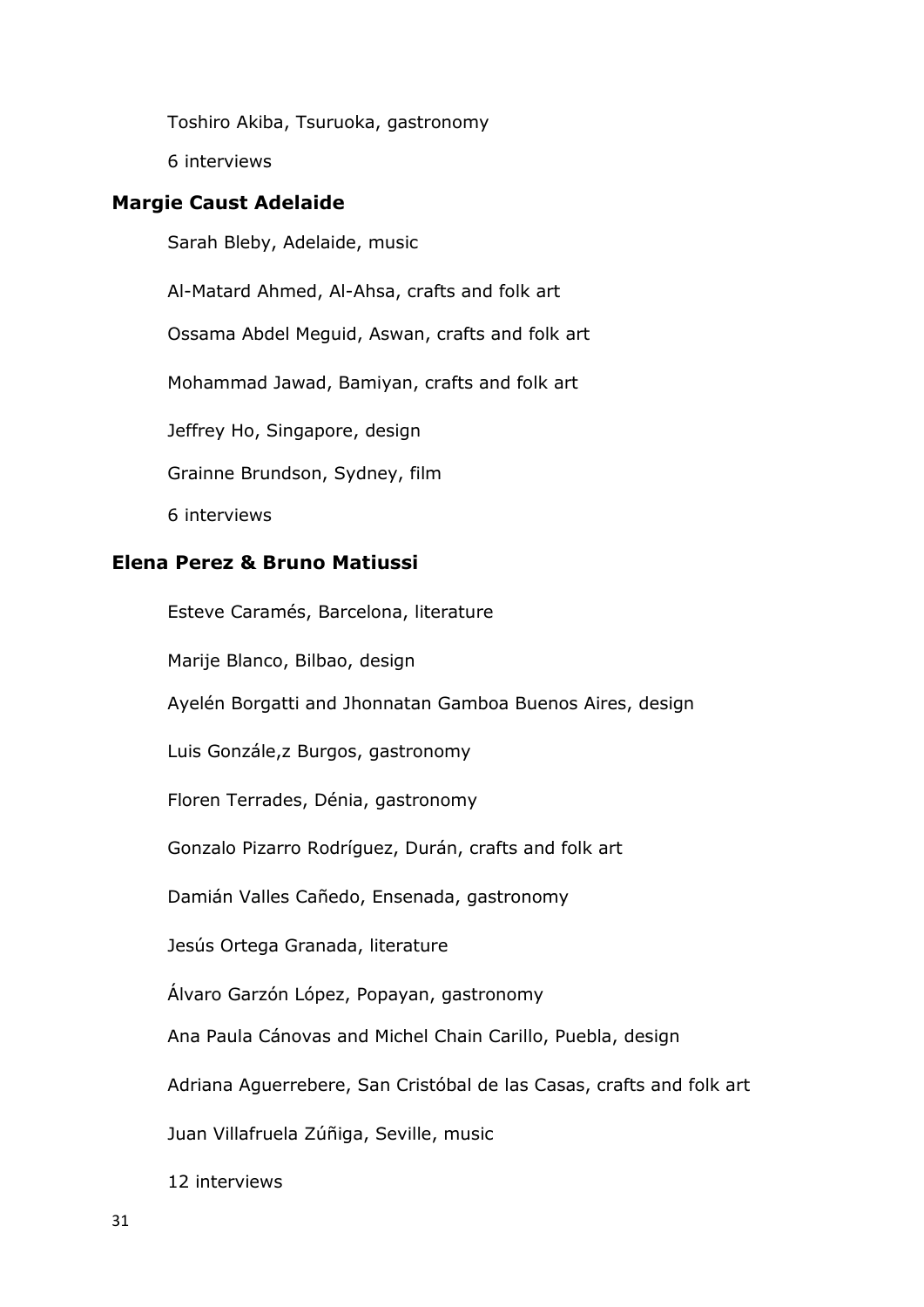#### **Duarte de Lima Mayer, Marisa Simoes and Marcus Martins**

Dr. Eduardo Klautau, Belem, gastronomy Susana L. A. da Costa, Curitiba, design Eligni Pedro Beschen, Florianopolis, gastronomy Paulo Longo, Idanha-a-Nova, music Cláudio Rodrigues, Obidos, literature Sorraya Pessino, Salvador, music Paula Quagliato, Santos, film 7 interviews

### **Daniel Laven and Wilhelm Skoglund**

Ruth Rørvik, Bergen, gastronomy Stewart Murdoch, Dundee, design Declan Gibbons, Galway, film Dag Hartman, Östersund, gastronomy Laura Oswald and Mary Hammond Paducah, crafts and folk art 5 interviews

### **Rainer Kern**

Paola Vives, Bogota, music

Gervais Hugues Ondaye, Brazzaville, music

David Laing, Glasgow, music

Benedikt Poensgen, Hanover, music

Tamara Kamińska, Katowice, music

Robert Hill, Kingston, music

Kevin McManus, Liverpool, music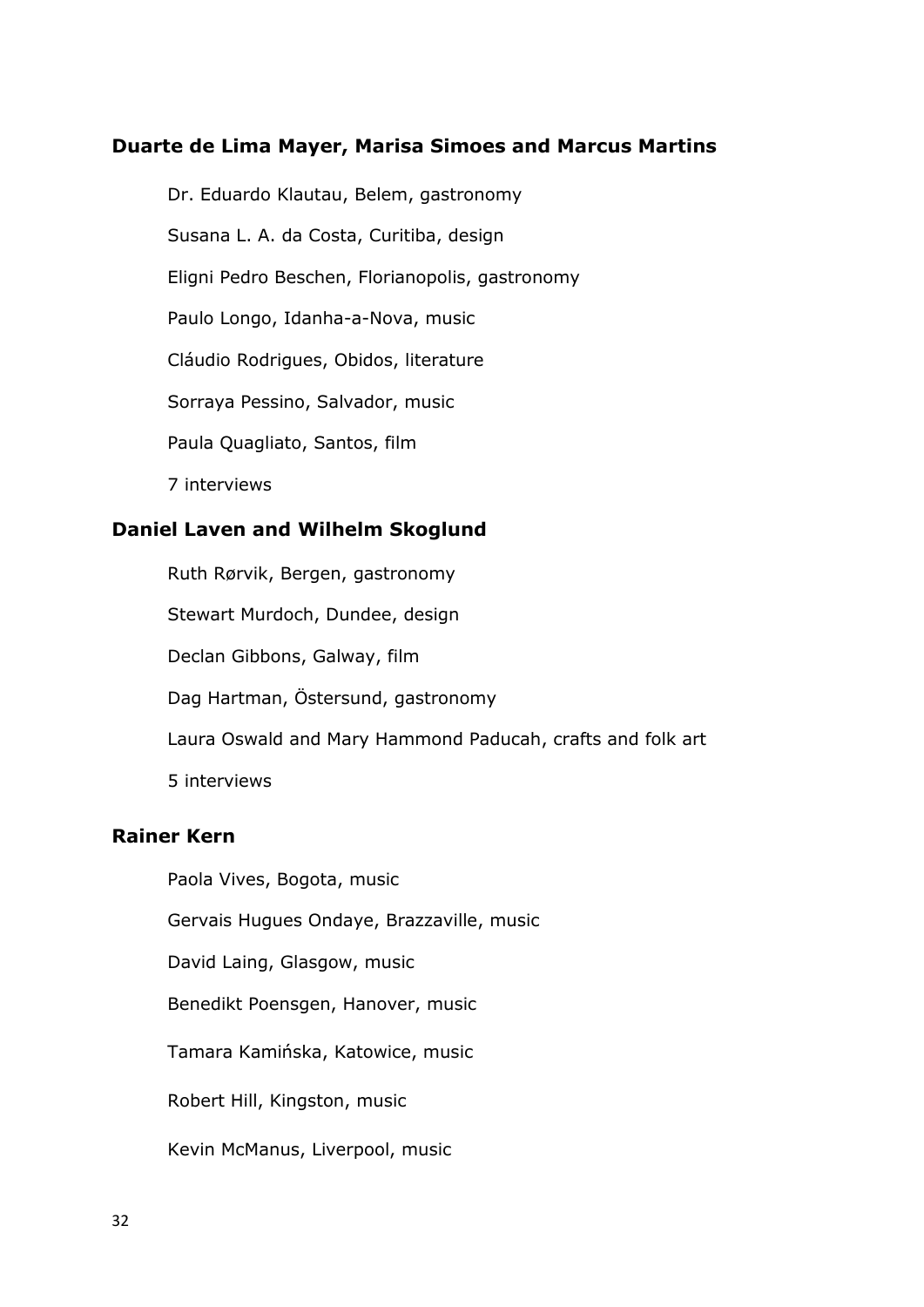Lina Botero Villa, Medellín, music

8 interviews

### **Franco Bianchini**

Luigi Virgolin and Giorgia Boldrini, Bologna, music Vittorio Salmoni, Fabriano, crafts and folk art Gabriele Righi, Parma, gastronomy Luca Lo Bianco and Vittorio Salmoni, Rome, film Luigi Ratclif, Turin, design 5 interviews

# **Justyna Jochym: The literature group interviewed wished to remain anonymous**

Baghdad,

Dublin,

Dunedin,

Edinburgh,

Heidelberg,

Iowa City,

Lviv,

Ljubljana

Nottingham,

Melbourne,

Norwich,

Prague,

Reykjavik,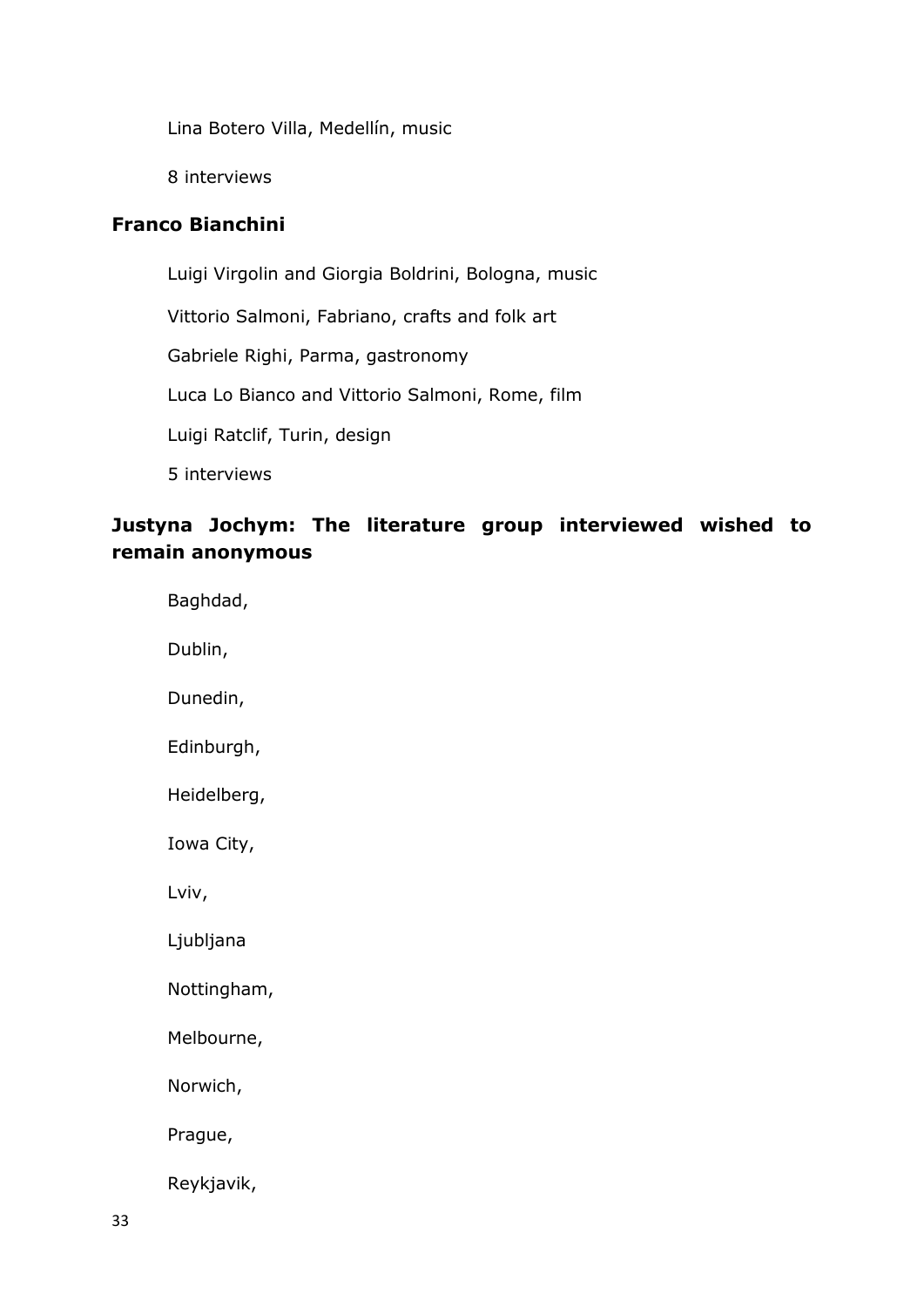Tartu

Ulyanovsk

15 interviews

# **Failures:**

We tried to get interviews with the list below. In each case multiple attempts were made to contact them.

Bitola, film, brief telephone contact made, but never returned calls;

Jaipur, crafts and folk art, contact made promised feedback never came,

Jacmel, crafts and folk art, brief contact interview failed given change in political situation

Isfahan, music, informal conversation, but no formal interview

Kinshasa, music, all contacts tried

Lubumbashi, music, brief contact made, interview failed

Lyons, media arts, multiple attempts made

Montevideo, literature, multiple attempts, no repsonse

Phuket, gastronomy, all contacts tried

Shunde, gastronomy, no reply 5 attempts

Sofia, film several contact made, but never returned calls;

Varanasi, music, all contacts tried

Zahle, gastronomy, contact failed.

13 failed interviews

# **Total interviews undertaken 133**

# **Supplement Two: The Bigger Global Context**

Before considering expectations and impact a reminder that all cities are facing transition and transformation as they respond to global shifts in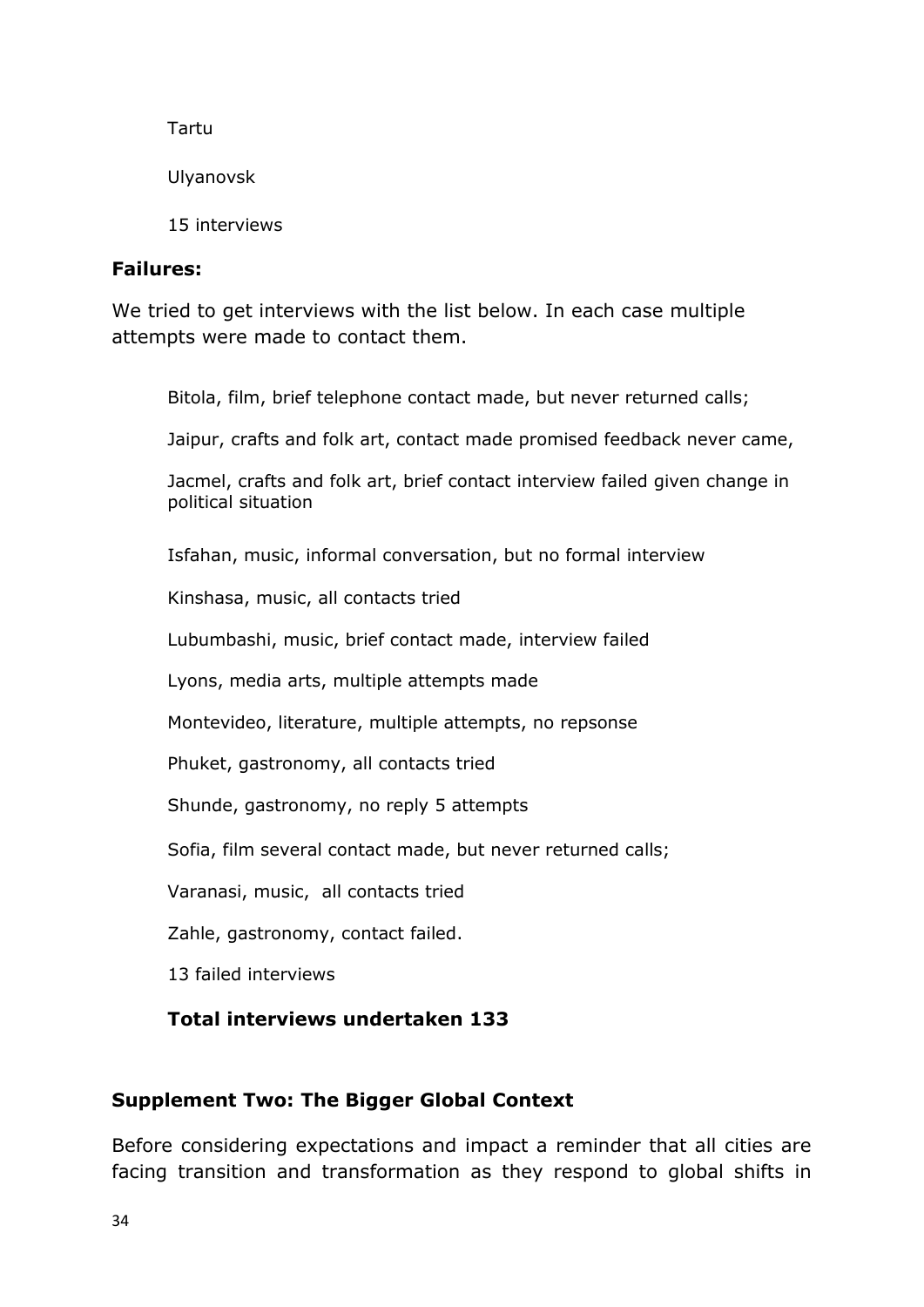economic potential, political power and cultural relevance and how these shake up the sense of identity and belonging. There are winners and losers as these dynamics unfold. **Old certainties crumble. Systems are breaking at escalating speed.** Unfulfilled are the promises of this better world and dissatisfaction grows. Apprehension is in the air. There is unease as foreboding, disquiet and even doom threaten to shape the atmosphere. The world is showing its darker face. This places great responsibility on global organizations like UNESCO

This **shapes what members cities want from UCCN** and what UNESCO increasingly would like from them – ideally. The UN family response is the New Urban Agenda agreed by Habitat III in Quito in October 2016. It connects to the UN's Sustainable Development Goals 2030 (SDG) which seek to alleviate poverty, hunger and encourage health and healthy lifestyle, foster equality in all its forms and deal with climate issues and lower energy use as well as change consumption patterns and especially "make cities inclusive, safe, resilient and sustainable". Another of its key processes generated by the World Urban Campaign is 'The City We Need' manifesto. Crucially **a big Quito message is** that the relationship between cities and states should shift **to give cities greater authority**.

**Periods of history involving mass transformation**, like the industrial or technological revolution of the past fifty years, can produce confusion; a sense of liberation combined with a feeling of being swept along by events. It takes a while for new ethical stances to take root or to establish a new and coherent world view. This digital revolution is well underway and its devices are changing society, social life, public space and urban planning concepts with the rise of third places, culture, levels of connectivity, the economy as well as cities with its immense force. Networking possibilities have dramatically grown with this internet driven world and changed what networking means.

The impacts and influence of the digital age are vastly stronger than some tinkering on top of business as usual. They will be as powerful as the climactic changes that swept through our world with the industrial revolution 200 years ago. These forces are both liberating and potentially invasive. When Airbnb is the world's biggest hotel chain without hotels, Uber the biggest taxi company without taxis and Facebook the biggest media content provider without producing content we know the world and its operating and management dynamics have changed. This needs to impact too on how UNESCO works.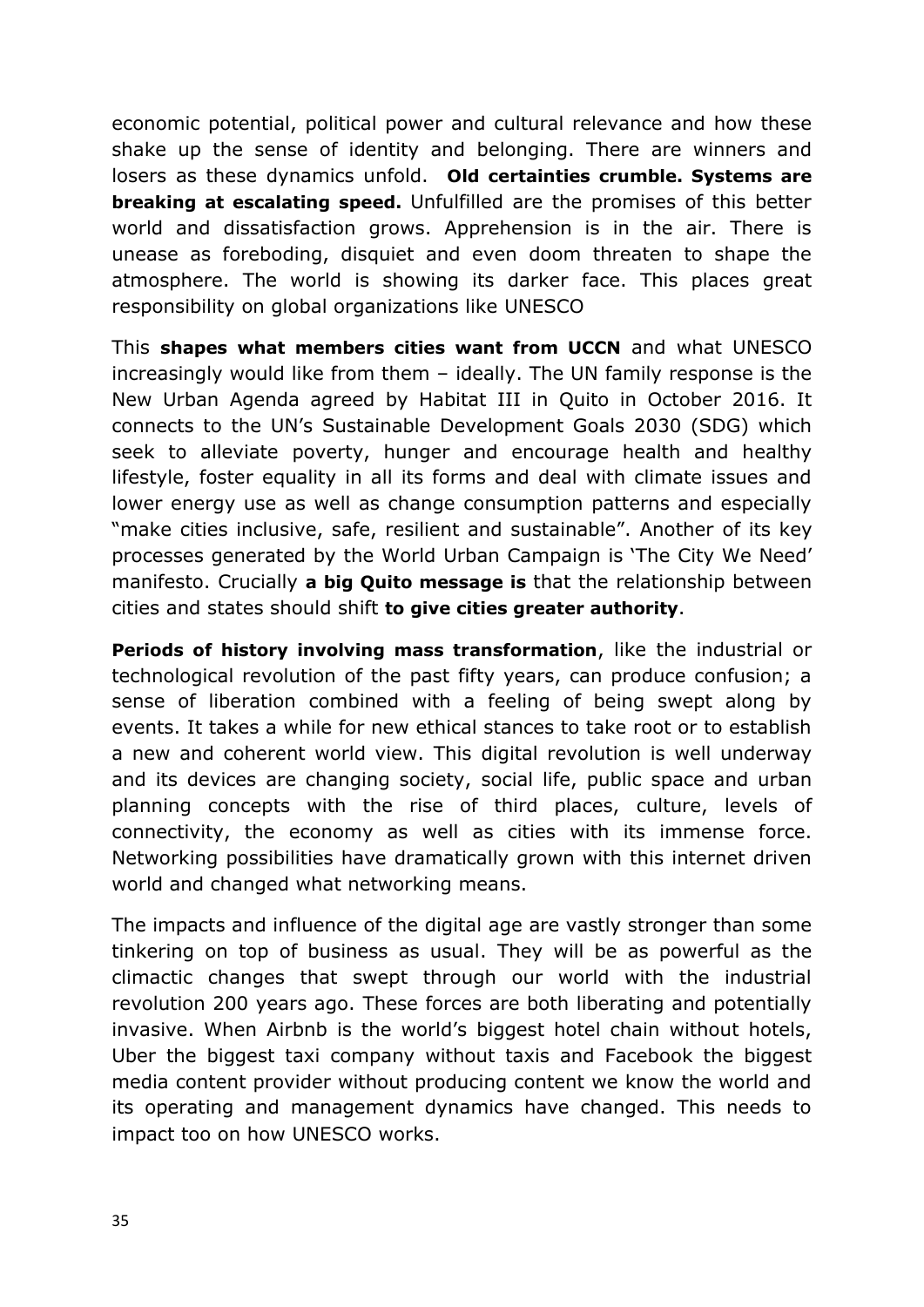We need a picture of what we want from its power as citizens and cities. This needs an ethical anchor to guide politics, policies and investment, which should be about **solving the global and local problems that really matter**. This mirrors the SDG goals and this new focus was surprising to many UCCN members, yet it is understandable from a UNESCO perspective as the institution wants to remain relevant and credible within the UN family. This puts great responsibility onto the Secretariat and UNESCO as a whole as Chinese cities noted: **"Most cities are looking for creative change and want creative guidance** about change with culture as one possibility ….. if UCCN is successful it will help city development in an ideal world." Or Östersund "part of the way forward for our region is that we have to be part of these global value chains and these global visions/networks, otherwise we're smoked". Or Fabriano, for instance, believe in a shift from the post-Fordist city to "another, new type of city driven through creative thinking which poses the challenge to get over the old thinking". Or as Dundee: "We are searching for a way to transition from a manufacturing city into something else, something competitive and innovative." Or Parma: "By looking at the whole food eco-system we are trying to find new competitive advantages and also be concerned with social goals in the world".

Design and gastronomy and perhaps media arts with its linkages to the new economy and start-up world at first sight are the easier categories to link to SDG goals. Increased pressure to change our eating habits, our food production methods and to reduce food miles provide an opportunity for gastronomy cities to become global models. Ensenada notes: "Our contribution to other cities is to be a model placing gastronomy at the centre of a city's sustainability by consuming local products, creating employment and increasing local income…..amongst current projects there we are creating urban gardens and orchards, getting inhabitants involved in picking fruits and making local products and linking inhabitants as suppliers with distributors, storage and warehouse services and chefs among others." Or Dénia: "As a city of gastronomy we have the potential to promote agrifood systems by implementing consumption alternatives away from mass industry and strategies to incorporate local products to the catering and hotel business." Belem: "We are the centre of Amazonic gastronomy and we can learn a lot from our ancestors". Florianopolis has a strong research presence in sea foods and gastronomy (five universities offer courses), for instance inventing new techniques to develop oyster cultures.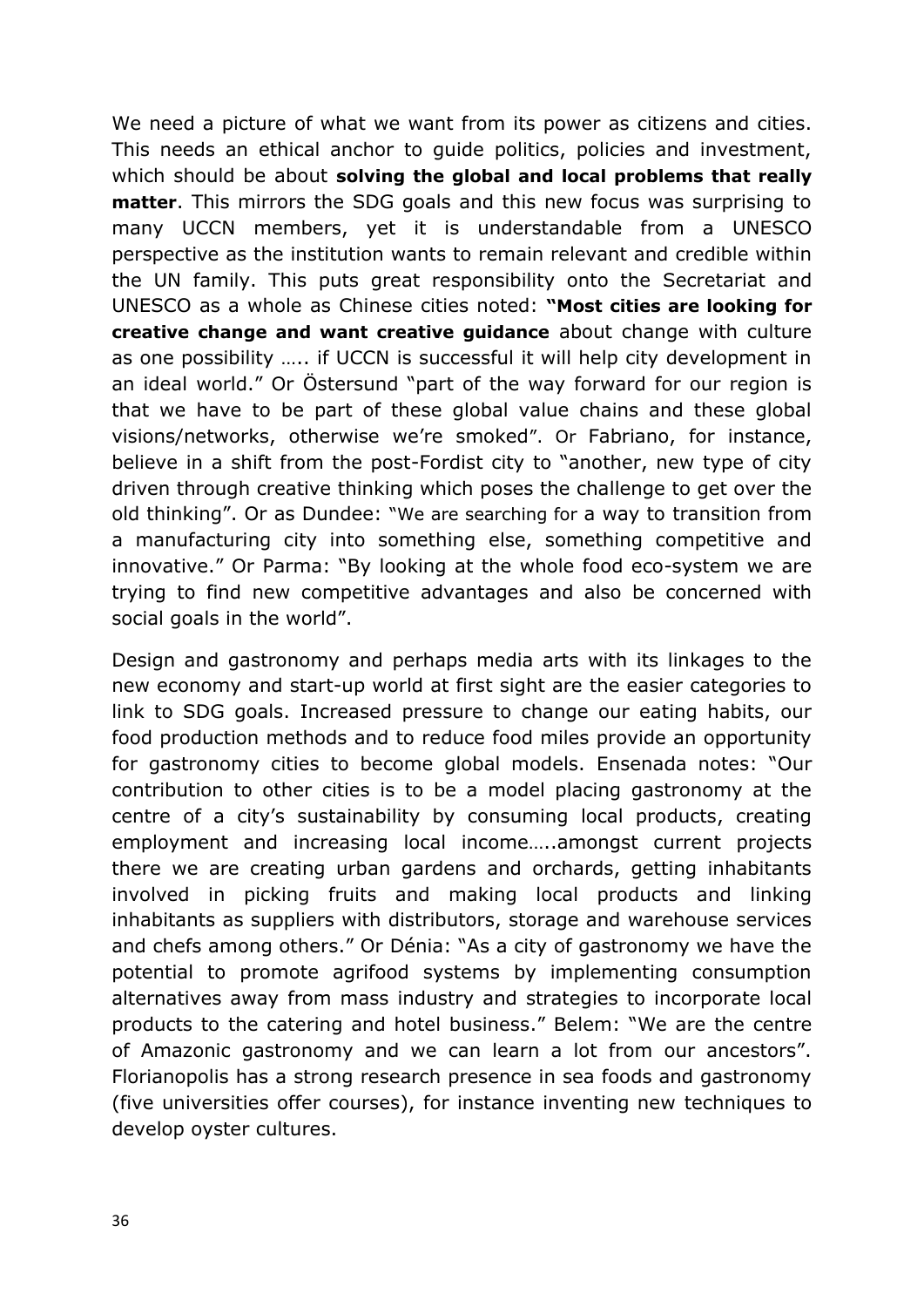South American members **focus on social development and the designation can help**. Duran: "The program would have been implemented in any case in Durán had we not been elected as a creative city, as this program has been running for the last two years". "Our aim is to work with the youngest to respond to our problems especially drugs. Connecting students and young people and the university or creating craft markets". "We expect to be a city of culture will contribute to dilute the city's stigma ….conflicts between ethnic groups, the drugs image and that citizens will feel more pride for their land". Or Salvador: "Beyond the relevance of music manifestations in the city, there are many social projects concerning music and de-privileged communities, for instance social transforming orchestras". The 'reggae and social change' signs in Kingston send out a pertinent message. But other places also see the social development theme. "The under-privileged should have a benefit from the title, such as via our Institute of Film and Visual Literacy". (Bradford)

A strong theme in the design cluster is social design and how postindustrial cities can be re-designed. These are design processes that contribute to creating more humane lives. **This connects design to urban planning** and perhaps these physical transformation processes should become a focus for UCCN and UNESCO. Here Shenzhen's young designers award with its focus on solving environmental problems is a good example of UCCN members leading the way. Another focus is design thinking seen as the next competitive edge for the global economy. This why so many of the big ambitious cities like Berlin, Beijing, Seoul or Singapore chose this category even though they had many choices.

Crafts and folk arts link local distinctiveness and identity to local employment with wider implications so creating possible models for global sustainable development. Take Pekalongan where around 1000 small enterprises employ nearly 20000 people in batik. Think silk in Suzhou, ceramics in Jingdezhen, straw in Nassau or carpet making in Isfahan and all these forms can be looked at afresh With the other categories film, music, and literature, beyond the pure pleasure of these forms, the impact on sustainable development is less obvious. Yet with the world in the midst of a dramatic transformation from the historically recent dominance of word and text based communication to the visual then visual literacy becomes crucial for our understanding and experience. Active music making has its known impact, for instance, on the intellectual, social and personal development of children and the young.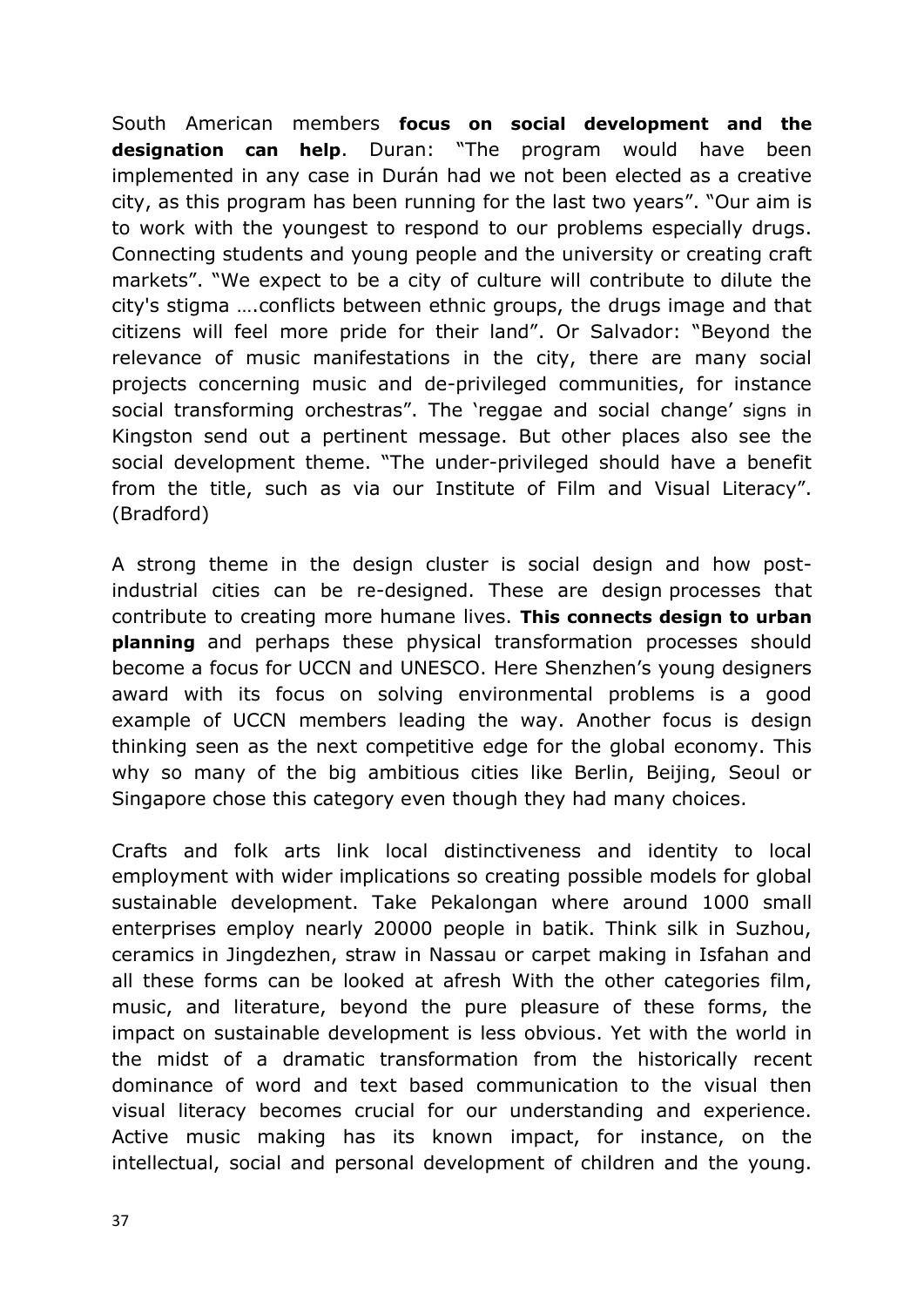Literature is essentially about the ideas that can provide us with our ethical backbone. In sum, collectively the UCCN membership could potentially have a significant impact on global sustainability.

### **Supplement Three: A Colourful Canvas of Member Views**

The Creative Cities Network represents a colourful, complex canvas of light and shade, variety, success and unexpected highlights as well as unfulfilled promise or expectations. **Everyone agrees that the network is a positive initiative** and that most cities have benefitted from the designation. Yet many believe that there are worries on the horizon and that the recent explosive growth of the network has brought things to head. The time has come, they say, to re-assess where UCCN stands and what it can become.

The following text wedded together with quotes from the interviews reminds us of the opportunity for UNESCO's Secretariat to reflect on **'where next with the network and how'.** Clearly the new grouping that entered in 2015 are less able to give considered views and are generally more enthusiastic.

**Most places are very proud and grateful** to have the acknowledgement. "People love the designation". "We are receiving ordinary people every day asking how can they help" (Denia) "People are approaching us like a bar or restaurant" (Gaziantep). "This offers us the opportunity to work with places we wouldn't have collaborated with otherwise". (Barcelona) "Becoming UCCN member is like having an international name card. It facilitates more international communication and collaboration". (Chengdu) "The designation has been received very positively, although people do not know what it means". (Dundee) "Overall: It is very positive. We have lots of influence over projects and we can really influence the sustainable development trajectory of our region". (Östersund) "The network's most important achievement is that it facilitates culture and creativity to be recognized by governments as major elements to take into account when designing cities". (Buenos Aires)

**Worries about the explosive growth of the network** are nearly pervasive. There are concerns that its might implode under its own weight. **Consolidation is the watchword.** There is a clear division here between those recently accepted and those designated before 2014. Yet had there been more transparent decision making they feel growth would have happened in a more paced and purposeful way. Cities feel it dilutes the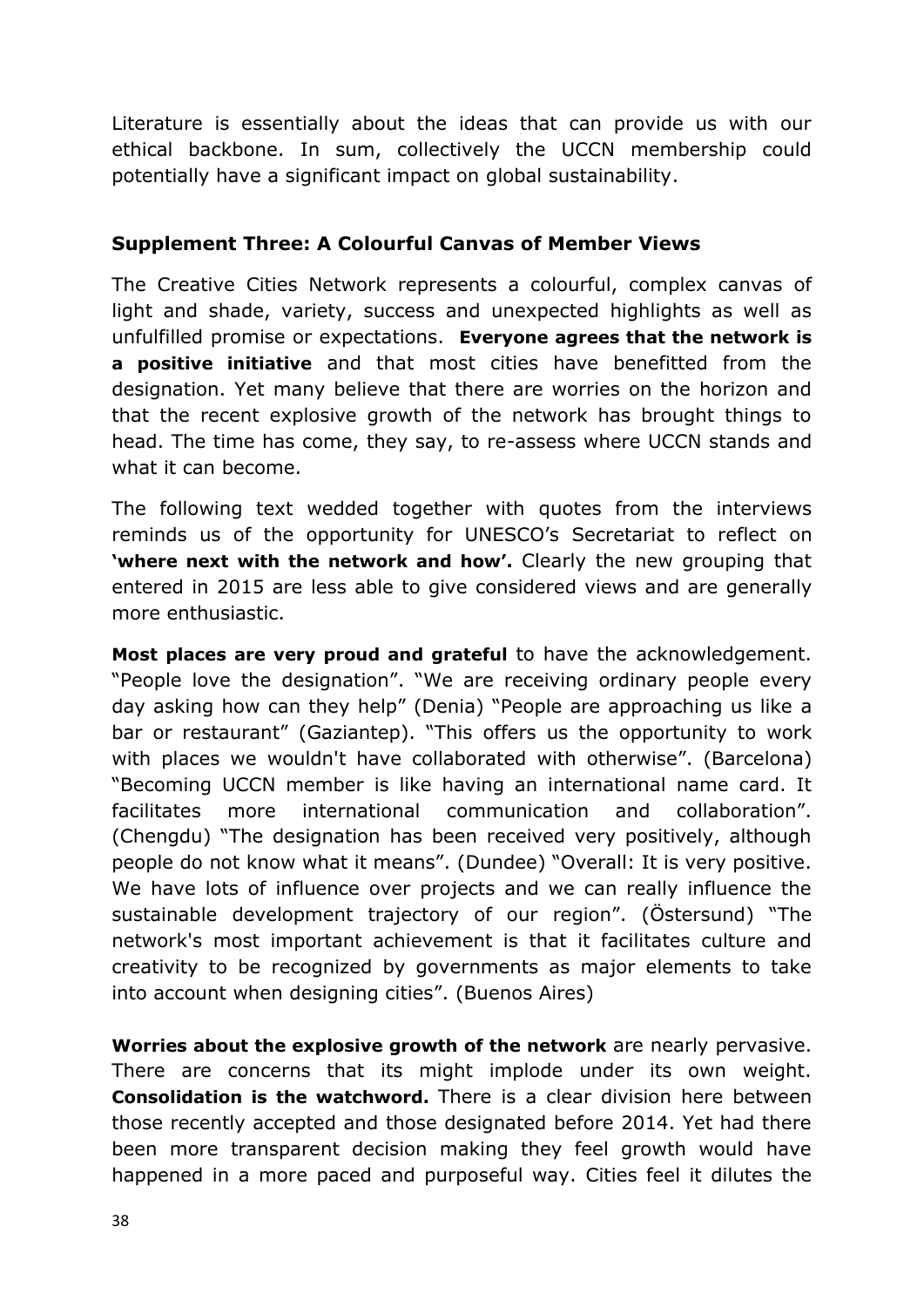status and credibility of the brand and it as 'brand', a term that feels commercial, that people discuss the designation. The famous Dunbar number is also a factor. This states that you can only absorb by name up to a number of 150 people. It is a good warning. As it stresses how certain numbers, such as 15 people you can know very well, or 50 reasonably well before the absorption and cognitive overload problem comes in. A network can grow: "but, what is the plan, what is the target, the meaning of the title connects to the exclusivity". (Graz) "There are too many members now to have effective dialogues in the network". (Beijing) "It grows too fast, some members never show up. The network should control its pace of development, there is no clear objective". (Suzhou) "On the one hand it is bad and on the other good as it has more coming in so UCCN could have more influence". The Korean consensus highlighted the worry about devaluing the brand. Even newer members say it could devalue, but tend to say it is still too early to make considered comments about the overall network. When numbers rise so do the transaction costs and effort and the difficulty of maintaining trust, common values and interests.

By contrast: "I have no problem about UNESCO being wide it would be against the spirit of UNESCO if it is only including those with greater quality, as UNESCO is there to help those with less capacity. I believe 250 cities could be a limit". (Fabriano) "Would not be a good network if we were all the same and same level of development". (York)

"Growing….. OK, if there was a structure and a way of doing this collaboration". The central issue here is to be explicit about what the aim is in terms of numbers. 250, 500, 1000, 10000 cities? "Now the call for application becomes biannual it will help to slow down the growth of membership". (Shenzhen) "Set a target of say 25 a year". Perhaps being a provisional member with a trial period should be explored before full acceptance as a means of challenge to perform.

This **growth has a series of consequences**. It both increases global recognition and equally dilutes. People question why some cities are deemed to be creative when others, clearly creative, are not on the list. Second, some cities and well-known members too are disengaging as they feel things are getting out of control. 'We were involved quite early and we are now doing less and using less energy'. They will not make an issue of it, but their involvement will become more symbolic. UNESCO needs to worry about this. Third, cities are increasingly finding it easier to communicate within their art forms like design especially if they are large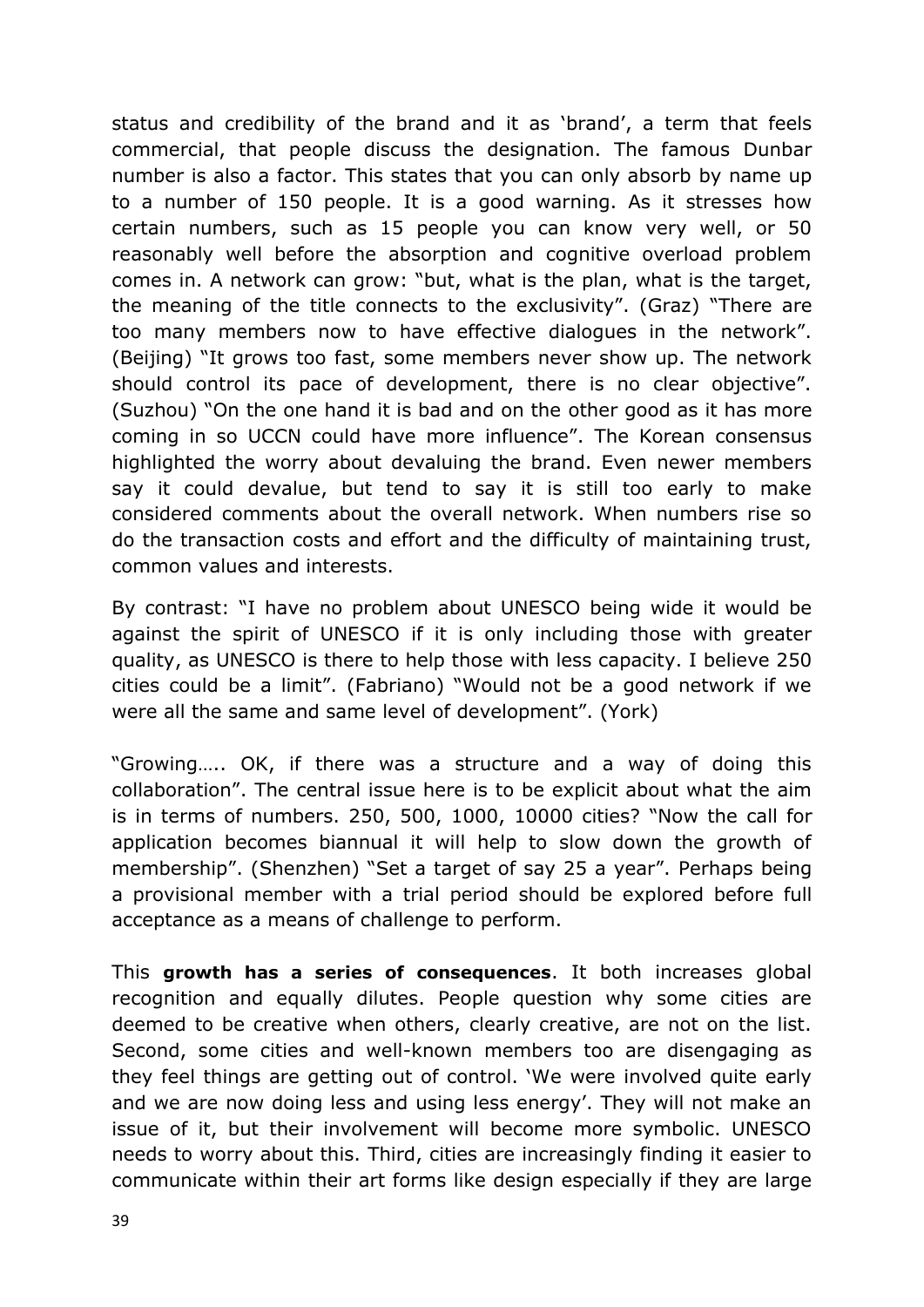like Buenos Aires or Seoul and in any case they have other networks too. Smaller cities prefer to communicate regionally and these groupings are emerging as in South America and here there is an active discussion in Brazil. Regional networks can be effective as in Japan where, as an instance, the small Sasayama is being mentored and helped by the more established Kanazawa. Similar UCCN networks are emerging in Korea or the US.

With the growth of UCCN, as also happened with the European City of Culture or Intercultural cities networks, **a shift occurred** and clearly there are notable exceptions. Here cities as seen as less focused on creating a network but more using the designation as a marketing tool. The older cohorts can become disenchanted. 'It is not the same network anymore ...... in the beginning we were looking for the same values to help each other and to develop friendship and we were curious and generous, the network felt extremely strong'. In reality at its origins UCCN was culturally based more on a Western paradigm (in spite of Buenos Aires' and Popayan's presence) and inevitably this changed as Asian cities came in force as well as cities from the global South. Yet **addressing cultural complexity is one of UNESCO's major aims**.

None of the cities explicitly stated there should be a specific fixed limit about growth, but rather more how it is to happen and whether cities feel listened to. **When members feel disempowered the mood changes**. 'Rapid growth is the antithesis, it makes it difficult to stay close to the spirit' and the 'danger is that it encourages applications solely for branding'. In addition growth made it easier to do nothing as 'within a smaller network we could point to the inactive'. 'My own attitude has changed and now I am more opportunistic …. I needed the network to be credible for me to get to the next stage … it has partly done its job, but then the centre changes the terms, that is a different question".

In these joint discussions it is useful to consider **what type of network UCCN should be** and what image UNESCO and the members have in mind. Is it a hierarchical network driven from above or is responsibility shared. Clearly not - even though UNESCO is the 'brand licensing authority'. Is it part of a 'full mesh topology' where every node or member is connected to every other node in a network or is it seen as a star network with core decisions coming from a central hub and where communication passes through that hub. Is it a network with the implication of working together or merely an association where there are less obligations? Can you create these connections at a global scale and is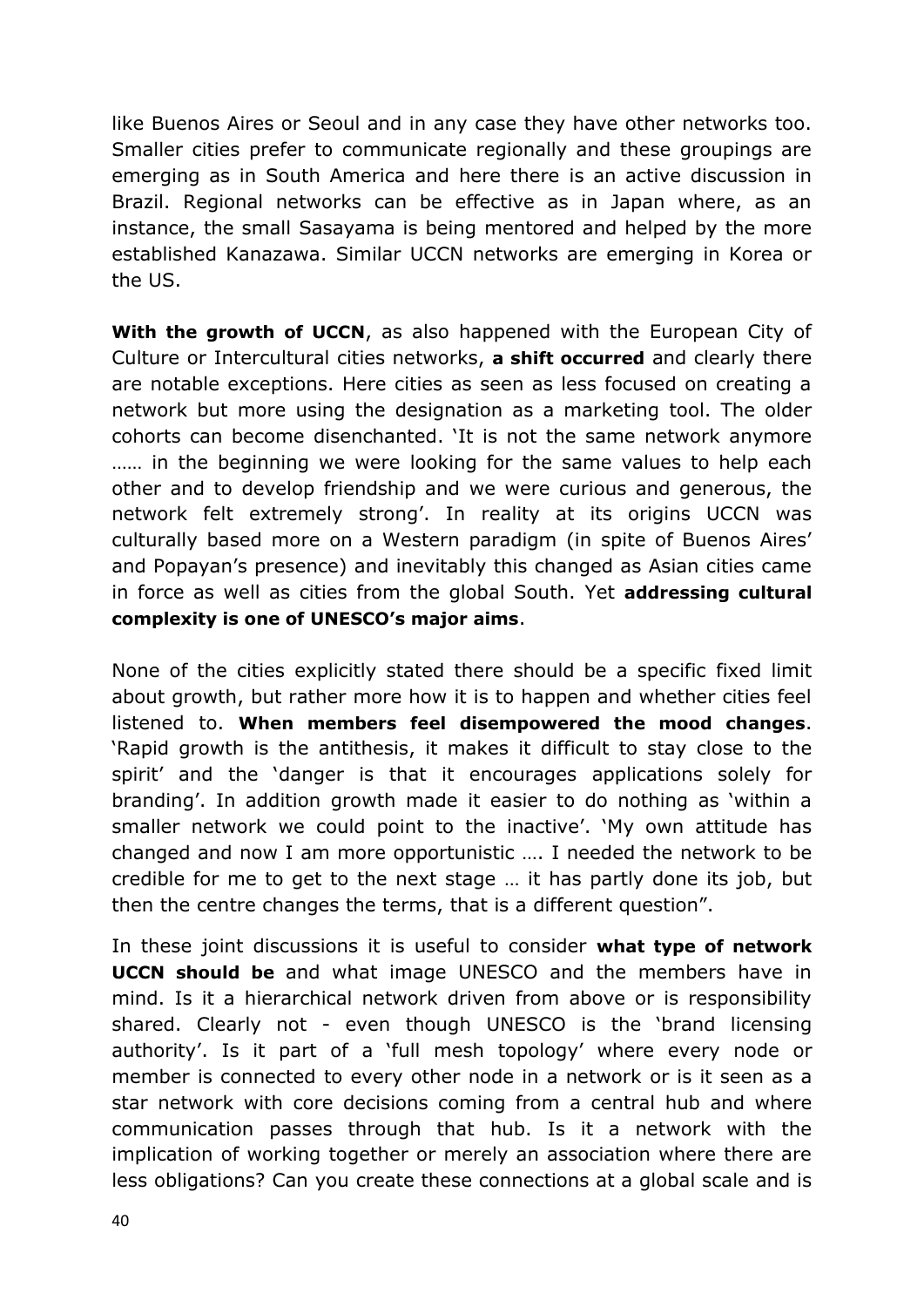UNESCO the right organization strategically to do this. A connector has to be in both camps, the official and the creative, as that force feeds potential, they need to develop space for creativity.

This is why the successful network logic stresses trust to reduce chains of command. In addition it needs to consider the network's possible limits, the extent of its openness and closedness and different levels of membership.

**The aims of joining had mixed motivations** and there was a spectrum of use. "Everyone makes out of the network what suits them, for some it is symbolic, for others a call for action, and others a practical programme, some cities are using it as a marketing and others as making changes".

Some cities believe they hold the designation as of right, whilst others use it as an aspiration and a trigger for action. Some have made the most of opportunities whilst others have let things drift. Understandably the vast majority of places tried to become part of the network **to increase their international presence** and image, economic prospects or tourism impacts. **Wider ethical considerations** or global concerns **were far from their mind**. The benefits of designation are obvious given the prestige that UNESCO holds. Sticking strictly to the economic Tucson calculated that the value of free media attention would have cost them \$6million in the first 6 months after designation.

In some cities the urban leadership has **a clear view of why they wanted** to be part of the network and know what they want. For instance Beijing, Seoul, Singapore, Montreal or Budapest are clear that design thinking is deeply linked to the next phase of the innovation driven economy and considered membership UCCN as part of a suite of strategic moves. This is also why so many joined the design category. Others like Östersund or Santa Fe were clear early on what they wanted to achieve. The crisis of Fabriano's craft driven printing industry called for a re-assessment of the local economy and their designation as a crafts and arts city has become a vehicle for rethinking how the town develops.

Asian **cities saw UNESCO as a troubled, powerful, undervalued asset** with a solid brand, like the football teams Asian financial magnets have taken stakes in like Manchester City, Inter Milan, Atletico Madrid or Aston Villa. It was also part of their soft power strategy as UNESCO was like a sleeping beauty. Their investment was effective in terms of returns. It gave exposure and helped too to put the Chinese creative economy on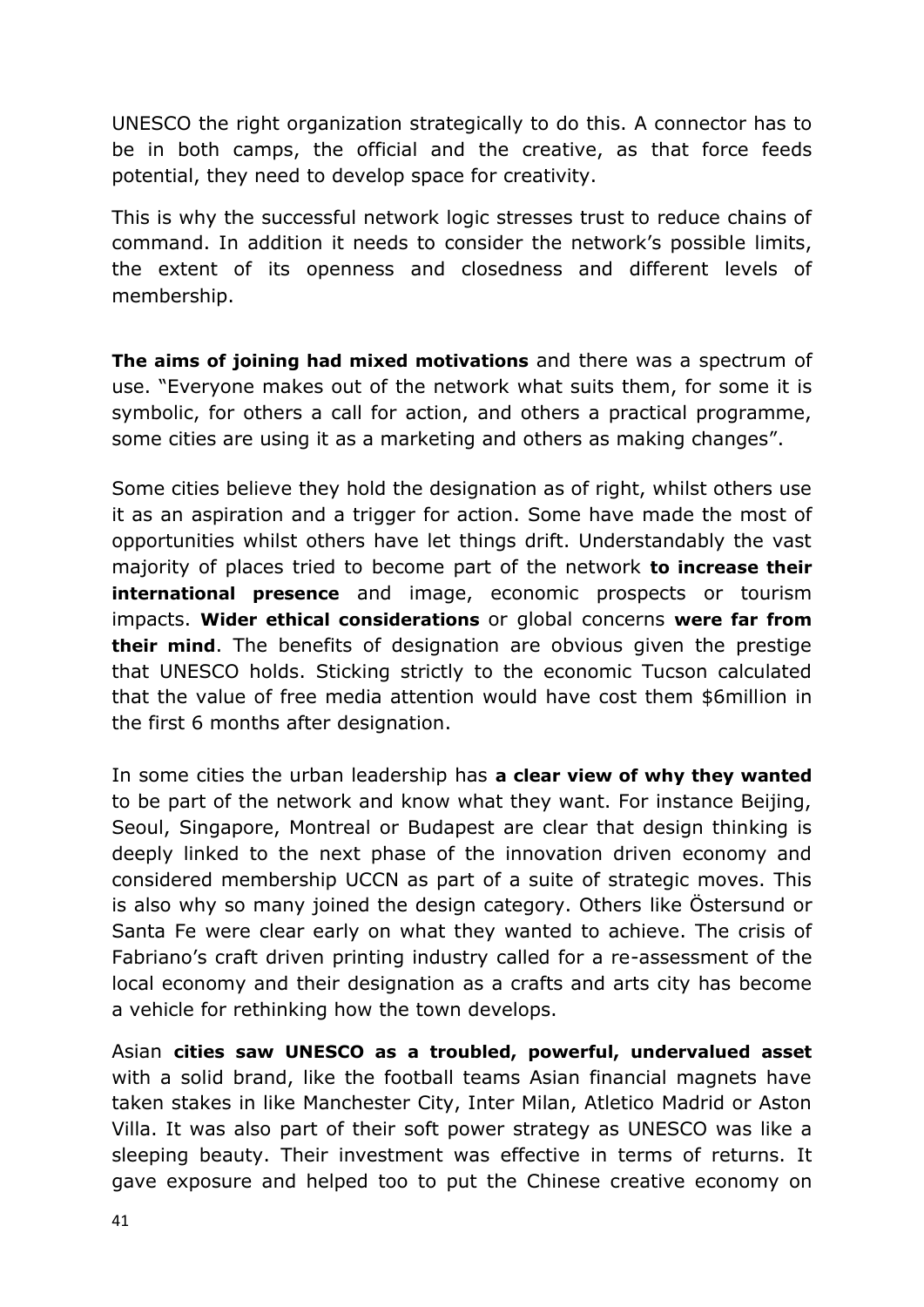the map. This is why Chinese cities like Shenzhen, Beijing or Chengdu in particular have put so much effort into the title gathering together complex partnerships across the municipality and city to work on the programmes.

By sharp contrast in other cities individual activists or specialist associations had to persuade and cajole their city to get involved. One thinks here of Pamela Burnside's leadership of a civic organization in Nassau where "the government just wasn't not interested, we just went ahead in any case". In Ensenada or Bandung civic organizations also led the bid. At times at the encouragement of UNESCO national governments convinced cities to apply such as in Indonesia and at UNESCO headquarters it is often the ambassador who lobbies very strongly for their city and one thinks here of Kaunas. In Fabriano a small group of visionaries kicked-started the process, especially Francesca Merloni owner of a white goods company, who supported the bid and various festivals. Their annual budget of ca. 150,000 euros coming mostly from the Merloni Foundation is exceptional. In other instances it involves tough work as in Detroit creating an advisory board of 30 people. "We want to take the time to get partners on board and as we have no central government system you have to build a coalition**".**

Sometimes the creative field is **a perfect fit** for a city and at others you wonder why they applied. Linz with its global reputation linked to Ars Electronica fits the media arts category like a glove as does Tel Aviv given its astonishing IT driven start-up eco-system or Mannheim and Kingston with music, but is Montevideo really a literature city and does it have aspirations to become one. The choice of a field is often politically motivated. Bologna, more known in the global imagination for gastronomy, became a music city admittedly with some merit since the then mayor was a fervent music buff. Bogota according to its own leadership was not necessarily a music city, but Antanas Mockus, the then interesting eccentric mayor, used public concerts as a means of reestablishing civic life in city renowned for its deadly violence. This wonderful example of art and civic engagement clearly deserves recognition. Yet a surprise emerged in that Bogota's hidden, but progressive and socially aware favela hip hop scene has become a good linking point between similar scenes in Mannheim, Katowice and Adelaide. At times cities chose a creative field in order **to shift perceptions**. York surprised many of the city's constituents by choosing the future focused media arts and its modern image given that the city is a renowned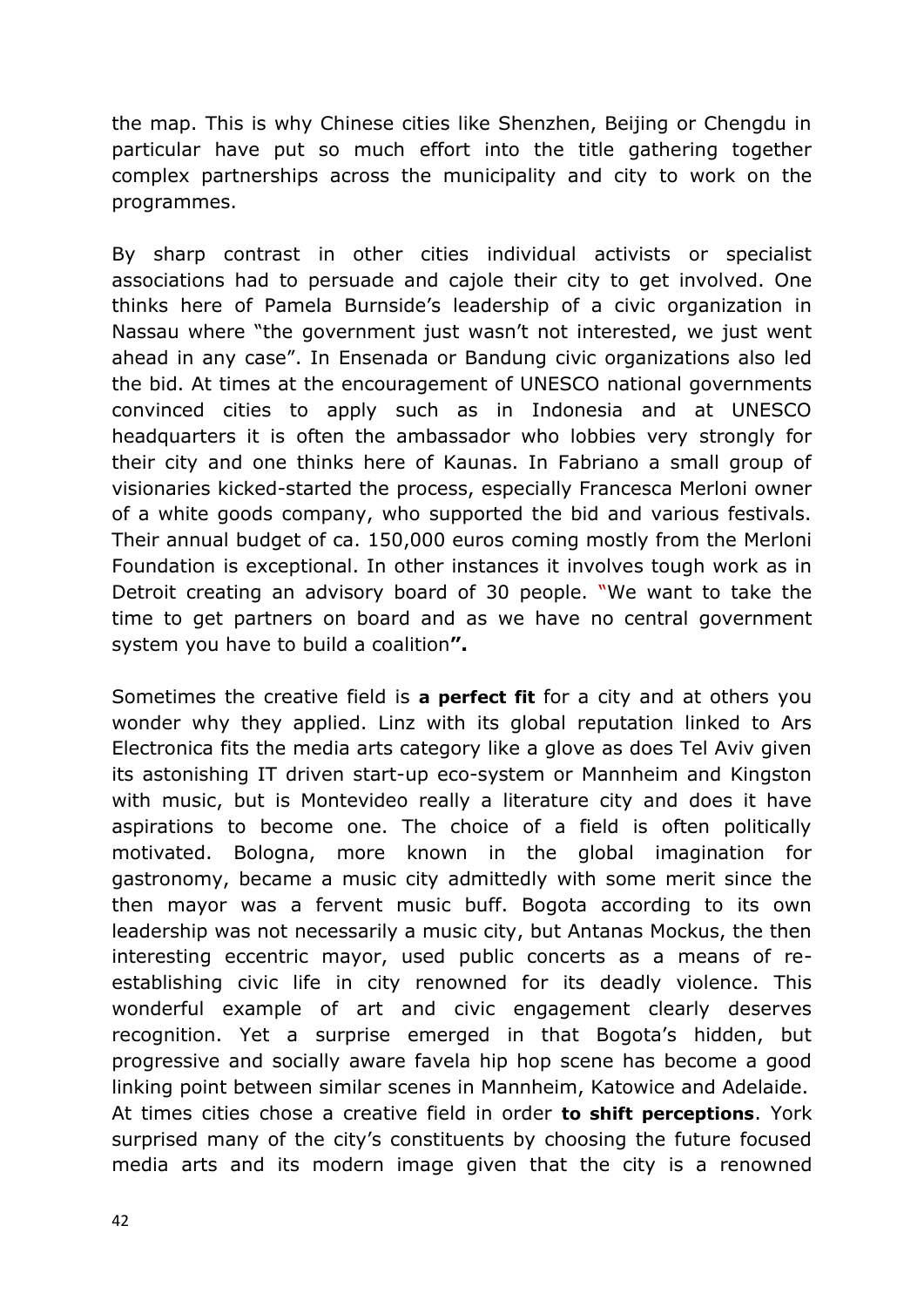heritage hub. "People were surprised, it is taking time for people to understand why we did this". Equally Austin is globally known for its music scene, see its South by Southwest (SXSX), but chose the media arts category as it wanted to widen perceptions of the city. "We are known for music and trying to take a broader approach. Media arts a better umbrella as we have tech savvy digital community". Barcelona more known for design chose literature to shift attention to its publishing industry which is suffering from a down turn and needed a strategic plan. The aim was to increase reading habits and support public libraries in a digitizing age. "We know we are a creative city, but joining the network is about something else". Hamamatsu wants to link its cultural assets and industry and shake off a dowdy image. Burgos chose gastronomy as a means of inspiring itself even though it agrees its reputation is less strong than Denia also in Spain or Parma.

**Cities in the midst of transformation** like Torino realize they need ambitious goals, remembering that their main employment in FIAT has declined from 98,000 to 4,000 in the last 20 years. "It is important to be connected to global cultural networks; we want to go beyond Europe into Asia and South America. This is all part of our re-invention plan, we want city to be play a particular role in a sub-theme, perhaps leading it, or hosting an event, even leadership of a particular cluster perhaps. We had prepared a strategic plan for CCN 2 years before UNESCO asked for it". This contrasts with the feedback from one interviewing team about another city: "They could much more, they are highlighting things that are basic stuff".

For Helsinki there is a long trajectory and the title is an element. First they were a European Cultural Capital, then the World Design Capital, then they created the Design Driven City 2013-2015 project as a WDC legacy; "now we are on the last step of the ladder, thinking even more of the strategic use of design and creative thinking….. this is the world's first Chief Design Officer and the next phase is Helsinki Lab on the ground floor of city hall. It is all about design embedding into the city, changing public procurement, bringing lots of our capabilities together…….this is trying to articulate a message that we are open and transparent … and inviting others to develop the city with us".

**There is also continuity** in Graz "joining UCCN in 2011 was a continuation of the European City of Culture of 2003, a great year and built the Kunsthaus, lots happened, UCCN was a target. After the 2005 financial crisis things had stopped".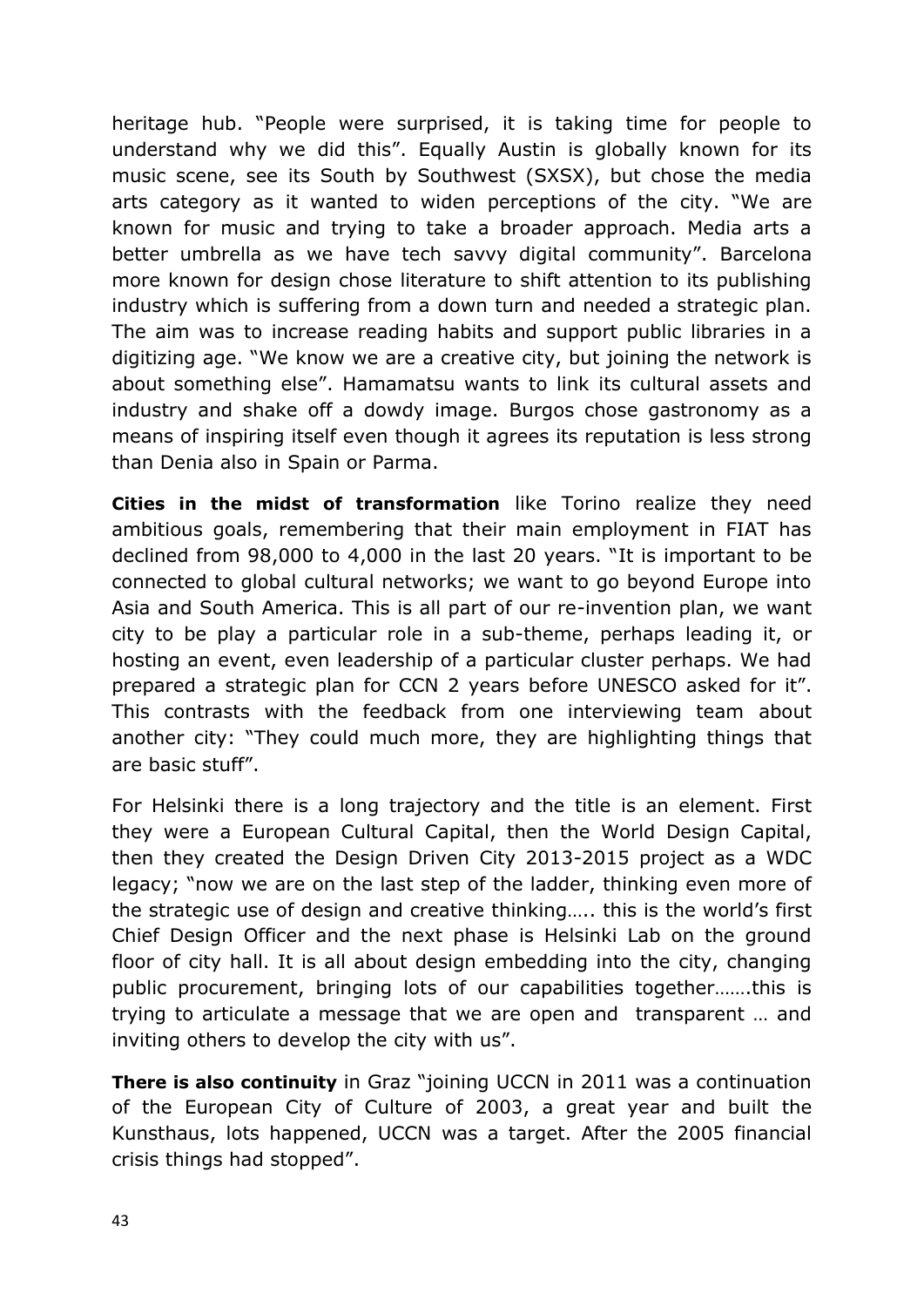"Our aims have now shifted to media entrepreneurship as basically are all the start-ups are in media. My work shifted from design focus to start-ups and the mayor set up new department of innovation which would not have happened without designation." (Linz) "We in Dakar had the oldest arts biennale so media arts is a good choice and it links to digital tools and economic development".

**UNESCO shifted the criteria** from "why do you deserve this….to what do you hope to achieve". "In the past you had to prove a design centre, strong education, and events, now all this start after designation". Early candidates had to provide detailed descriptions of their creative ecology, yet not now. As a consequence **unexpected candidates have emerged** of which Obidos, a city of literature is one. It is a small place, smaller than UNESCO's criteria allow and has no literary tradition, but it is ambitious. It is copying the famous Hay-on-Wye book town model that has been copied across the world. Objectively Hay, that has not wanted to apply, warrants the creative city designation as it not only invented the book town idea in the 1970's it has also developed the most vibrant British literary festival that has been exported and branded in several continents. Another surprise is Al Ahsa which as an oasis culture is a slightly whimsical choice. Even Bucheon a satellite city of Seoul is thinking of applying even though it has hardly any artistic traditions, but again it is very ambitious.

The network has **far greater impact for smaller cities** and these are mostly very enthusiastic and active, think here of Denia "We are so happy about being recognized" or Pekalongan "Yes, it is true, we are really the city of batik". "Small cities need UCCN more whereas big cities have many more alternatives for cultural development". (Paducah) "The designation is a marketing tool for small cities in particular and why is Barcelona getting the designation, they do not need it". (Granada). With the growth of UCCN 2<sup>nd</sup> cities tend to take the label more seriously and it is more meaningful for the whole of their city as most people know about it. They also increase their networks often quite dramatically, for instance Fabriano's internationalization strategy was given a focus and a boost.

The **principles of creativity are the same for smaller and larger citie**s, but the expression is often different and they can at times be freer as they are not constrained by reputation. The two Portuguese cities Obidos and Idanha a Nova with their rapdily declining populations are examples. Both have an intergenerational vision linking education, technology, crafts and elderly support. In additon Obidos boldly and ambiously wants to be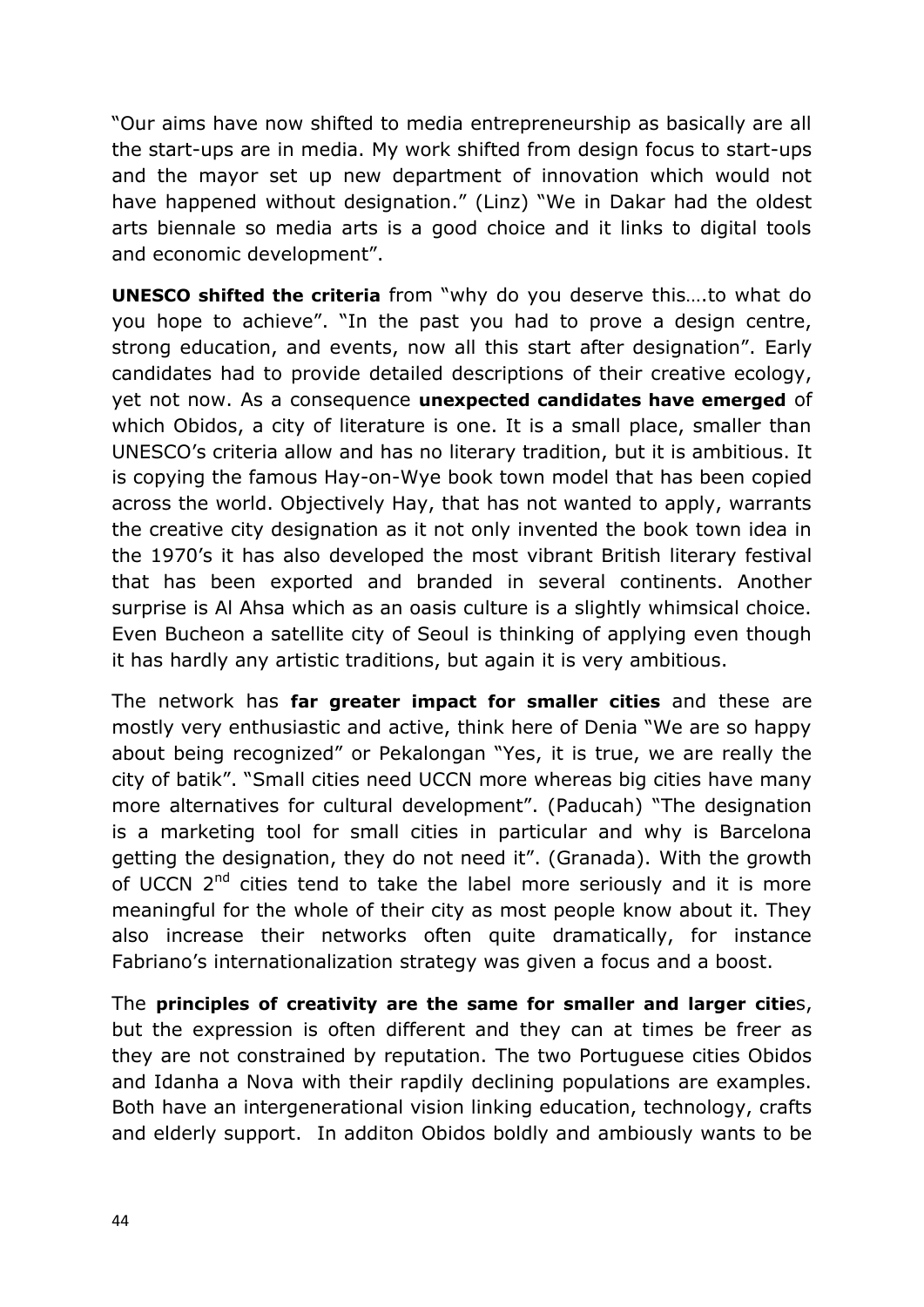World Book Capital in 2018 and says of itsefl: "Ours is a small multitasked and not bureucratic team, this is the way we try to get things done".

Idanha-a-Nova, a music city whose theme is "Music is a place out of time: The music that we carry, the music that we are, the music that we want" is in one of the most desertified areas of Portugal. It began networking strongly with music well over a decade ago and focuses both on ancient oral and music traditions as well as having a Boom Festival: "Today, it's a touchstone for psychedelic trance. It's not just a festival. It's a technological concept about going back to nature".

**Aspiration is important** to reward but cities like Montreal, Krakow, Sydney, Beijing, Ghent or Seoul and many, many others are worried about diluting the value of the designation, which in essence is a brand. In addition they ask what are the connection points or similarities between cities that have little track record or of those with 10million plus inhabitants and those of around 100,000. These are good issues to explore.

Some cities and especially those who have been part of the network for longer question **why some cities are members and others are not**. "Some deserve it, some don't and some do deserve but do nothing, some should be on the list." Many well-known cities across the globe warrant being part of the network but either choose not to apply and one thinks here of Yokohama that believes itself to be comprehensively creative or have not got around to applying such as Havana. This leaves aside the obvious globally creative hubs like Tokyo, New York, Paris, Amsterdam, London, Milan, Rio de Janeiro or Los Angeles, who do not feel it necessary to apply. Others such as New Orleans, Bamako, Penang or Trinidad's carnival culture are obvious choices. Or in Italy Mantua that has the most renowned literature festival.

Separately **Canada and Japan have their own wider creative cities networks.** Canada's was founded in 2002 and most municipalities in the country, key cultural institutions and several hundred individuals belong to it. In Japan the network founded in 2009 has 74 municipalities in membership and Prof. Sasaki wants to set up a Creative City institute in Kyoto. The six Korean cities have established a grouping with Busan, Gwangju, and Tongyeong in particular having strong expectations. Italy are in the process of setting up regional networks involving cities that are not part of UCCN. South East Asian Creative Cities Network has developed slowly on purpose in order to clarify the definition of Penang, Bandung, Chiang Mai and Cebu. "It is now clear what we need to be using  $2^{nd}$  cities,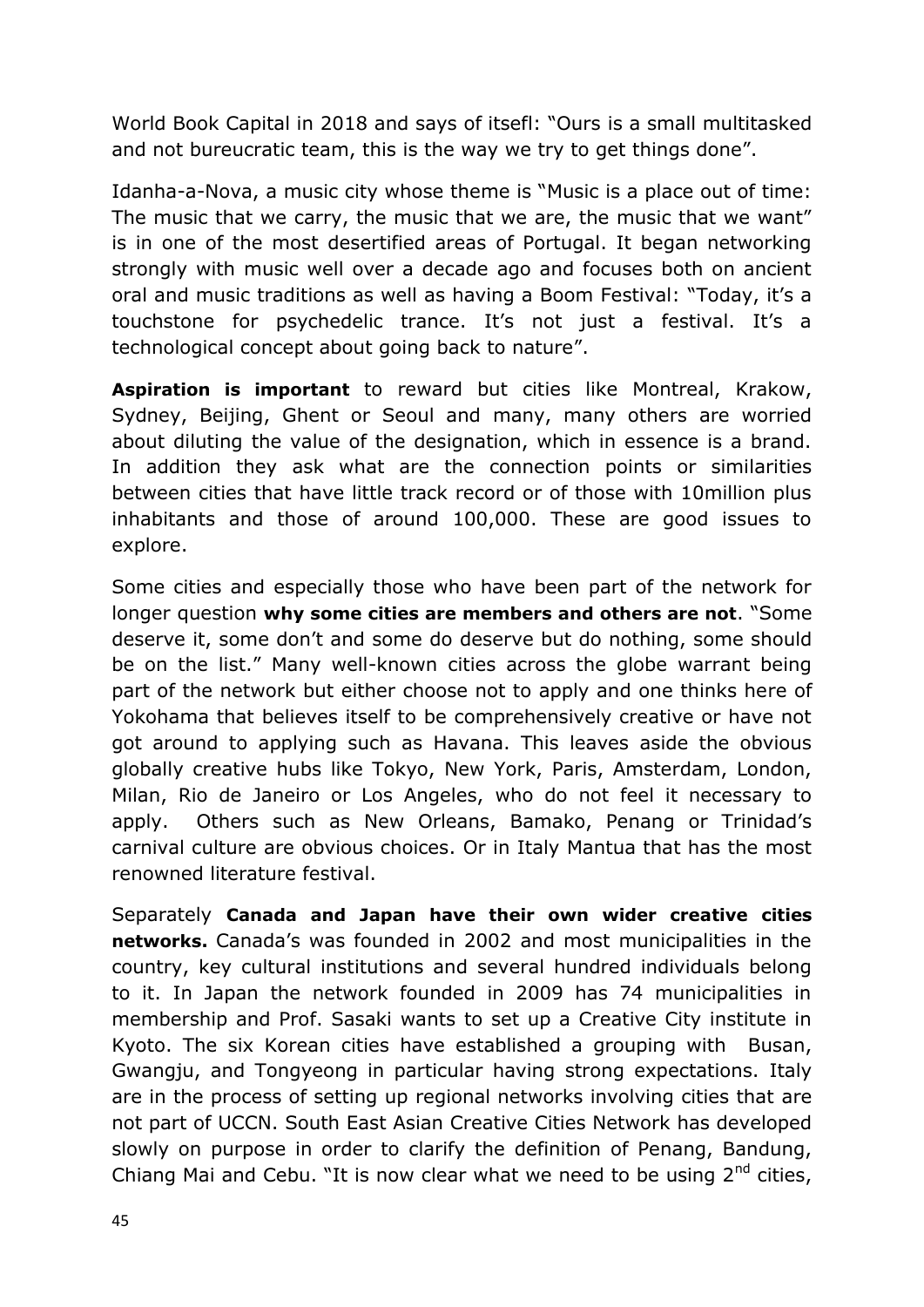they are more flexible the size and more frivolous" (Bandung). Argentina's cultural ministry is setting up its own creative city network of over 20 cities and discussions are on-going in the States to explore a regional cluster.

For bigger cities membership of UCCN is only a small part of their overall strategy and most could have gone for any category but chose that which was **most strategically catalytic**. The UCCN label is not their driver it is simply an add-on and part of an assemblage of branding devices. Any big city has many links. Beijing, as an instance, has 50 sister cities like Tel Avis, Helsinki, Bilbao in the network and cultural exchange activities already exist. Global cities play in a different league. "We have sister cities and are trying different networks." (Shanghai) "Bogota is very much involved in global networks, the UCLG and others, from community networks to ones related to SDG aims".

All cities are looking at the potential to get themselves onto the global radar screen. The **UCCN title is part of most members' city strategy repertoire** and a tool given its focus on the creative economy which is seen as a significant engine of the knowledge intensive and symbol driven experiential economy. Examples follow. This includes the Caribbean members who call this the Orange Economy promoted strongly by the Inter-American Development Bank. Here Jacmel, Kingston and Nassau as well as Trinidad are beginning to collaborate starting by developing a statistical data base. The design cities from Graz to St. Etienne or Detroit realize that the catalyst to advance their innovation capacity is to embed design thinking into every process, product and service of their urban economies and here social design is beginning to play an important role.

**The urban strategy often centres on regeneration** and cities like Medellin or Bogota are using music to engage, to create skills and to empower their under-privileged people music or to strengthen the public realm and squares. Kaunas is focusing on its built fabric and architecture using discussions around this topic to discuss urban development in general and to introduce the city to CCN ideas. Part of this includes 3-year architecture festival and also applying for European Cultural Capital status for which the UCCN application has been helpful. Detroit is using the label to trigger a visioning process for the designation itself that is woven into a broader city plan. This has taken a year and was launched at its design festival in September 2016. This collective process has generated a kind of stewardship for the ideas behind the application. In Parma's step by step approach their involvement in Expo 2015 and having the European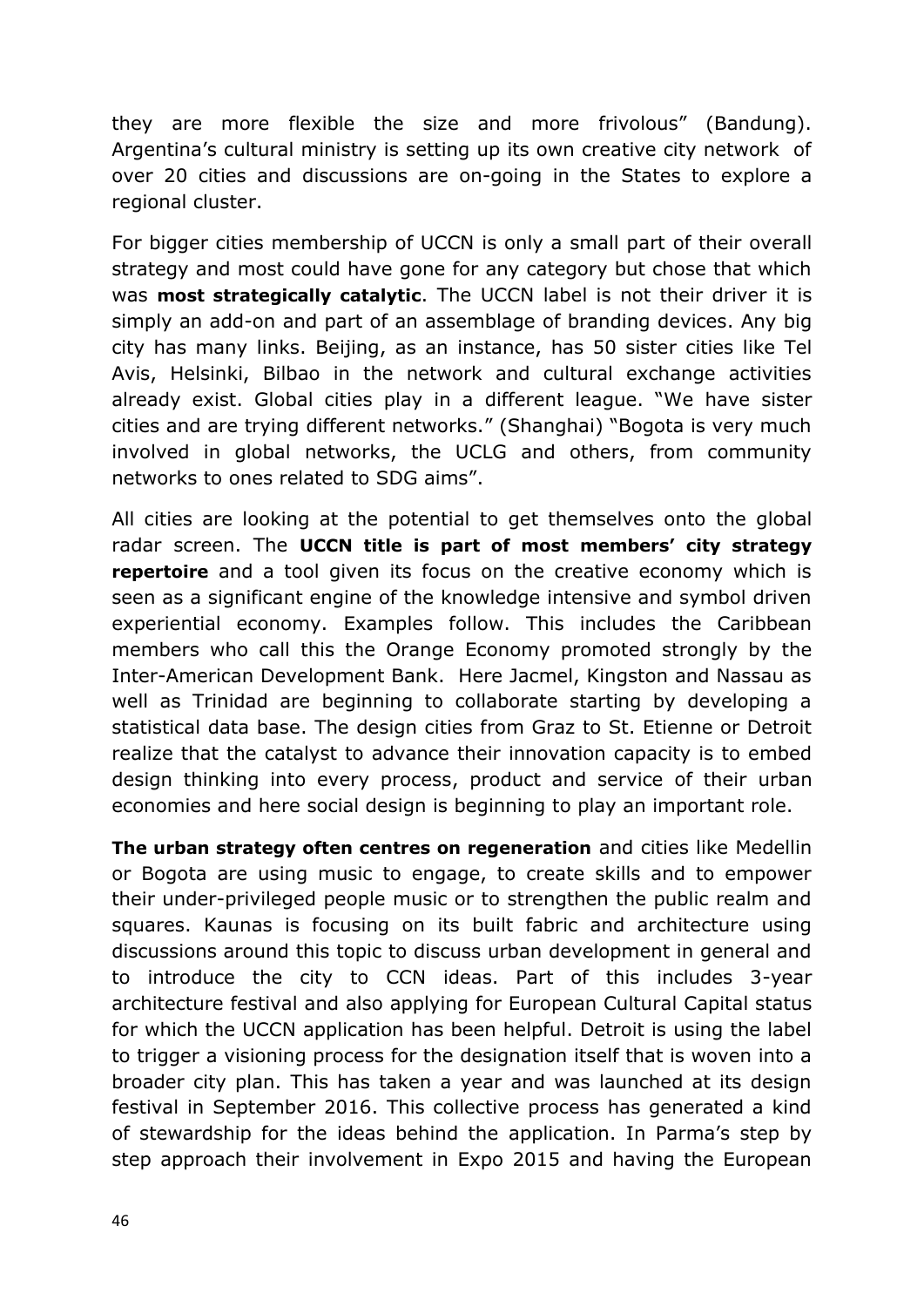Food Security Agency gave confidence. "We have everything in the agro food business from pigs to potatoes, famous products parmigiano and parma ham ". Some like Belem was celebrating its 400 year anniversary and that committee put the UCCN application together.

UCCN clearly helps **cities suffering from political difficulties** and exclusion whatever their size. Think here of Baghdad "this is so important to us to keep the international connections" or "Iran was for so long isolated, this gives us a way linking with other cities" (Isfahan); "nobody really knows about us, but we also need to learn about the network and what to do". (Lubumbashi)

Globally recognized creative cities like Bandung or Curitiba have **had to squeeze their application into a specific field** and have mostly quite naturally chosen design as this category is the most all-embracing. Yet Tel-Aviv, rated in some indices as one of the world's most creative cities has chosen media arts given the wealth of start-ups in that field. Israel as is known is called: "the start-up nation". Curitiba, renowned for its urban planning from 2013 created a new urban plan with a sectoral design plan called embedded called 'innovation and design' central to its city strategy. They applied for World Design Capital and lost to Mexico City and see Helsinki as a model especially with its initiatives like appointing the Chief Design Officer. Nassau went through a 6 year journey to be part of UCCN is now perhaps more appropriately a city of crafts and folk arts, but originally proposed itself as a city of design. "We chose Kaunas architecture but it could have been music". "Also the links between heritage and innovation will become stronger". "In Sapporo we made strong creative city strategy in 2006 especially a focus on media arts, now we are going wider to music drama".

Many people ask **why there are only seven creative fields**, when quite clearly the performing arts, painting or architecture demand attention as do crossover forms like performance art that mixes theatrics and visual art as do the newer forms of circus. There is nothing to do with expressive movement. In addition art forms are merging seen clearly with media arts and digitization playing a powerful role. Crucially all cultural forms can or are being reinvented without degrading their core attributes. Hardly any city specifically defended restricting membership to the seven categories although there were contrary views. Think here of Noh theatre, banraku or kabuki in Japan as one instance or African and Indian dance forms many of which are renewing themselves within a stimulating fusion.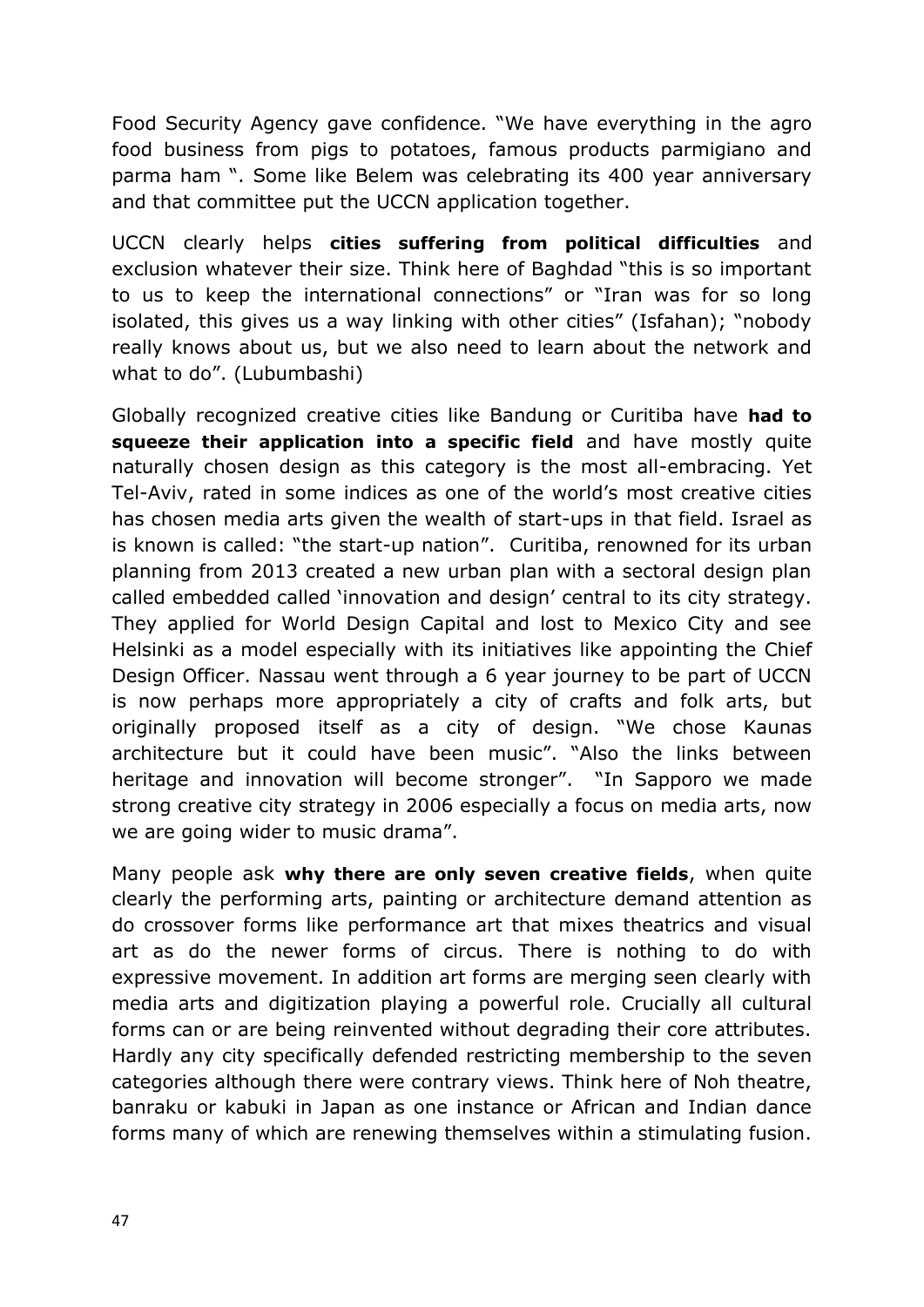Salvador said: "we say music but it is dance like toosamba, samba reggae, capoeira that we are known for".

Crucial too is an **understanding of the spillover effect and its spin-offs**  where increasing blending is happening between arts forms, across culture and non-cultural activities and into business and social life. Crucially these cultural sectors contribute not just to adding economic value and jobs or image and identity, but more importantly, **to the evolutionary process of the economy and society as a whole**. Behind music lies sound and vibration; behind the painting arts visualization; behind film moving images; and design is in essence a moulding, patterning and problem solving activity and the new media are largely focused on connections. An underexplored insight is that these attributes have migrated into every sphere of life and every industry and service. This makes their combined impact as powerful as electricity. The current economy could not run without them and they have transformed the way individuals, the city, the economy and society operate. There are part of their DNA. UNESCO and member cities need to connect these attributes to its sustainable development goals.

This is why the debate about **rewarding comprehensive creativity** has moved to the fore. Chinese, Korean and Italian interviewees in particular had strong views here as had many others. The issue was raised by nearly 30 cities as they saw this as a way of thinking about comprehensive economic development. They felt creative field designations are too narrow. "The title is very much part of a creative city strategy and the world of creatives …. this is part of our Roman identity". Large cities like Beijing, Buenos Aires or Seoul obviously feel they represent more than just design and all the five Italian members are working on comprehensive creative city strategies. Here Buenos Aires: "We believe we are the Latin American capital for talent, culture and creativity and we are linking different creative fields such as design, music, literature and so on together. We could have chosen another field rather than design  $-$  just think of the tango, but where would that fit, it is music and dance".

"The landscape of culture is now differently discussed. The network is in danger of remaining old-fashioned". (Bradford) The Italian consensus was: "We believe in the creative city in general and barriers between disciplines is artificial" (Torino) "When you say UNESCO people always think of heritage, we are interested in a creative city …the bigger approach". All Italian said they want links to heritage and creativity. "We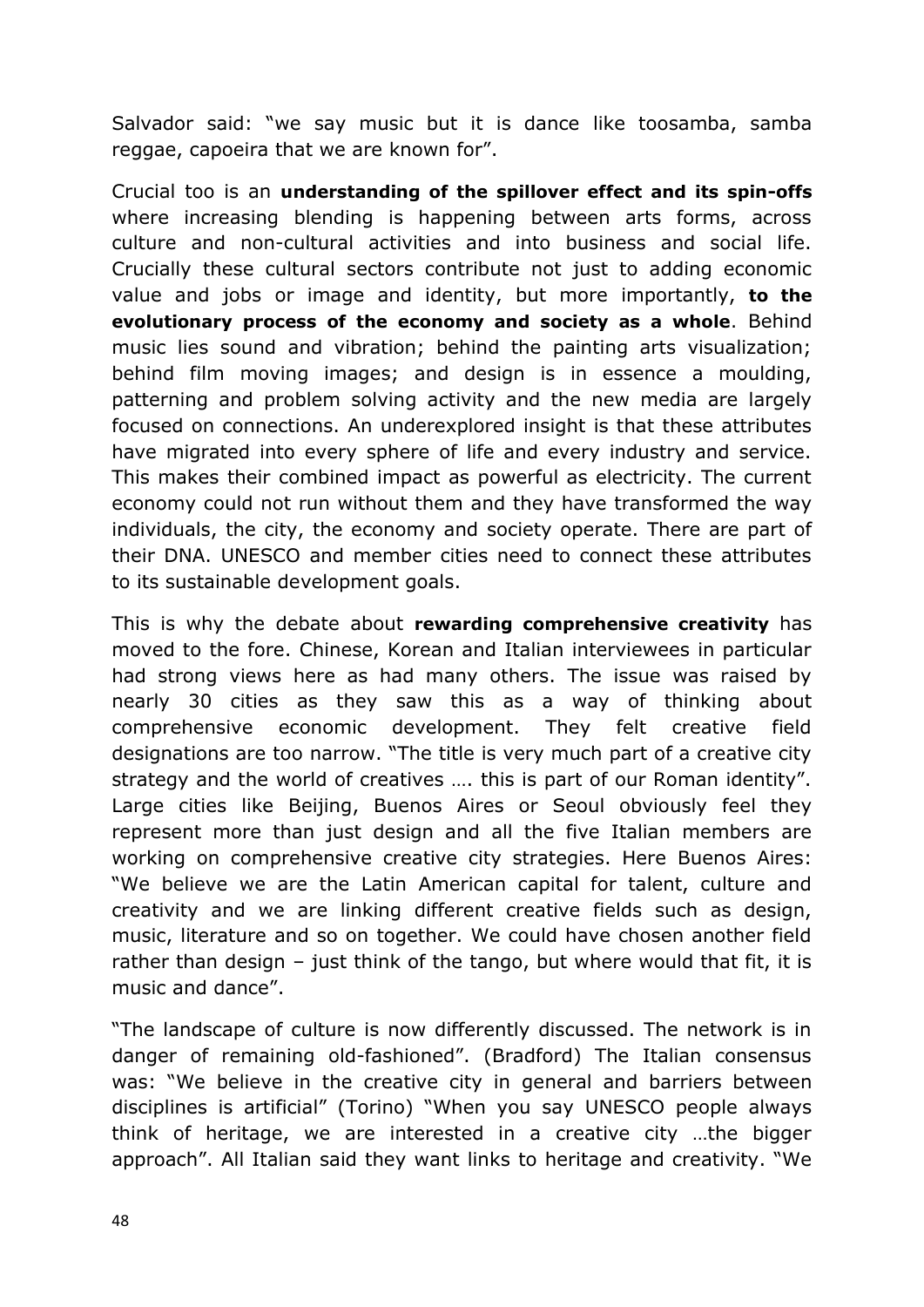very much believe in augmented and virtual reality, basically media arts**,**  so the distinctions are ridiculous" (Rome) "The vision of the identity of Tartu as a creative city is included in the development strategy "Tartu 2030", the total vision of which interprets the development of Tartu as a city of intertwined unity of knowledge, entrepreneurship, modern environment, care, and creativity".

"In Budapest one of our main projects and partners is called Holis, that name tells you everything". "We have several labs, we believe creativity comes from cross-fertilization and at the boundaries, see our Brain Bar and Future Festival…... Our goal is to enable stakeholder networks" (Budapest) "Some do not understand that the network is dynamic, they think it is more like a heritage site and you do not need to do much."

There was a split opinion of whether to increase creative fields and several mentioned the need to connect fields. UNESCO encourages this: "Each application must refer to only one creative field. This field should be considered as the focus of the application but not as a closed box with no intersections or connections with other creative fields. Innovative approaches in this respect are encouraged".

Again smaller cities especially those within the crafts and folk art field are keener on art form designations. But even Ensenada, for instance, "understands their creative field as a cross-disciplinary space that combines science, poetry, music, design, landscape preservation, agriculture, wine making and fishing, all of which are of utmost importance to Ensenada".

**Some cities and clusters are very active** such as design and music with gastronomy increasingly becoming eager with new members like Parma joining the network. The crafts and folk art category inevitably attracts cities from less developed places and this restricts their ability to organize meetings or joint projects. Korean cities are beginning to move fast. Icheon felt the crafts and folk arts cluster needed a push and was not as active as the design cluster. Thus it organized the 'Global Creative Cities Workshop' this year where 8 out 20 members participated. Needless to say finance limits participation for many cities especially from the South. Jeonju is organizing the 'UCCN Jeonju International forum in October 2016 and Tongyeoong a global forum in 2017

## **Supplement Four: Expectations**

### **Expectations from the title**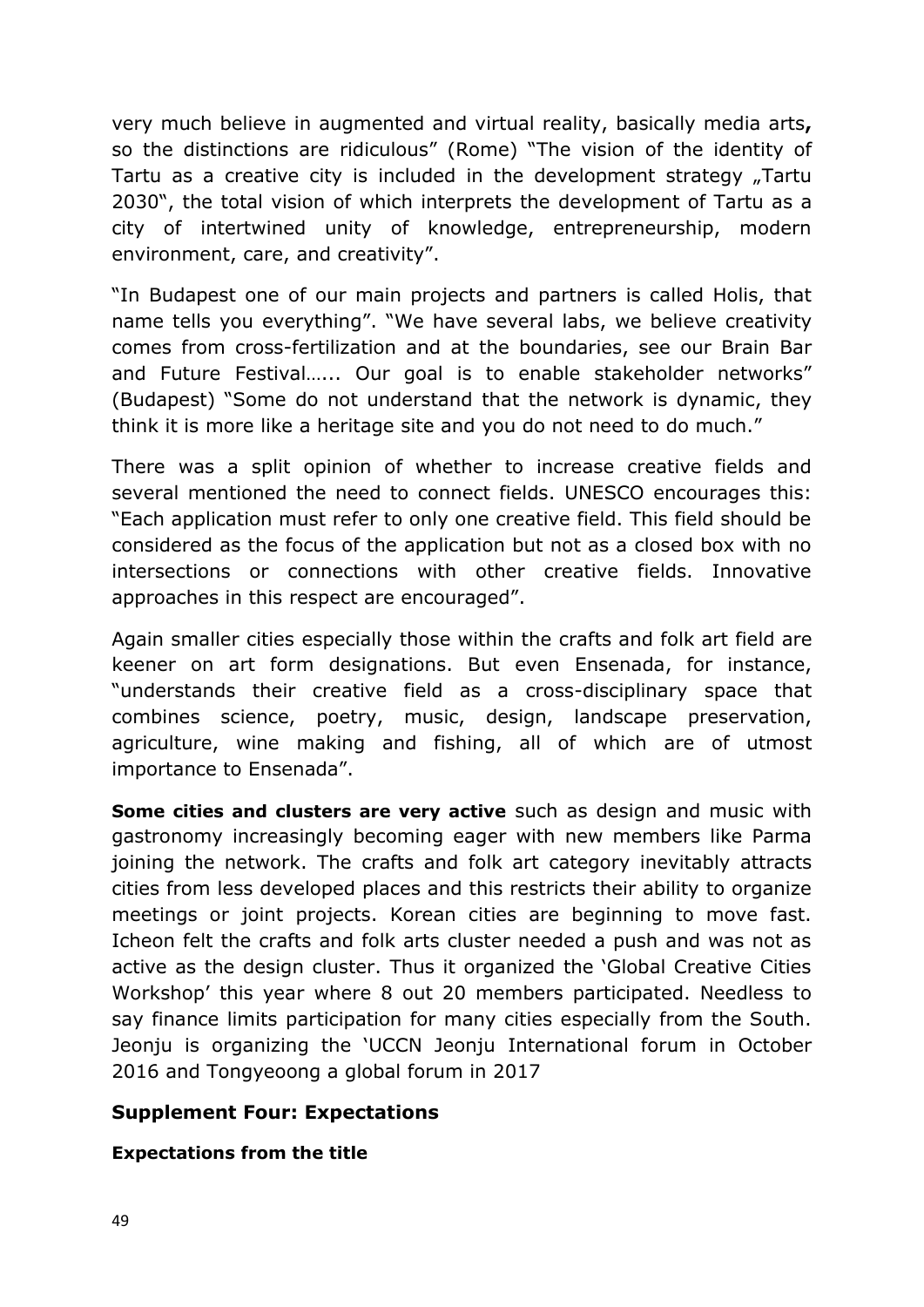There are differing expectations about UCCN, such as UNESCO's expectations of members and those of members of UNESCO and those of the media and member cities as a whole. UNESCO's expectations have changed. The initial focus centred on unleashing the power of the creative industries has shifted. Now there is a greater focus on linking to larger UN process such as Habitat III and its New Urban Agenda. But as UNESCO says: "Cities should see that the designation is not end point but a beginning of a relationship and this involves an obligation".

Expectations from cities of the designation are multiple and the motivations varied from persuading politicians of the value of the creative economy to networking the city and putting it on the map. Some are driven understandably by self-interest and by collective interest is present too.

"It was an accelerator of opportunities" "It helped the politicians take the creative industries more seriously." (Berlin, Montreal) Norwich too expressed clearly **expectations from being a member that could apply to practically all cities** and substitute literature with any of the other cultural forms. 1. Increasing the profile of literature and culture in our city to engage more people in the benefits of this work 2. To gain access to a network of like-minded cities ready and prepared to work with us 3. To raise the profile of our city on the national and international stage in order for us to deliver more and better work 4. To undertake better cooperative projects with cities within and without our accreditation. We wish to do this for four key reasons: 1. To join an international cohort of cities who place literature at the heart of the cultural activities; to learn from them; to exchange good ideas with them; to grow with them. 2. To showcase the cultural and literary strengths of our city on a world stage 3. To increase the benefits of literature and the cultural industries for those who live in, work in or visit our city 4. To increase our capacity (artistically, financially) to deliver more and better work through the UNESCO brand. Even more succinctly Melbourne said: "To promote Melbourne as a city and cultural capital internationally."

A typical comment stands for many: "Our aim is strengthening business and our city as a creative centre". "**Recognition is the main idea,** it is more external facing, the internal objectives are less". "It's seen as a promotional platform for the city and of course prestige". "Helping the creative class is important to us". Variations of this was said by 30 or so cities. Inevitably there is a strong 'what is in it for me' business driven approach: "We want to connect our businesses and the global community,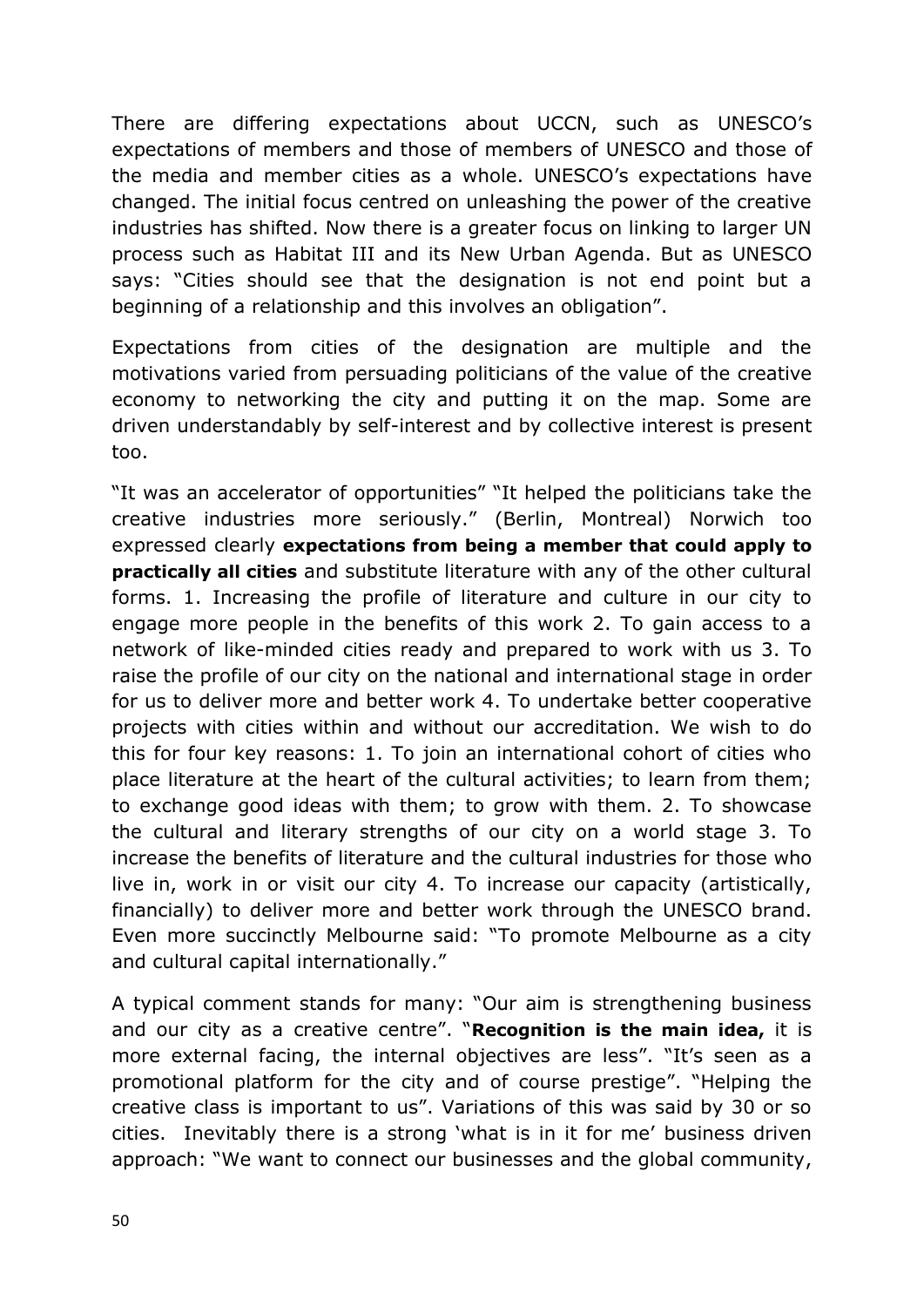this is like a business opportunity". "The bigger SDG agenda – was not on our mind". Yet looking across the network as a whole there are reasons for joining that are specific to the circumstances of a place, **but some reflect a higher purpose**. "The network discussing issues that really matter will make it much more fun". (Santa Fe)

Kaunas added: "Apart from recognition, we also want locals to understand why our modernist architecture (the basis of their bid) is important." What we really want is to create the platform so they can work without us in the city and we want to launch a website so they do not need us … we want to be an enabler". By contrast: "Our expectations were low. We knew it would be useful for branding and awareness but had little awareness of what it actively meant." More elaborate: "We wanted to have bigger presence, we felt city was too parochial, the city bourgeoisie is complacent, we want links with universities. We felt although had strong food assets" (Parma) They also believe: "Parma needs a new shared purpose – given rise of individualism and selfishness and CCN makes a contribution. We see gastronomy as linking local and international development and tourism. The confidence to put bid was related to Expo and our interest in themes of hunger and infant mortality". Bologna: Our main objective is not promotion but learning via experience of exchange. We are interested in creating opportunities for our creatives. Policies on sustainability are much more important the UCCN mission." This links well to the mayor's initiative 'the civic imagination project (immaginazione civica).

Without wishing to be pedantic it was noteworthy that when interviewees submitted written responses they thought might be seen before telephone interviews they focused more on stating their link to wider UCCN sustainable development aims than in direct conversations.

The **strength of the past or the opportunities for the future** were two themes. These overarching reasons for joining are neatly expressed by Korean cities. Jeonju, Icheon and Tongyeong wanted to be part of the network given their cultural assets, history and traditions whereas Seoul, Busan and Gwangju – design, film and media arts respectively – chose fields where they wanted to become leaders. They noted too that Seoul, Icheon and Jeonju that had joined before 2012 were more focused on industrial policy and seeking to energize their infrastructures, whereas those that joined later were emphasizing more the marketing and promotional aspects of the designation.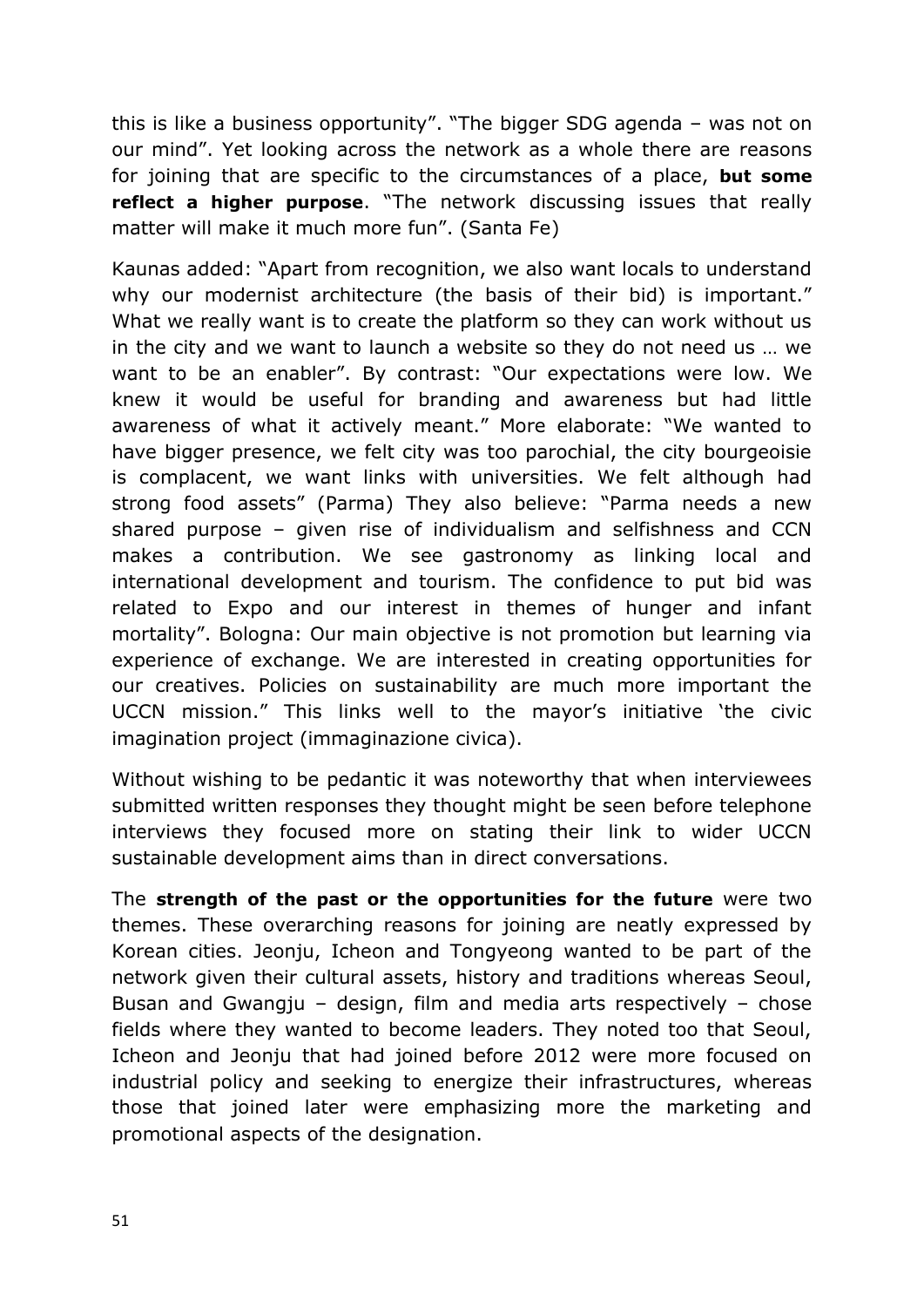**Connecting and reconnecting was crucial for many** and especially with the creative groupings in other cities. "Our former far right council network cancelled international networks, thus this is part of Rome rejoining the world. Promoting Rome itself is not relevant. We believe we will enrich the network". 'We really want to connect with the creative milieu in other places, but sometimes that is difficult, because the partners are city officials" (Montreal) "We like to link with creative people and projects, not only the top leaders." (Graz)

Dakar "It is interesting to go beyond the formal meetings, more interested in how our creative people can contribute within the network. But we do have many connections already happening but not via CCN". "We want people when they come to Parma to have hands-on experience and go to factories and learn how ham and cheese are made. Our three pillars are education, experience and production.

**Highlighting and legitimizing cultural status** and the importance of arts was a theme. Hamamatsu seen as industrial, but has a big music sector and the base of Yamaha increased its cultural credibility, this was equally true for St. Etienne and Dundee. Or Detroit: "We wanted Detroit to value arts and we have been championing design as a driver for development…. We do not have a cultural department." "But our tactic was that the designation would give a reason not to cut funds for culture, and it worked." (Linz)

**"Transformational impact** locally was what we wanted and beyond that we wanted to be part of a global network. In York we would never have used media arts to project ourselves, it was a surprise and it was difficult." Transformation was mentioned by Curitiba and underlay some of the core reasons why there was a rush to join the design cluster when design thinking emerged a decade ago. It is a central part of the strategy of global cities like Singapore, Beijing and Seoul who know its role in the innovation process. Detroit's believes its renaissance hangs on design: "We hope to raise Detroit as global entre of design". "A big part is to retool assets and build pipelines for people in the new economy and that includes urban design".

Centres already with strong cultural status like Heidelberg could see that the label gave them an extra dimension and as Helsinki and others noted: "The designation is lifelong, it is permanent…. and it provides continuity after our World Design Capital year in 2012." But there is also UNESCO's high cultural status, so Baghdad: "Yes. The city authorities redirected all their normal programs to achieve the objectives of the designations as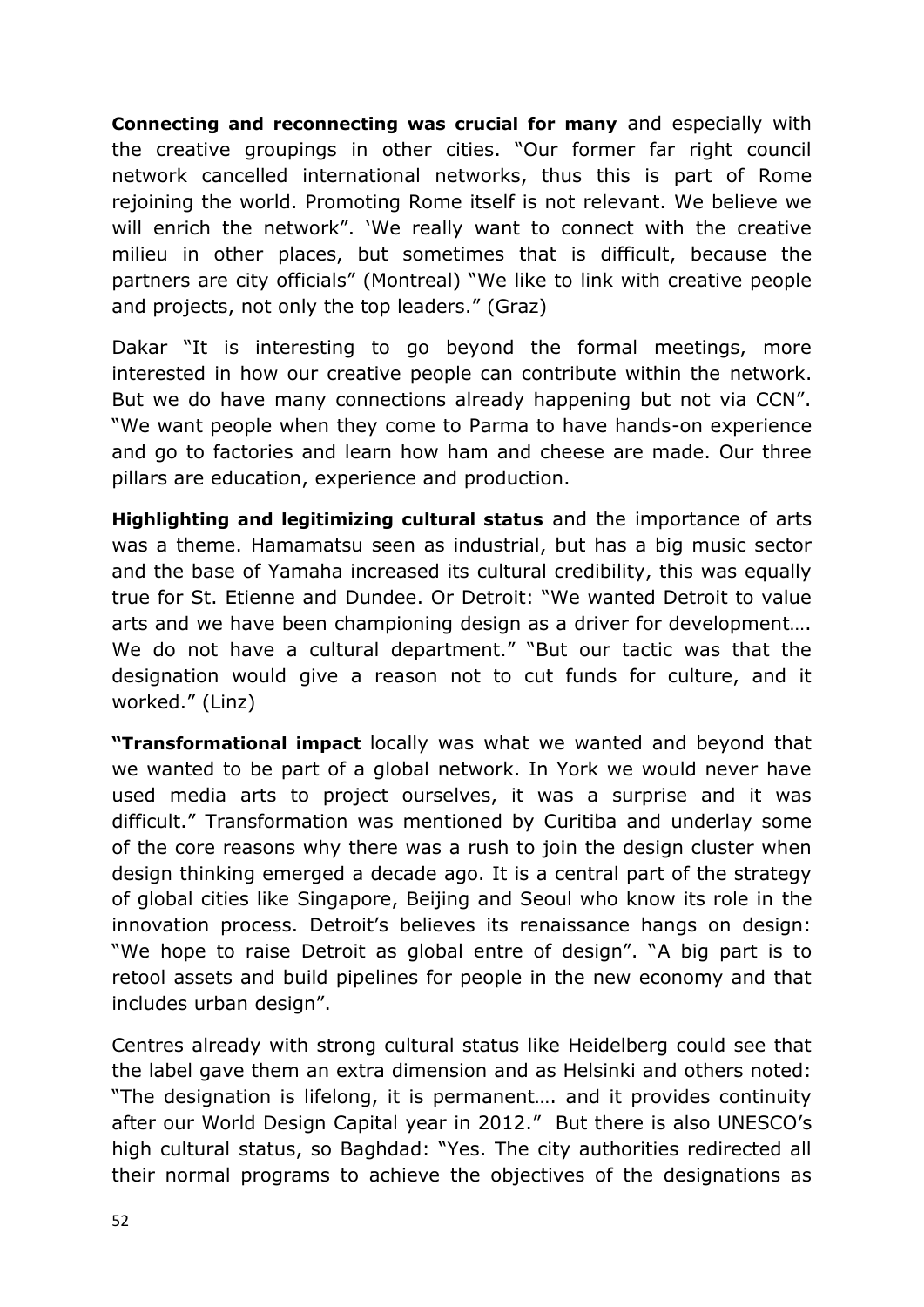they felt the honour and heaviness being an ambassador of the world's most prestigious cultural organization UNESCO."

There was an undercurrent that expectations were not being met: "We did have expectations at the beginning and quite quickly I thought…. I think it is a group of cities that mostly want to exchange exhibitions". But to counter-balance "UNESCO has **given cities a gift, and it gives you more than it takes** and so do not want to be negative" and importantly most people realize that UNESCO is not going to fund cities.

#### **Expectations of UNESCO**

UNESCO believes that giving the title of 'creative city' involves responsibilities and rights. The main obligation is to help pursue the goals of UN's Sustainable Development Goals (SDG) using creativity as a resource.

A global organization like UNESCO also has responsibilities to its worldwide membership and audiences across the continents, rich and poor, developed and less developed. Any network it associates with has to reflect those requirements. So a North/South and East /West balance has to be maintained. It cannot be: "A network with a predominance of English speaking cultures and Northern European cities". Yet to make this diversity feel vibrant the wider understanding of creativity and the creative city is more useful given the vast sources of creativity visible in 'the bottom billion' from which the richer places can learn. This requires being less obsessed with technological creativity stimulating as it is and more humble. Think instead of social creativity, financing innovations or mutual aid structures. "I found it so inspiring working together with people in such a difficult setting; it energized me, it was a learning experience". (Berlin)

### **Expectations from UNESCO**

The central theme in terms of expectations of UNESCO are: **"UNESCO should be more a connector than an administrator"**. So Kingston and Paducah: "The Secretariat ought to be more oriented towards enabling interaction between the member cities". "Dakar needs to be able to access the expertise in the network … UNESCO should be a broker for getting the expertise".

Bigger cities expect more. They want "a more responsive central entity and if we have better UNESCO collaboration to can get a bigger budget." We need to know better what the exact expectations are and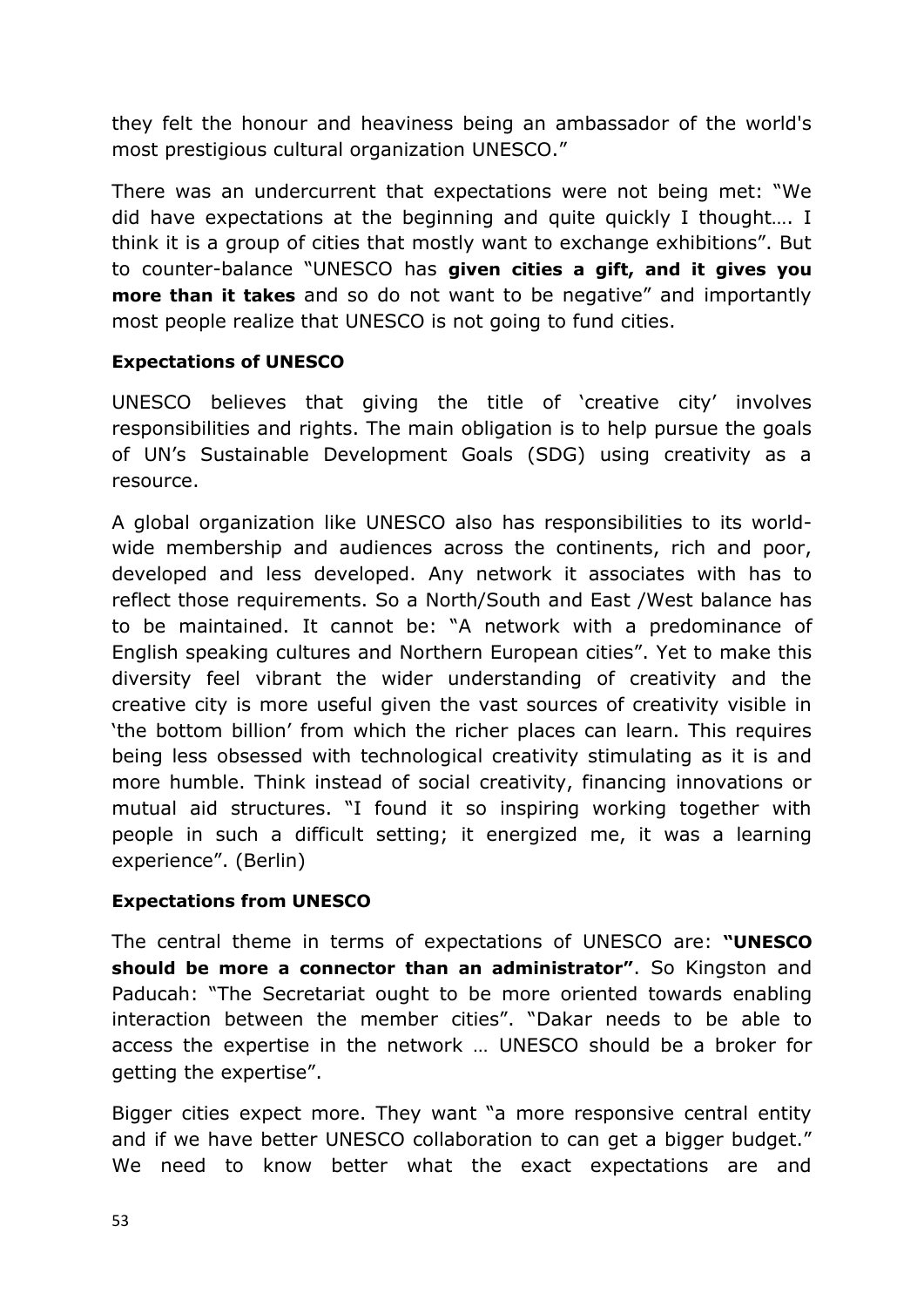systematized reporting." "It should propose programmatic initiatives it has not done so far".

Less privileged cities from the South wanted more practical things from UNESCO. Some of this it perhaps cannot do nor is the best entity to do it, such as being proactive and giving mentoring help to new cities to integrate them into UCCN. "There should be a UCCN Handbook" noted one city. To provide guidance for raising funds if not financial aid (probably UNESCO less equipped here); UCCN should send representatives and qualified experts to help promote UCCN locally as well get UNESCO to instruct its national offices to work more closely with members. Finally they feel the balance between North/South is uneven. "UCCN should have quotas both for countries and continents, some countries have too many members".

But there can be misinterpretations of what UNESCO is doing given its track record of fair treatment: "We do not have direct support from UNESCO. I hope this lack of priority is not to do with us not having "allegedly" a higher level of development than other places".

A strong theme was marketing, for instance Shanghai: "UCCN needs to raise its international influence and to propose concrete collaboration programs in order to have tangible impact to cultural exchange and economic development". Korean cities feel the need for international promotion outside of member cities, also targeting the general public, for instance by publishing an Activities Report of the best projects to the wider. "**UNESCO has bad self-marketing**, it's all quite superficial". The Secretariat can also learn from its own members like Parma who are far more sophisticated and see city branding as an instrument around which they want to focus on shared values and deal with problems. They are working with the company who developed Eataly to create a total gastronomic experience.

A significant and strong Chinese message was that the Secretariat is not registered so making payments to it is difficult.

### **Expectations from the city and media**

This main comments here point to a communications challenge both for UNESCO and for the city designated. Cities mentioned as the two most common questions they face after membership: "What are you actually doing after joining the Network?" and "What results did you achieve from it?" The second main issue emerging from members is how many people or organizations think UNESCO has financial resources: "A primary false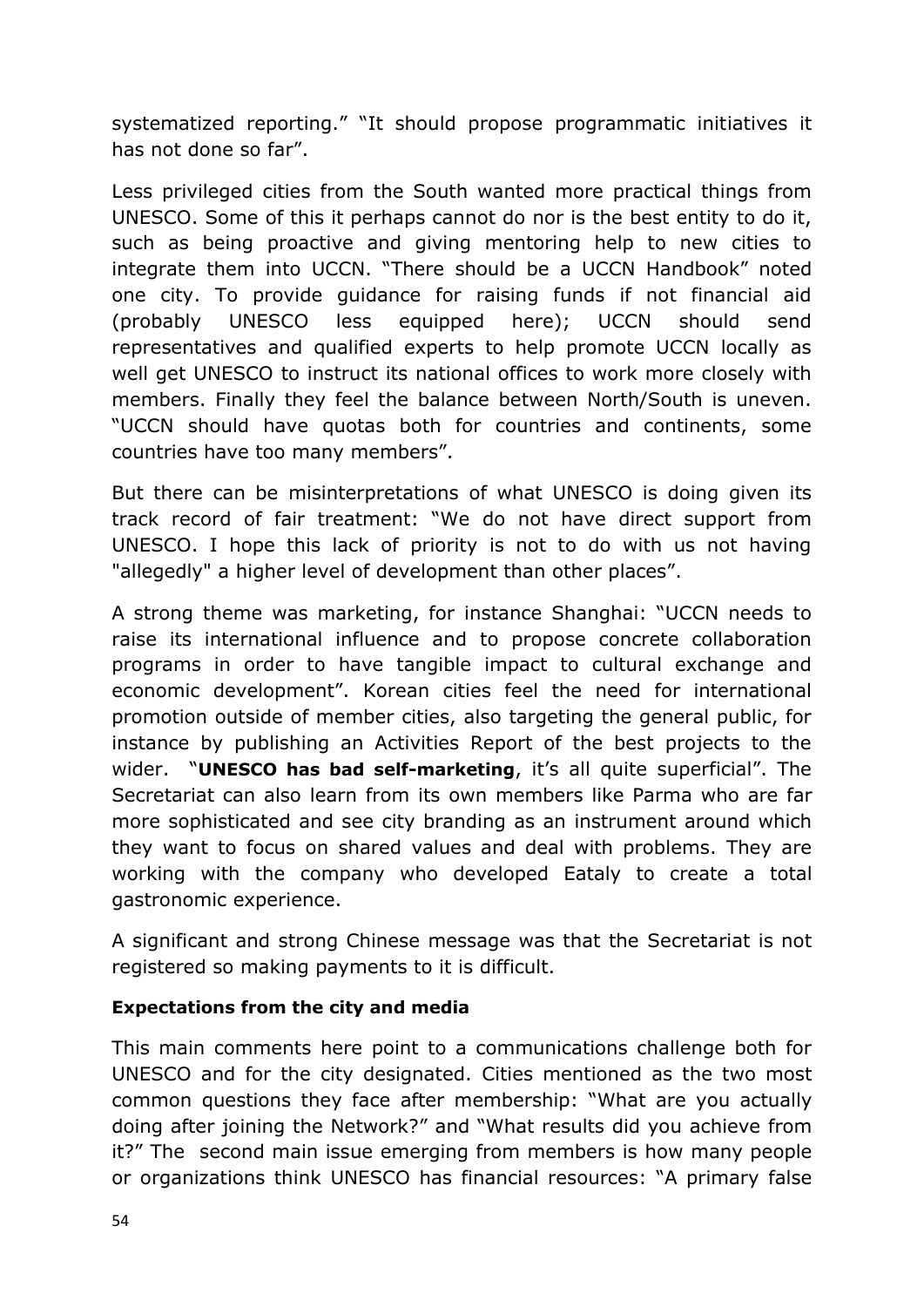expectation included the expectation by the media that UNESCO would bring some money" or "we do less open forums as the worst rather than the best come – often they want the opportunity for protest and to complain about lack of funding". Some said they were sceptical about this label, 'what are we getting out of this when it is our creative work that got you the designation". Yet another sceptic said: "The title sounds so nice the media like it."

## **Supplement Five: Catalytic Impact**

Everyone is busy, but the title can be a factor for development and a great tool, it can in the right circumstances be a powerful lever. Impacts range from the subtle to the direct and from the visible, countable to the invisible and vague. Levels of impact vary sharply. The **designation is an organizing device for certain cities at a point in their development and size.** Increasingly now the label has far more impact on  $2^{nd}$  and  $3^{rd}$  tier and especially the very small cities where excitement is marked or cities excluded from global networks. Think Denia, think Idanha-a-Nova, think Baghdad, think Rasht, think Aswan. Yet  $1<sup>st</sup>$  tier cities like Rome and soon Paris are finding benefits too.

Yet "It was the right step at the right time" (Berlin) "Incredibly important to overcome jealousy and to put people together". (Rome) "UCCN has opened a world of possibilities but needs to do more to make it happen, but also from us". This sentiment was a common refrain across Asian, American and European cities. "What is brilliant about the UCCN programme is that it operates at high political levels and that at UCCN and city level we can do things" (Santa Fe)

"Without the UNESCO link the archive would not have joined the partnership". (Rome) "Qingdao is trying to become a film capital and the investor wants to build a bigger Hollywood …. It is asking Bradford to advise and help and is talking of co-production. This is incredible" "At the level of our collective psychology things improved in the city". (Fabriano). "It connects us, and the world knows more who we are". (Bamiyan) ) "UCCN creates a platform to be connected and we get invitations to events and we have budgets to go". (Gwangju) "It provided the opportunity to bring the start-up world and media arts community together ….. at the moment the city is organizing things, but we want to set up a self-organizing platform that does not involve us the municipality at all "(Tel Aviv)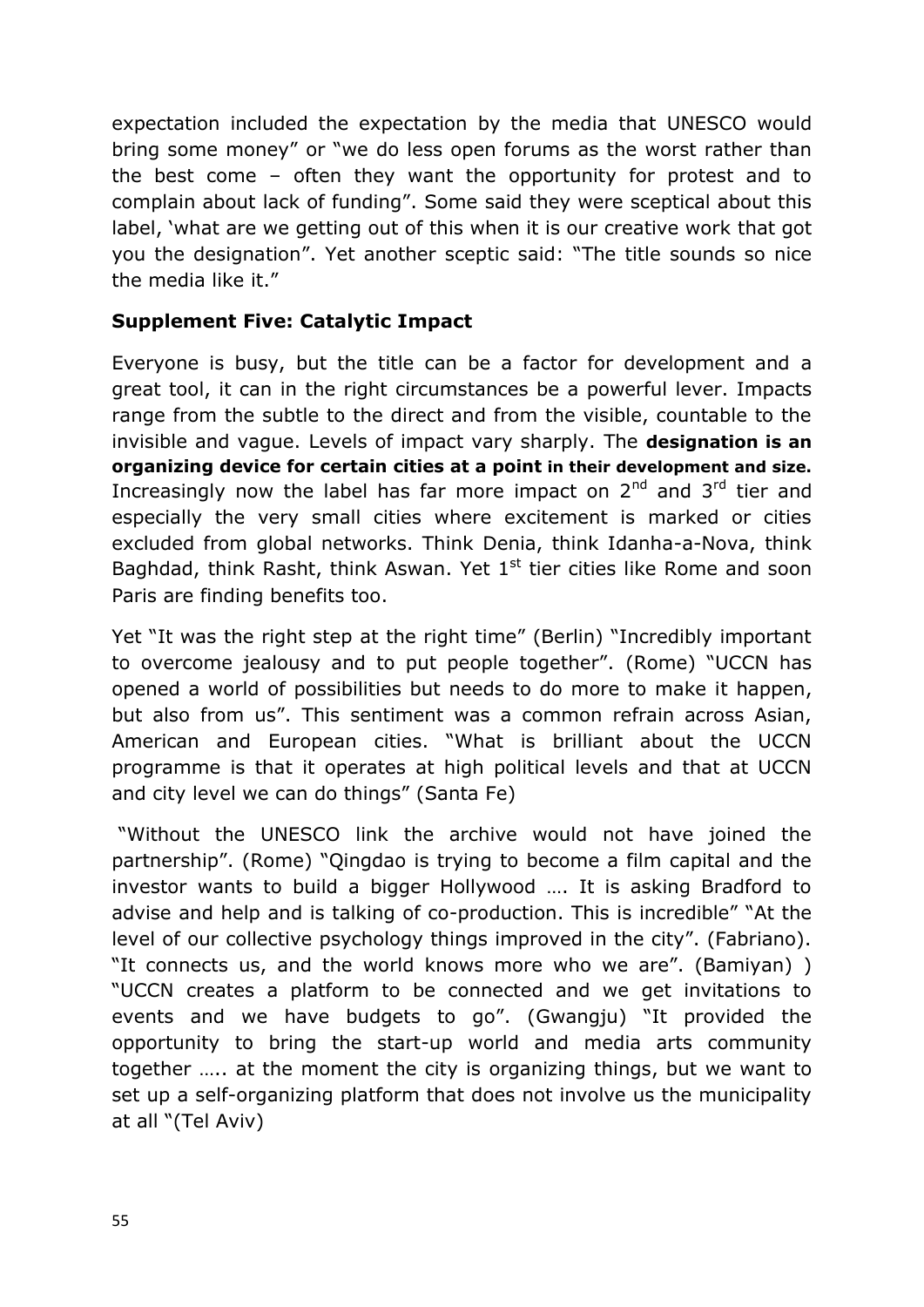Comments such as "The title gave a good press and made it easier to go to politicians to invest in the creative industries" were common. "Joining the UCCN can help empower the industry and economic transformation". (Shanghai) "Loads has happened but still we are at the beginning. It is a regeneration initiative through and through. We are in it for the long game – it counteracts the negative image and UNESCO brand valued in funding applications". (Bradford) The UNESCO brand provides status. "After the membership it has become much easier to get funding via projects (EU and such) since the UCCN designation is attractive" (Galway) "It gives us more clout when applying for grants such as for the Mediale" (York) "Feasibility of obtaining government grant gaining intraorganizational support within the bureaucracy has allowed us to advance" (Busan). "UCCN can be exterior pressure to the city government in a positive way." (Suzhou)

"Daniela Mercury, a popular artist made a special hymn of Salvador "A cidade da música" when we got the title. It was sung at carnival. CCN, had an impact in the way the natural creativity of the city was viewed, making it more structured and professional. A special group in the Municipality was created benefiting with many departments participating" (Salvador) "We noticed quite a bit in the schools of Paducah, where culture has been elevated in the curriculum and within tourism Paducah has strengthened its position as "the city of quilting"." "There are more tourists in Denia"

For several it triggered physical development. "The impact of this bet has been felt in the increasing of restaurants being opened and good dynamics like redesigning the old market and a new restaurant alley like Madrid did in Mercado San Miguel, or Lisbon in the Mercado da Ribeira". (Florianopolis) "Now 20 Parma restaurants working together … and they agree with the general policies". "Our Drinks By Design usually had 300 people attend, after designation it was 900. It has settled at 600. It has elevated the design profile". (Detroit) "It helps Curitiba be seen in a new light". "The development of cultural industries is one of our key priorities. We try to improve access to and participation in cultural life by carrying out "literary interventions" - unusual literary events held in open urban spaces. As now we are the only Russian city in the network, we feel ourselves as the "ambassadors" to acquaint other Russian cities with the programme". (Ulyanosk)

Many cities across the continents emphasized the constant pressure to demonstrate the value of this network. "Our officials could wipe us out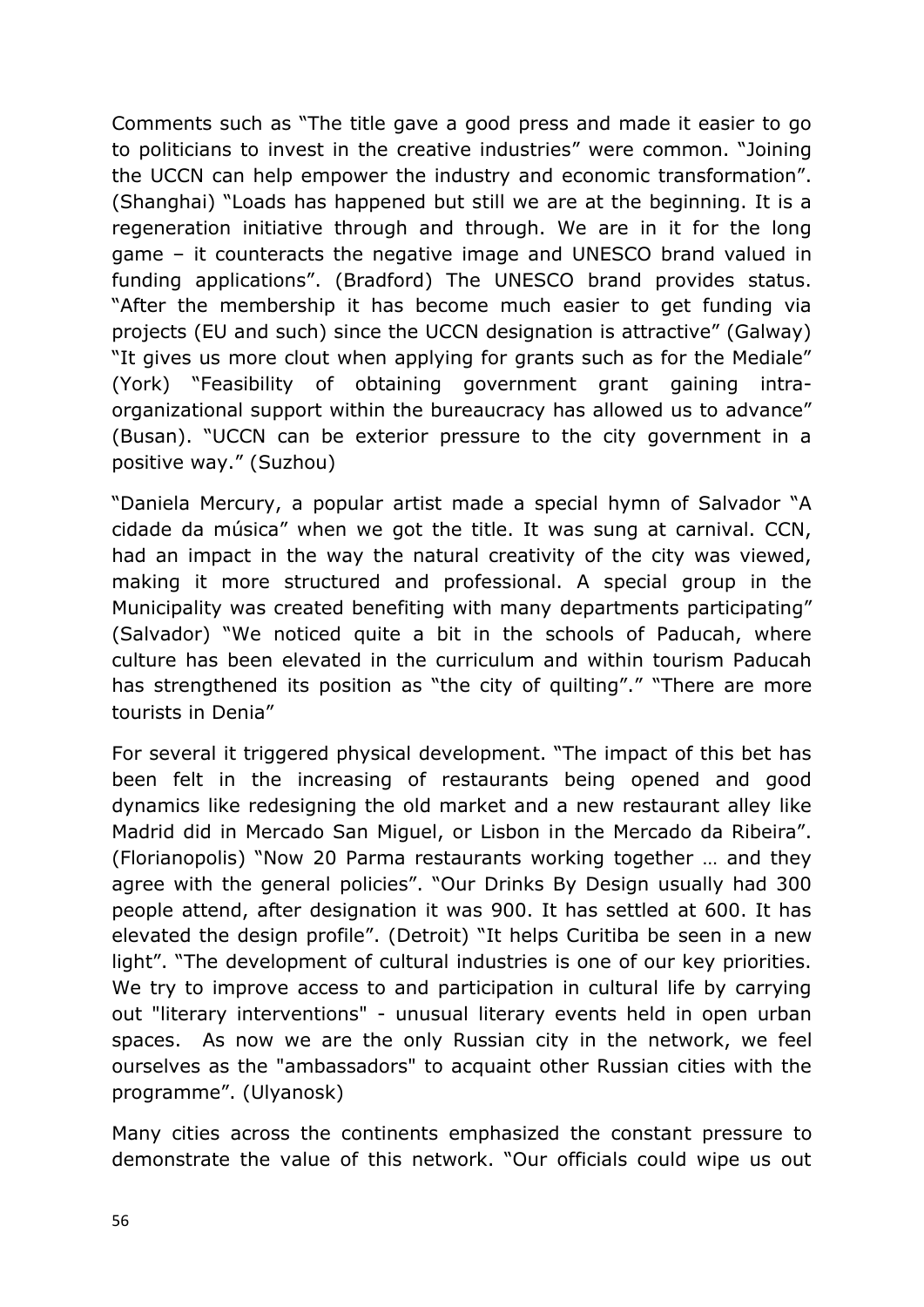instantly… we are under constant pressure to demonstrate value". "Government is pleased we have the award, but they do not get what it means….this is why we want UNESCO to intervene…. The IDB understand and help us, they are switched on, IDB gets culture and are interested in the 'orange economy'" "Our straw industry was dying and in the old straw market there are 5% authentic goods – 95% imported largely from China… we hope to change this" (Nassau)

**A lack of understanding of what the designation can do** was again a common theme especially with national organizations. "They do not think strategically in the city and the city and national government do not work well together". (Kingston) "It is long and confusing to explain that we are a UNESCO City of Literature in the UNESCO Creative Cities Network, made up of 7 disciplines and respective sub-groups. So depending on the situation, but we typically communicate and promote the city as a city of literature. We always add UNESCO due to the prestige of the name". By contrast: "Kanazawa understands how important culture in regeneration is and being recognized is one helpful step in a long term plan". "This helps us

At the other extreme: "Nothing is happening, there is no money, no staff just me and I am leaving, no office….. but just having the title and being on the list helps our external aim to promote our city on a wider front"**.**  Remember too the rhetoric and reality problem: "It sounds so nice the title, the press love it, so it does not matter what is actually happening".

Unsurprisingly most cities **use the cache as a badge of honour** for marketing purposes and cities are even beginning to use external experts or consultants to write their UCCN application. Think here of Jeonju, Busan, Tongyeong, Paducah, Rome and Fabriano. This is a similar development to that which happened with the European Capital of Culture process. This can present a dilemma. If the city is not able to write its own bid does that devalue their designation? Or are the externals helping the city to increase their capacities? This needs to be carefully assessed, and advice is always welcome, but one wants the voice of the city to come through strongly.

Given this variety of cities, issues and interests there are few questions where every city agrees except that they are delighted to be part of a prestigious club. Yet most cities if the truth be known are using the designation more for their own purposes than larger UN agendas.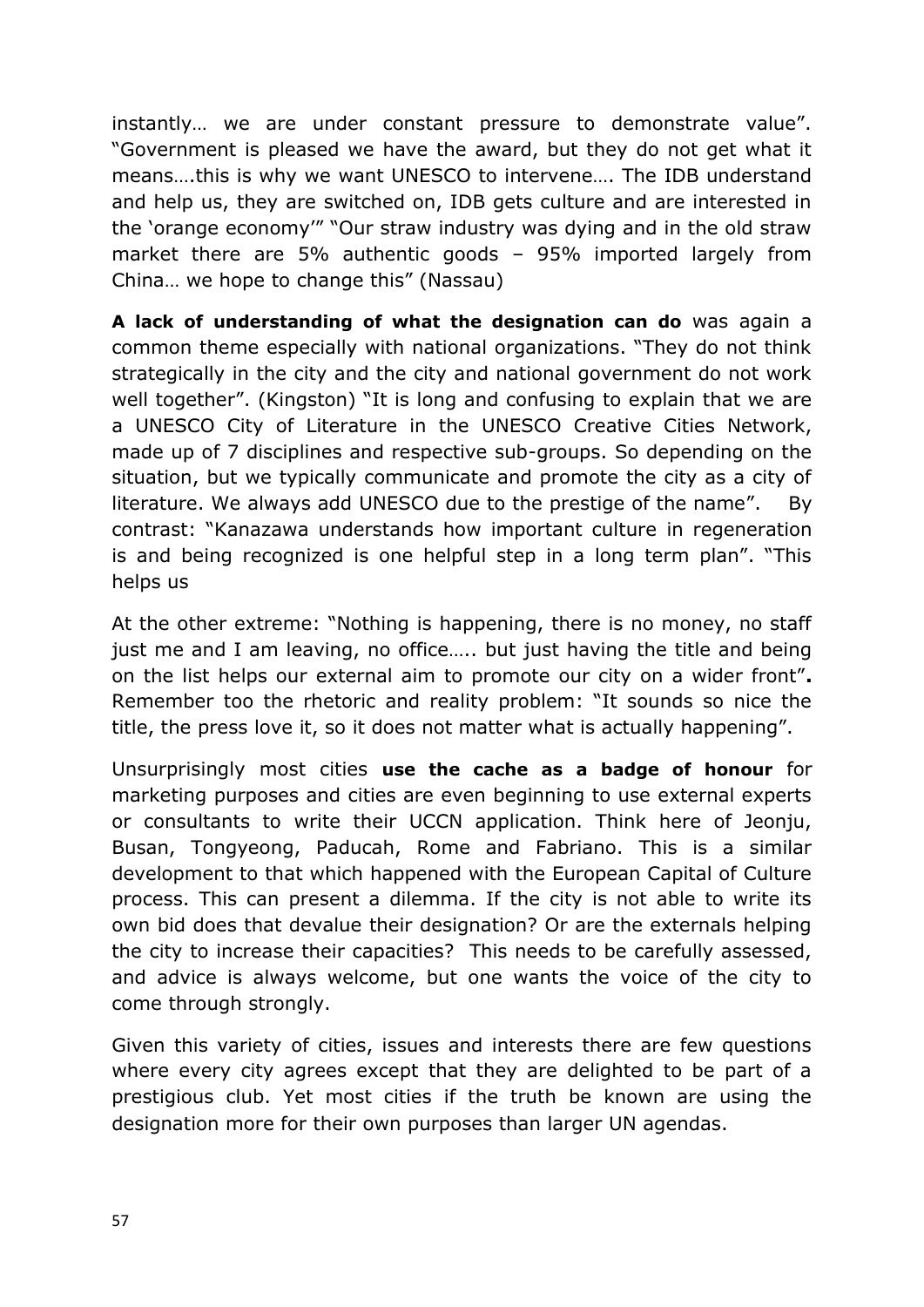Here a solid theme is coming through for UNESCO to **tell a compelling story or to describe a vision** for the network that is simple, focused and relevant to a global audience. This **needs a touch of realism and magic**. Sharing good practices and creating a learning environment is fine as far as it goes as is encouraging artist exchanges. Of course every artist wants to perform or exhibit. But **are these aims aspirational enough?** UNESCO can always be a network the question is whether it wants something effective and which direction that should take.

The above provides a picture of complexity and these issues are addressed below under a number of headings starting with vision. This raises again the question whether the listing is now only attracting lower tier cities, bar notable exceptions like Rome, who have most to gain in reputation terms from being designated. Berlin joined early at the time when it was still re-establishing its positioning. "We were involved early on as part of a bigger creative industries push, now the importance of the network is different".

The final crucial issues need to be mentioned. **Disparity in resources** will ultimately become a factor for the network to become sustainable. One thinks here of Shenzhen, Hangzhou or Beijing in contrast to Zahle, Popayan or Rasht. Cities mostly have a part timer as the contact point with an annual budget that barely covers travel and few exchanges. How well the city does depends on that individual and this is too unstable in the longer term. Places like Pekalongan have a dedicated focal point who is doing as much as possible in their power, but they cannot affect their changing local political landscape.

National or **global conflicts affect the activities**, the potentials and mobility of several members and here the UNESCO designation can play an significant role in keeping the spotlight on cities and here Aswan in Egypt, Baghdad, Bamiyan in Afghanistan or Gaziantep in Turkey come to mind. Apart from the dangers of moving about simply getting a visa can be troublesome. These issues are understood by members but there is no structure to help in a coherent way.

## **Supplement Six: Organizational Mechanics**

Cultural differences lie at the heart of UCCN and **dealing with cultural complexity is the currency UNESCO copes with**. This makes it invigorating and at times hard work and this includes language barriers, something that emerged several times. Since the working language is English inevitably English speakers and their way of thinking tend to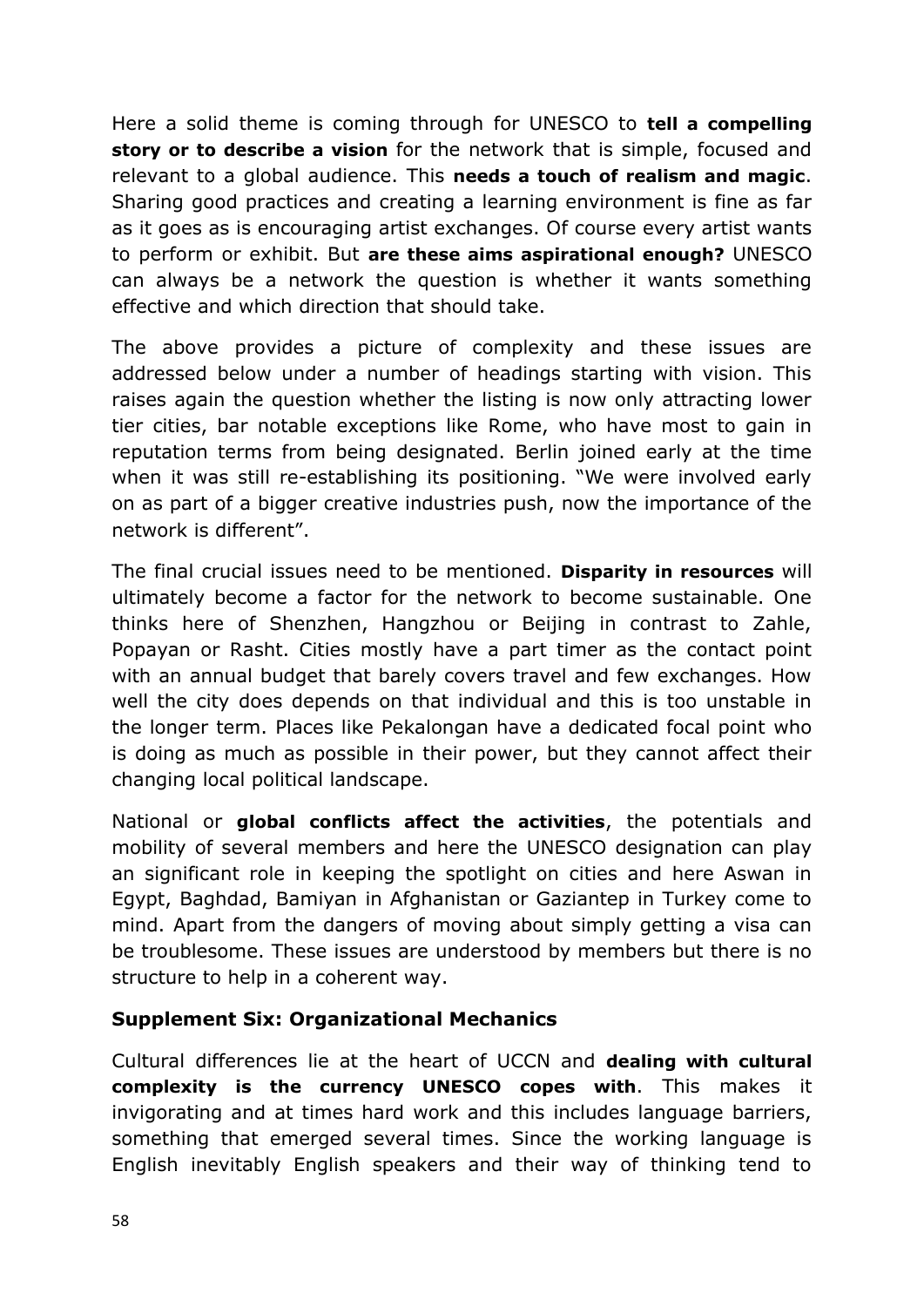dominate. It tends too to infantilize other language groups as members can never fully express themselves and so we lose some of the creative richness we know is present not only in meetings but the cities themselves.

Add to this **cities and UNESCO are in a complex symbiosis**. It is blending these differing cultures that present a major challenge. The one devises protocols and the other needs to fix the streets, collect the garbage, deliver the water and make the city work; and social activists want to ensure the needs of the voiceless are heard and business seeks opportunities to make a profit, sometimes with a social conscience. Handling this well requires emotional intelligence.

This means there is a strong political overlay to everything UCCN does. as **politics enters the arena at differing levels** in terms of the cities, UNESCO, the network as a whole. This is not surprising, yet it effects the good functioning of the network. This is exacerbated since getting the prize of becoming a designated creative city is relatively easy as compared to the value it offers. Thus political lobbying can be strong and the UNESCO ambassadors play their part seeing it as their duty. Yet these processes can imbalance the network. Some are worried: "Why do some cities become a member" was heard more than once.

From the perspective of the **creative actors they want UCCN to be a stronger professional organization:** "We must de-politicize, if the network is only a political symbol … that is a great pity, it will weaken it". "We know lots of politics is happening at headquarters, there is pressure to do things in certain ways".

Cities want a new relationship and clearly the recent members did not have enough background to express this view forcefully. **Everyone understands UNESCO's limitations** and financial problems although in the cities themselves some think UNESCO can provide financial support. As a consequence an increasing trend fostered by UNESCO is to create mixed partnerships with a broad stakeholder base and here North American cities are especially adept given their traditions of stakeholder partnerships. One thinks here of Detroit's work in getting its 'creative city vision' worked through. This will help create a more stable resource base over the longer term.

Here some Asian, South American and Spanish city quotes give a flavour of more local politics: "The new mayor does not think the creative city network is important"; "there has been a change in leadership and the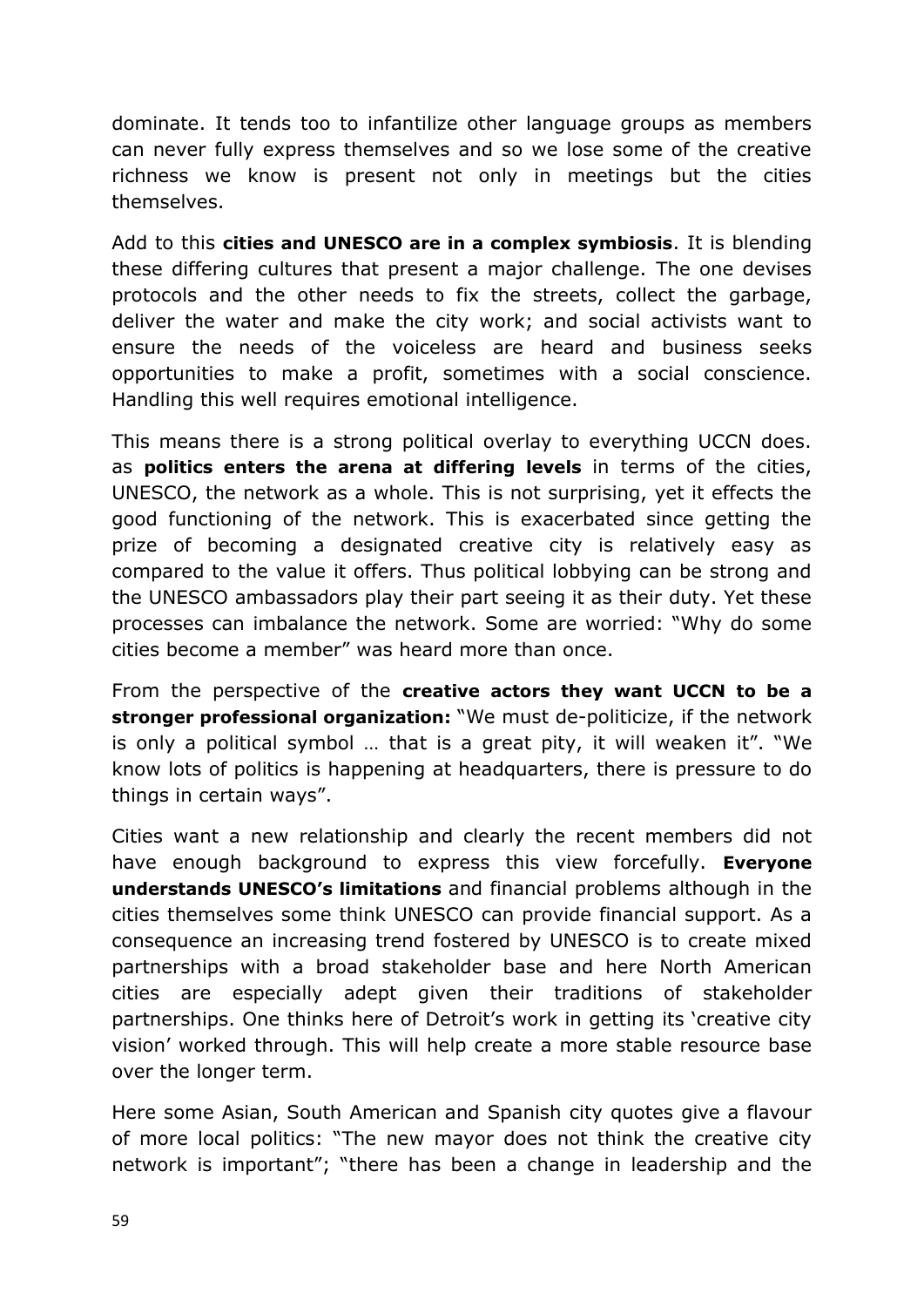new mayor does not understand UCCN"; "there have been problems in implementing the project as a result of the diversification of political forces, delaying, for example, the approval of the budgets of the city"; "I have to wait I cannot do anything at the moment, I have to see what the politicians want"; "we had the budget but it has not been approved". "We don't have any budget: due to political instability the public funds for 2016 weren't approved (50,000 €) and the city didn't launch a fundraising campaign aimed for private institutions." "The proposal to be part of UCCN was developed by our civil society organization with public representatives, but then the politics changed and the city wanted to take control. They said we were acting in our self-interest, but we disagree". "To tell the truth, there is something strange going on." One interviewer noted: "I had a good interview with the contact point and then someone else contacted me and said I should not speak to them… they did not know what was going on."

UNESCO's more recent application criterion highlighting the need for partnerships is good as building these can create and spread local ownership.

**Governance is a big issue** especially for cities of longer standing. Some cities want collaborative decision making between the cities and the Secretariat and the Asian interviewees expressed this nearly in unison and the Europeans in more hushed tones. The newer members, so delighted to be designated expressed no view yet. This issue becomes even more important when cities are financially contributing to the running of the network. It brings too difficult questions to the fore such as: 'what are the capabilities and competences of UNESCO itself'. The new steering group set-up is a step in the right direction, yet some people feel it is only facilitating the execution of decisions rather than being also about joint strategic planning.

In addition the thematic clusters are beginning to find good purposes and energy with new regional clusters emerging in Latin and North America, as well China, Korea and Japan. This helps simplify the complexities of a global network into more manageable forms. Here people can mostly communicate in their language and form alliances that easier to organize and less expensive.

The creative city title is in essence a gift from UNESCO. The notion that the **designation confers both rights and responsibilities** on cities is not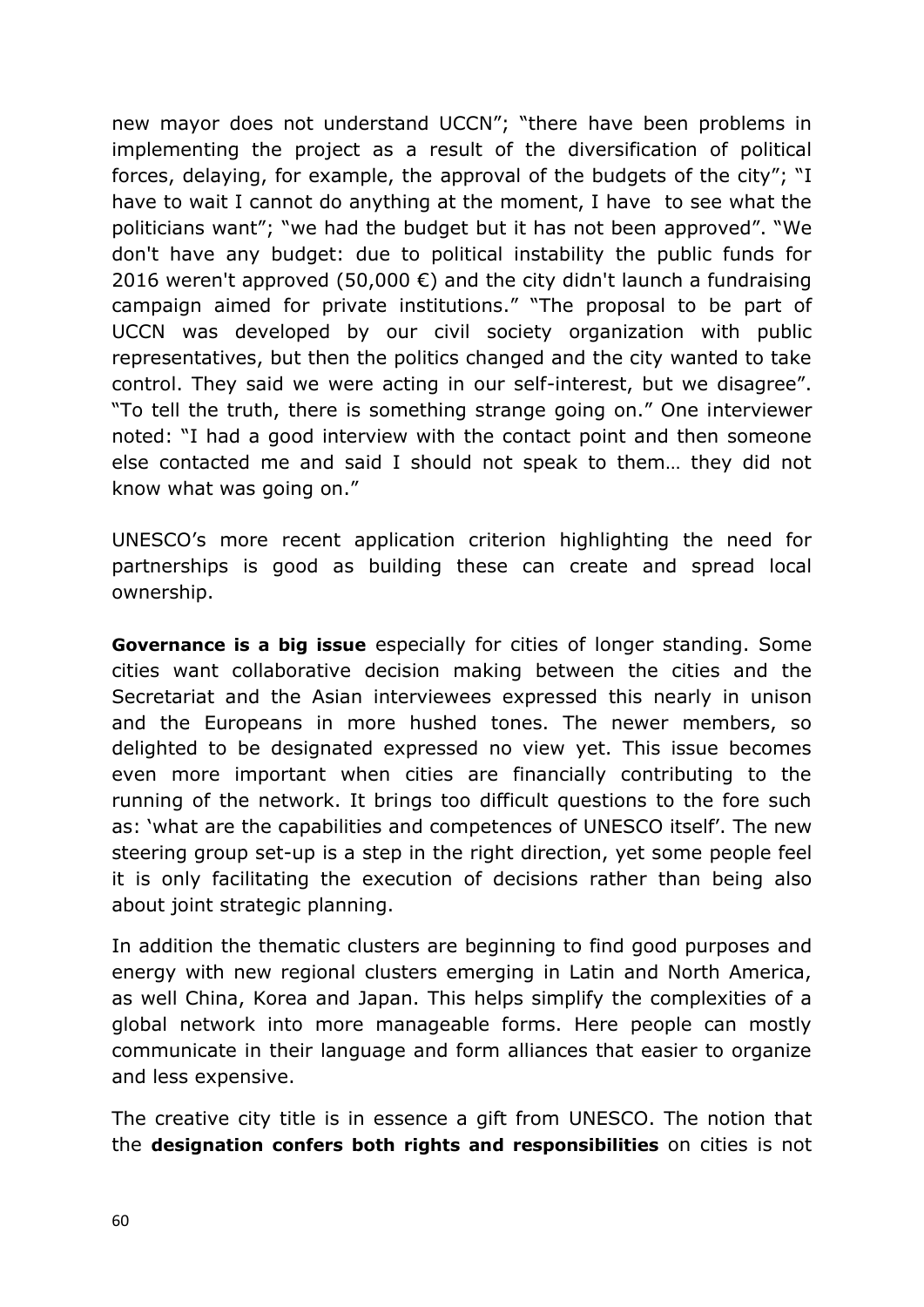generally embedded. This dual feature though applies both to the cities and UNESCO.

UNESCO and its member cities are inextricably linked. UNESCO provides the title and the cities provide the creativity, although there are cultural differences in how creativity is expressed. The partners must get on well together and the moment to build a new relationship is here. It needs to address the faultlines described previously especially how the creative industries landscape is in flux and changes dynamically. The way it connects is bound less by rigid rules but more by codes of behaviour, it allows for self-organizing. UCCN needs to be **strategic principled and tactically flexible to operate in this world**. Otherwise the network could lose its energy.

"If UNESCO really begins to understand how to share ideas, perspectives and projects, they could unleash a huge force of creativity to drive sustainable development globally". "UNESCO should help facilitate the network to reach its potential, rather than constrain things". "

**"The Secretariat is inserted into a heavy structure,** it has leadership in some sense, but they are not free to manage as they should given political pressures". "The growth, lack of resources effects or creates a lack of leadership. This is the real problem, the problem with UNESCO then becomes UNESCO".

This means UNESCO cannot harness its potential and resources. And most **cities want UNESCO to operate at its best** and to use its strongest assets. These are its ability to designate, to give credibility, to be in effect a 'licensing authority', to manage quality standards, to award prizes and to reward achievement, to have an overview, to use its convening power when appropriate. By moving more out of the way they believe **UNESCO can free itself from those things it is less good at**. Thus liberated from much of the day to day mechanics they think it can then provide creative guidance rather than administrative directives. It can be more lightfooted, more a broker, a moderator, a connector, an enabler, it can provide ideas, it can focus on trying to be being a leader. "Being harsh what does UNESCO offer apart from the title, what are its other capabilities".

The implication is, and this is different from the past 2012/13 discussions on organizational change, subcontracting as much as possible and jointly with the network's steering group managing a professionalized hybrid entity that takes on the tasks UNESCO is less equipped to do. Helpfully it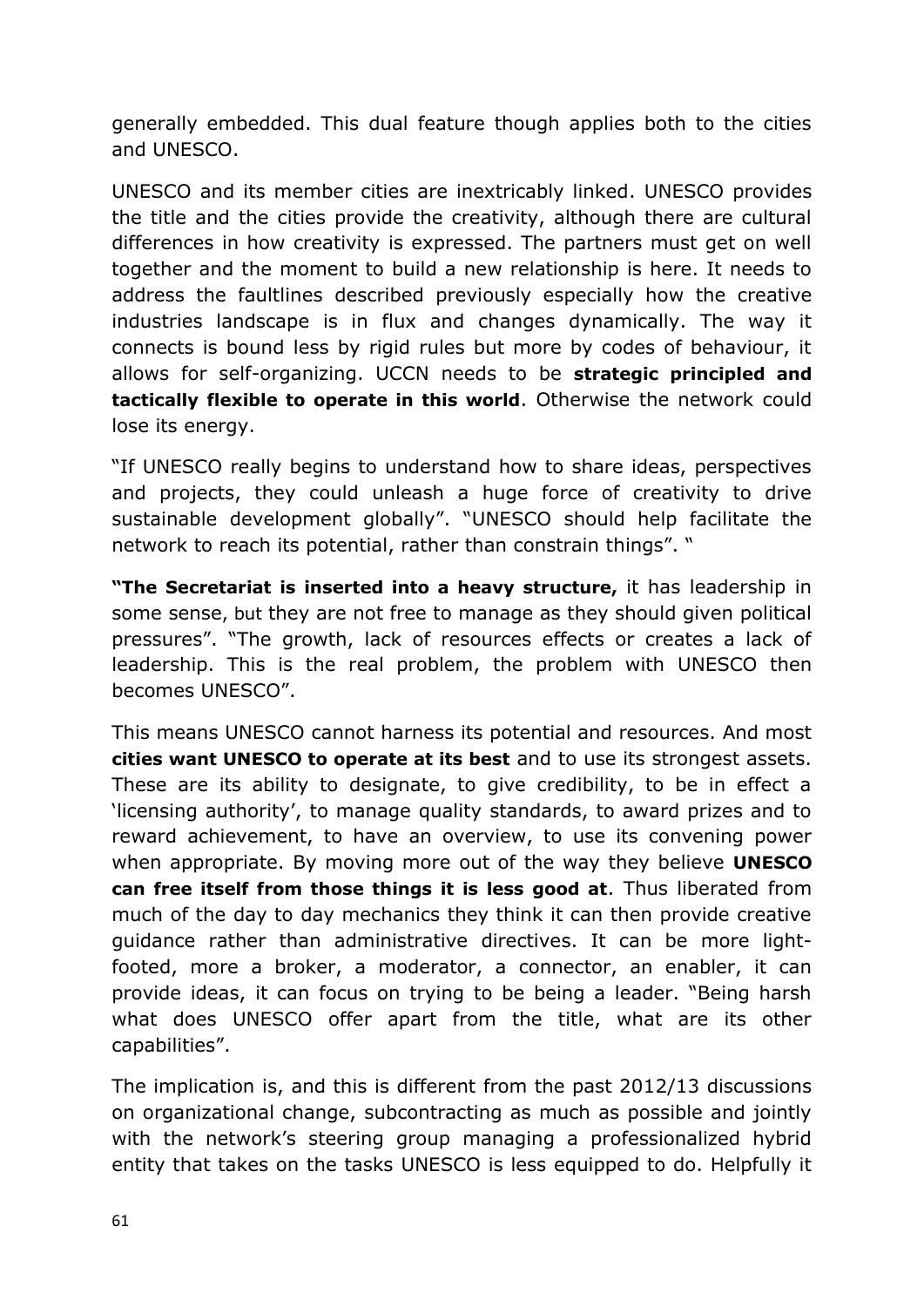takes a burden off UNESCO and would let "UCCN be like a professionalized NGO". Here some felt the Secretariat should go one step further and explore the idea of an arm's length structure came up in this context as it could bring out the best of what UNESCO, participating cities, creative actors and expert outsiders together can bring to the table together.

Subcontracting and having an arm's length entity would allow the network to create a high powered interactive web platform or garner and sign-post the vast sources of research information on creative cultural development or on the creative industries rather than duplicating what many others are doing. It could help measure outcomes cities' creative strategies and these targets need to be far more clear, it could help evaluate with expert teams. Some fear you potentially lose some internal links in UNESCO, say to heritage or education, whilst others think precisely the opposite.

Freed then UNESCO can focus on developing the network's potential and in a co-creative way seek financial stability for the network as a partnership of equals. The Secretariat can then operate more like creative bureaucrats and some cities have these: The initiator of the bid was a government official who drove it, he invented a music museum and was connected to music business". (Kingston) "He helped", so the interviewer, "kiss awake a sleeping beauty".

Many suggest, as things stand, that **the network is too institutionally driven** largely run and organized by politicians and city officials with perhaps too little direct experience and involvement in the creative ecology of their city so leaving inadequate space for the creative community to make its mark. "We start from scratch all the time when civil servants change or a politician. There is no memory no history and often they are not an expert". This can be constraining and curtail potential and one thinks here of debates in Belem or San Cristóbal de las Casas. "If you look at internal structures mostly people in charge are civil servants who have no idea about the whole, as it is not really their task". "it would be good to have real experts responsible for the project". "Why does UNESCO always mainly communicate with our mayor or politicians, rather than those who know about the sector." "These officials rarely have experience of actually instigating or managing creative projects, so they always think about easy things like sending an artist abroad, all you have to do here is buy a ticket". "Interesting networking is about creating and doing things together and otherwise everything stays at the simple exchange level"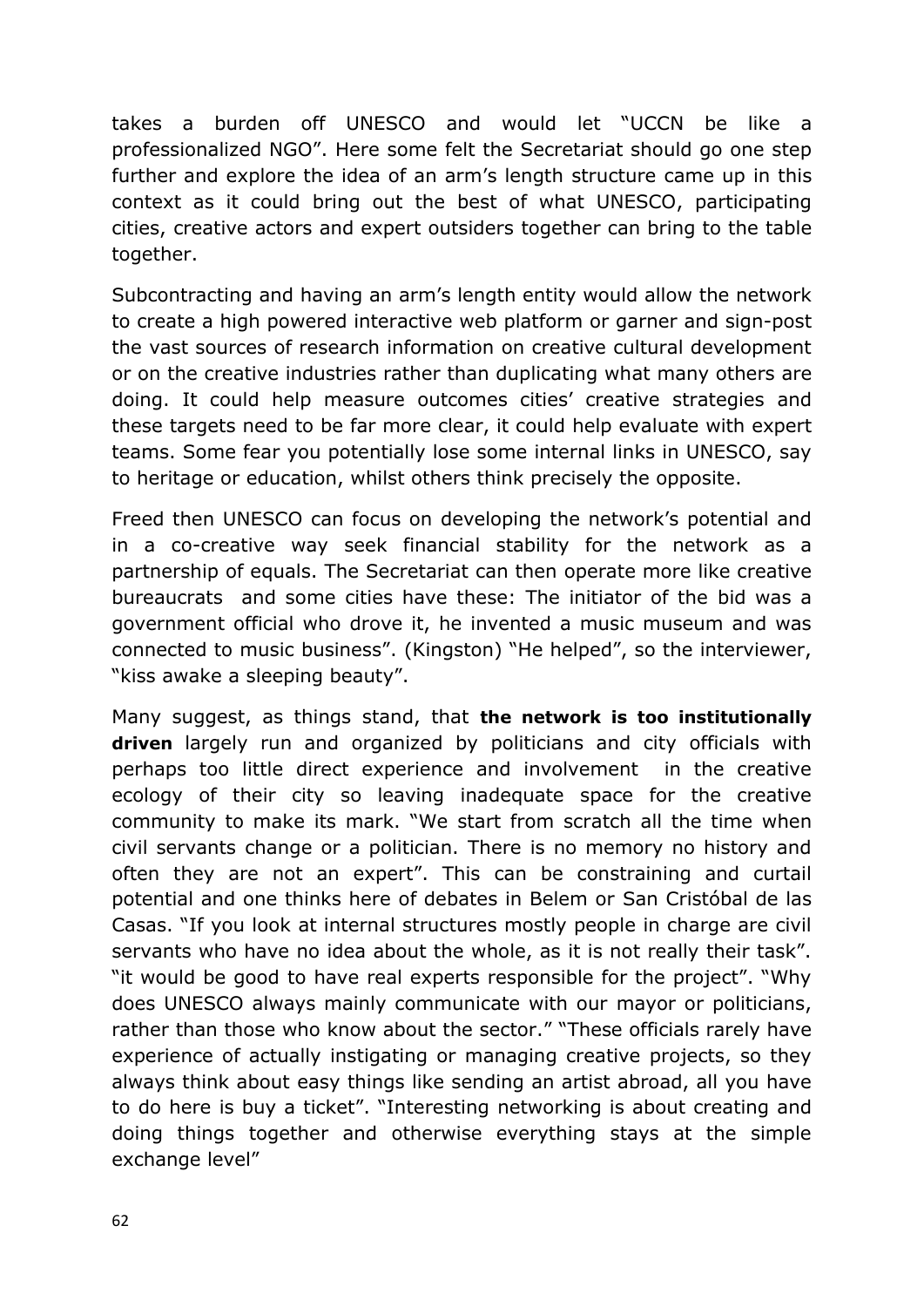At the network level the **general meetings are seen as too formal** and cumbersome not reflecting the creativity that this creative city network is about. Why are these meetings not creative experiences many ask? The best networks they argue have an enabling structure that embeds looseness and flexibility within it and that takes advantage of social media and digital possibilities more actively and strongly. "The mayors meetings can become purely political and end up being more like a trade show. I was sitting next to a guy who produces windows and the biggest dumpling manufacturer. I ask myself are they going to sell dumplings to Kinshasa". "some of these meetings are like a propaganda fest and as an attendee you get no advance briefing about what is expected".

Östersund 2016 was determined to make a different kind of meeting as they made soundings with other cities and thus highlighted more good practices that could inspire people.

At the same time some cities, one thinks here of Sydney, Nassau or Nagoya, struggle to get their politicians to understand what the UNESCO designation can do for them. "They do not know what to do with the network and so attach it to an existing organization". Smaller less well known cities are simply grateful to be part of a prestigious roster like Bamiyan, Obidos, Baghdad or Dakar.

Most cities are **willing to contribute fees for membership**, with the appropriate scales for different cities, but with a proviso that the balance and relationship between the centre and the members is rethought. **"The level of professionalism has to be aligned with a fee"**. Many do not want to contribute financially if the centre is seen to be inefficient. At its simplest they ask: "what is the best organizational form given the strengths and weaknesses of all parties to achieve network aims". People acknowledge and are grateful how Beijing and Shenzhen made such significant financial contributions to safeguard the network. They are concerned, of course, that money buys influence otherwise the network is less sustainable. There are some major exceptions on the fees question with Bologna concerned that cities could become members because of their willingness to pay: "we don't want cities to pay their way in, the credibility of the network goes down".

The majority are in fact willing to **pay some equitable membership fee** provided there is more equal and clearer decision making process between the Secretariat and member cities. Here is a reminder of the 'no taxation with representation' principle. Again joint strategic planning was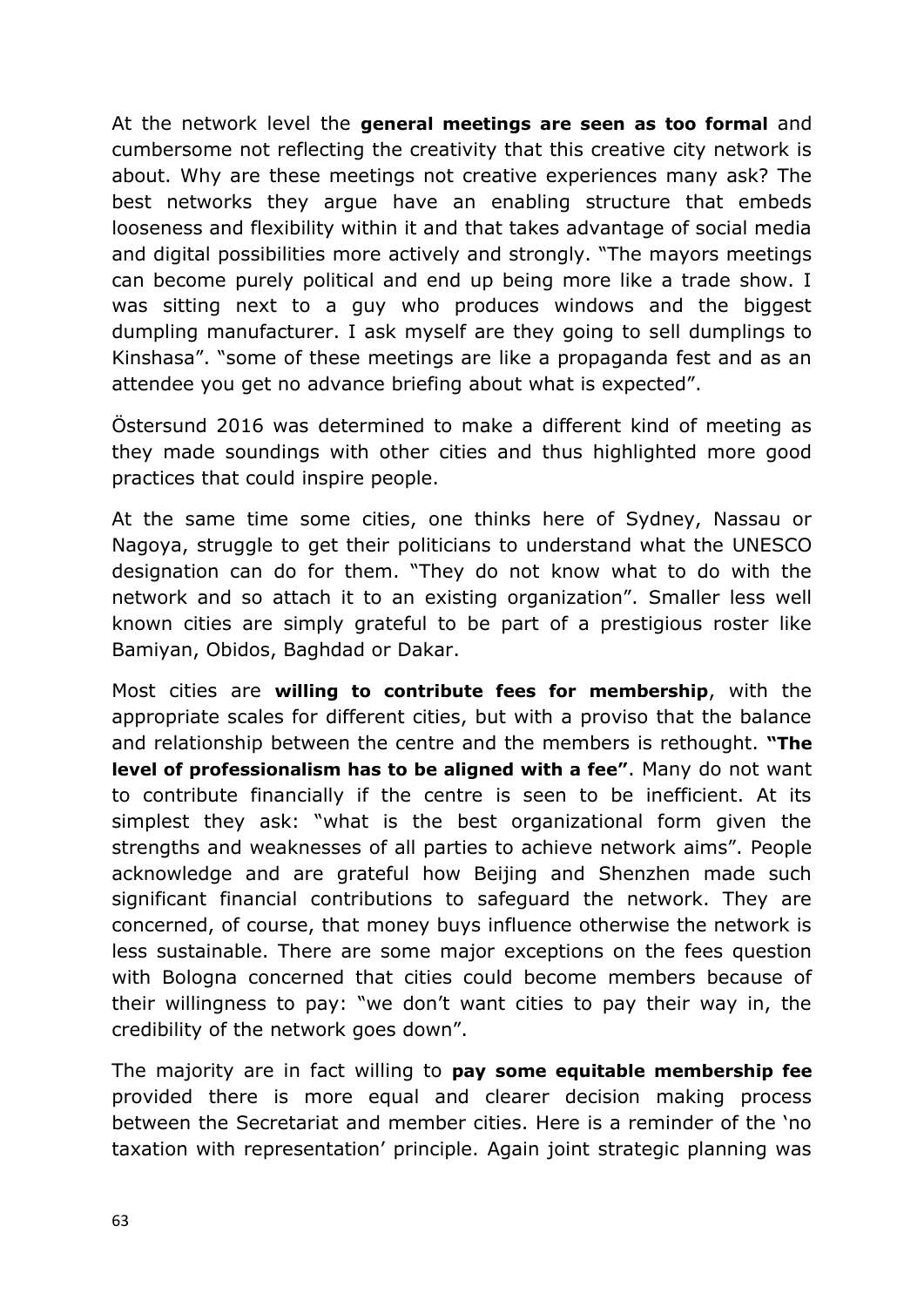mentioned by many cities especially in Asia and Europe as well as what the competences are of each side of the network partnership.

**The capacity to resource activities is crucial**. Shenzhen, the astonishing city that exploded over 35 years from a large village to a 13million people metropolis was the first Chinese city to join. The UCCN was a perfect fit to create a strategic breakthrough for the city in 2008 at a time when they could shape the network and be part of a smaller group. This is reflected in Shenzhen's resourcing with its seven full time staff and like Enghien Les Bains this is an exception. Thus most have far too few resources to execute their strategies and more ambitious plans as well as to network and co-create joint projects.

Major exceptions aside like Chinese cities or places like Parma or Katowice with their good budgets, financing the work for the network in cities is difficult as "you have to understand you cannot do this UNESCO activity in your spare time". Here some innovative examples emerged, such as in Parma where partners contribute in kind or money plus a percentage of tourist tax goes to their CCN operating foundation. There was a large cluster of cities where the budget grouped around 30,000 to 80,000 euros, but often there was hardly anything so initiatives or travel costs were squeezed out of existing departmental budgets.

**Revoking membership and de-designation is a hot topic** and most cities feel that if cities do not contribute you should lose the title "since it is a valuable gift". The current procedure "feels purely theoretical and too long winded". Some believed in sanctions whereas the Italian cities in particular favoured incentives, "more attempt at recovery and prevention" and "help to do more". "The threat of taking away the title is my biggest power, this is how I get politicians to take us seriously", (Montreal) "Because they don't know any better, the threat often works as there is very little awareness and work being done". Another said: "You need the threat of expulsion, things are so political, the selection and evaluation process needs to be de-politicized". "This threat has to feel real". Chinese cities had quite forceful views here. A common comment by members is that: "those who aren't active should have their designation revoked after a reasonable time (four or so years) this revocation should pose a real and effective threat on members to become active again." (Granada) Some such as Krakow were very honest: "We are far away from pushing this issue, because of how much work we need to do to get "our house in order". Yet remember many associations withdraw the privilege of membership when the benefits are only one way.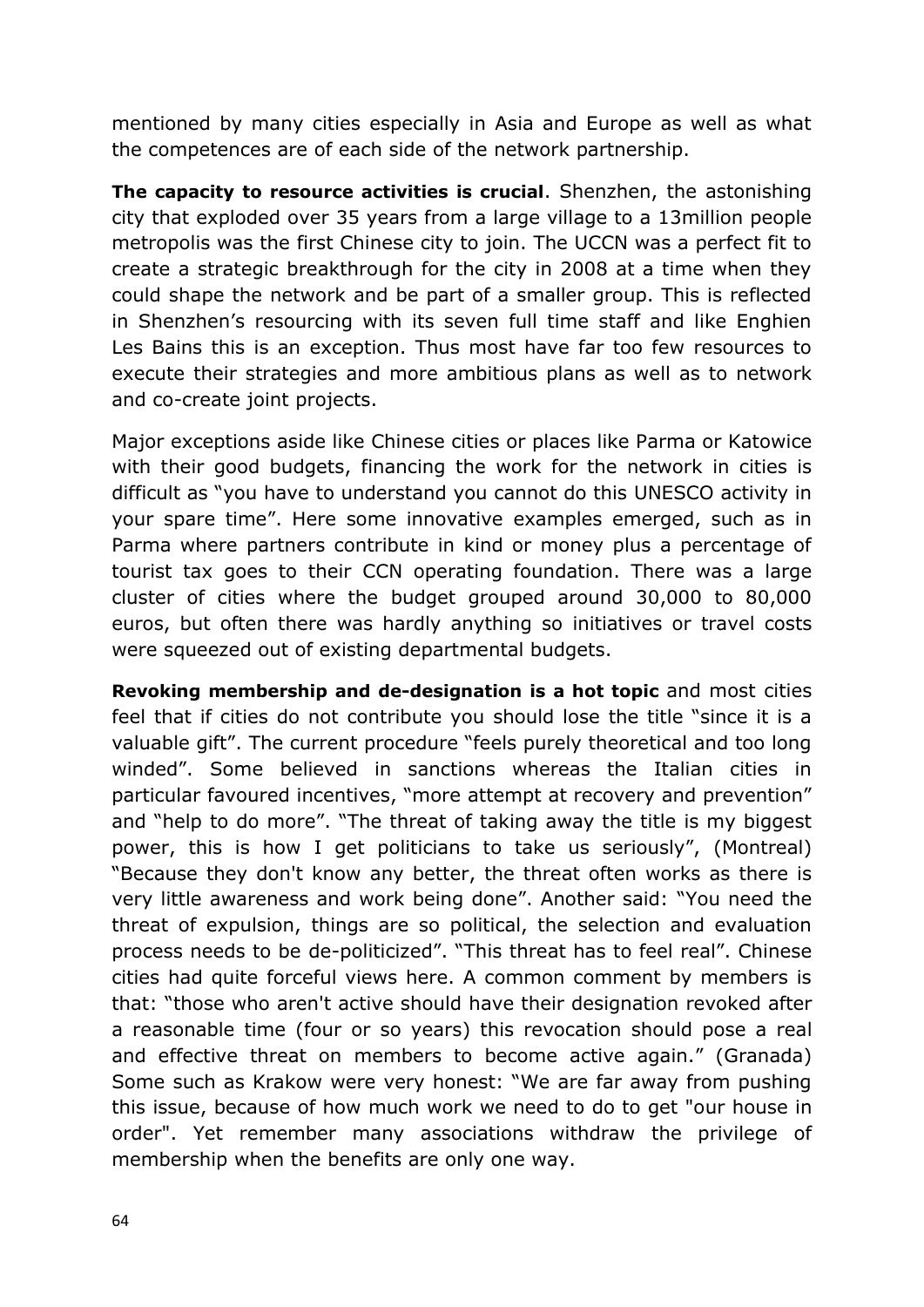The evaluation and action planning agenda came up frequently. Three points are worthy of note. First, most cities said they **would not be completely open in their self-evaluations** as this could present an internal threat and reflect badly on those writing the evaluation. Second since the evaluations are publicly available they were wary. **Selfpromotion is easier than self-criticism** in this context. Lastly some interviewees felt that the action plans were not really specific to the creative city designation and that is was difficult to distinguish what was really new and what was a repeat of what was already happening. In short what was the value added activity of the network.

Nevertheless the UNESCO and UCCN mission and its priorities has inspired re-workings of several city strategies, with some excellent examples from new members. As noted from Krakow: "Slowly progress is being made, with changes in mindset and focus".

# **Supplement Seven: A Vison for Creativity & Creative Cities**

UNESCO's UCCN Secretariat **needs to clarify its vision and restate its mission**. It is changing and so unclear. It says it wants to: "strengthen cooperation with and among cities that have recognized creativity as a strategic factor of sustainable development as regards economic, social, cultural and environmental aspects"……. "to make creativity an essential component of urban development"… "UCCN covers seven creative fields". It says it wants to "develop partnerships that promote creativity and the cultural industries". Yet now the Secretariat is focusing on UN's Sustainable Development Goal 11 "to make cities inclusive, safe, resilient and sustainable". Does it mean by using the seven creative fields to accomplish this task? It is not specified. This is very important as many cities interviewed are confused. "For the 2030 sustainable development agenda, there's nothing specific in culture field, so it's hard to adapt it in the action plan".

**Nowhere is creativity defined** nor how you can become more creative. Equally **not what a creative city is** or its qualities and characteristics **or how a city can become creative** or how you measure it. Unless creativity here is being defined as the seven fields (crafts & folk art, design, film, gastronomy, literature, music and media arts) and that this makes a creative city with the cultural industries at the forefront rather than other values deriving from arts and culture. This is self-evidently too narrow and goes against common sense. If a city is a complex eco-system of people, place, resources and potential then what about the contribution of social activists, scientists, business people, engineers, doctors, creative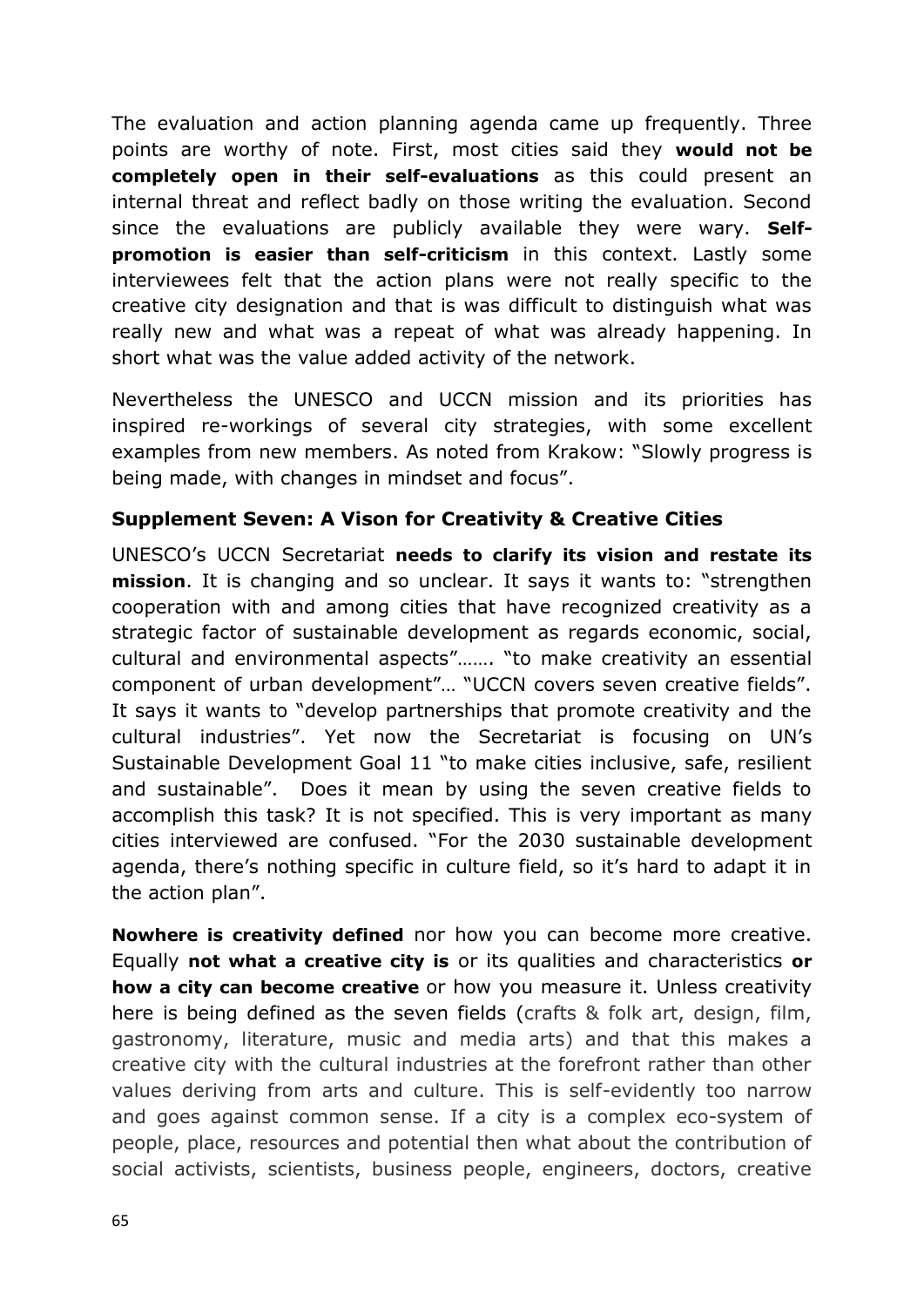bureaucrats and many more. **A way to square the circle in a coherent fashion is** for UNESCO to explicitly say 'what are the special qualities and roles of these artistic forms in shaping cities creatively that make a unique contribution to solve global problems in a sustainable way'.

**Creativity at its simplest is multi-faceted resourcefulness** relying on qualities such as openness and being alert. Creativity is both generic, a way of thinking and a mindset, and it has specific applications and is task oriented in relation to particular fields, such as being a creative artist, bureaucrat or engineer.

**A lengthier description is** that creativity is a general, all-purpose problem-solving and opportunity-seeking ability. It helps a process of discovery through the supple capacity to imagine possibilities, to conceive and originate concepts and ideas and downstream to help bring them into being. In this way it enables potential to unfold. It is applied imagination using qualities like intelligence, inventiveness and reflexive learning along the way. Its essence involves the ability to assess and find one's way to solutions for intractable, unexpected, unusual problems or circumstances. It is valuable in the social, political, organizational and cultural field as well as in technology and the economy. It can be applied to all spheres: from rethinking schools and teaching, inventing new systems of healthcare and delivery, recasting organizational structures. Crucially, it is now recognized that creative inputs add value to businesses which are not normally considered creative, such as engineering, facilities management or the hospitality industry as distinct from design, film or music. Crucially creativity without implementation is just having ideas and speculating.

**Creativity requires certain qualities of mind, dispositions and attitudes.** These characteristics include: curiosity, openness and a questioning attitude, the ability to stand back, listen and re-assess, the courage not to take a given credo, practice or theory for granted and to dare to think outside of the box, the gift of seeing relevance and connections between apparently different things. It involves fluency and flexibility and the ability to draw on ideas from across disciplines and fields of inquiry, to think laterally and to blend concepts from seemingly unrelated domains. It is based on divergent thinking, which opens out possibilities, reveals patterns and helps find solutions before prematurely closing in on a specific answer. Importantly it needs convergent thinking to close in on potential and to turn ideas into reality. This attributes would have to apply to a city as a whole too.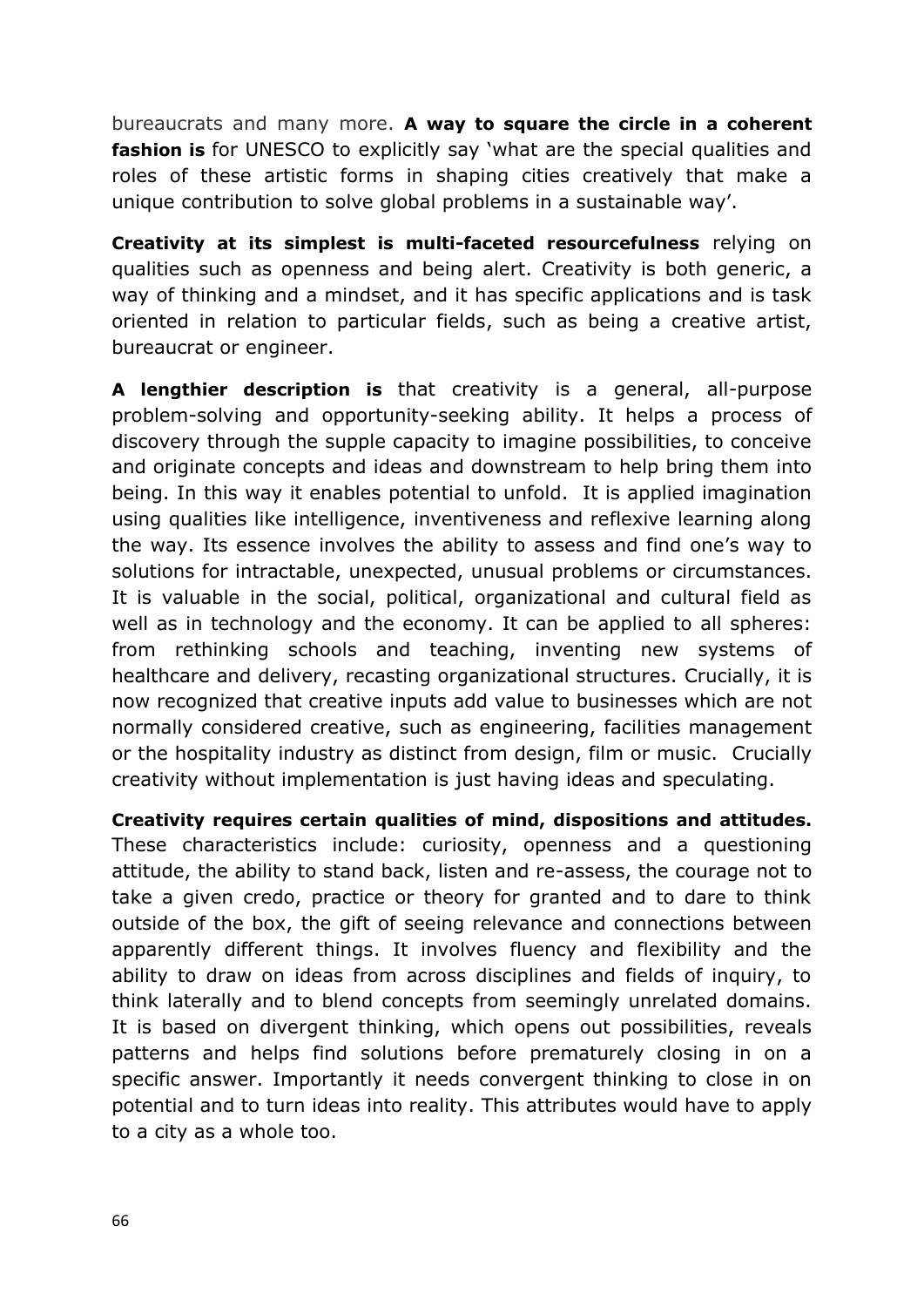To be effective in **being creative means having judgement** and knowing when to be flexible and open and when to be more focused and closed or tenacious and persistent. A misconception is that being creative is about being unconstrained. Being creative requires just as much attention as being a scientist or an engineer. The central point is that it is a different kind of attentiveness and approach.

Everyone is in principle creative, but not everyone is equally creative, yet **everyone can be more creative** than they currently are. The same applies to organizations, neighbourhoods and city regions.

Grasping what a creative individual might be like is easy, for instance being able to make interesting connections, to think out of constraints or established theories and to have sparks of insight. They have energy and courage and some sense of where they are going, although it is often unclear how. The same is true for a creative organization. But already the priorities are different and it adds a layer of complexity and a different dynamic takes place. Moving on to the next layer – the creative city – issues become very difficult as complexity rises exponentially as you involve a mass of individuals and an mass of organizations with different cultures, aims and attitudes. These can push in opposing directions.

At its simplest a **creative city provides opportunities** for people, organizations and the city as an amalgam of entities **to think, plan and act with imagination** in solving problems and creating opportunities.

A creative city is a place where people feel they can fulfil themselves, there are opportunities and things get done. It is a place where people can express their **talents which are harnessed, exploited and promoted for the common good**. These act as a catalyst and role model to attract others in a self-reinforcing cycle. Here there are myriad, high quality learning opportunities, formal and informal, where self-development is easy. There are ladders of opportunity and choices and a sense that ambition and aspirations can be met. There is a 'can do' mentality. The city is an engine of possibilities. There are places to meet, mix and exchange. There is multicultural colour and diversity. This implies distinctiveness and varied insights.

The confidence to be outward looking comes from a sense of familiarity with family, friendship and professional networks, their neighbourhood, their workplace and crucially physical landmarks be that a street, a cafe or set of facilities. This anchors their sense of safety and security with a community feeling, but an evolving one that adapts to changes and so is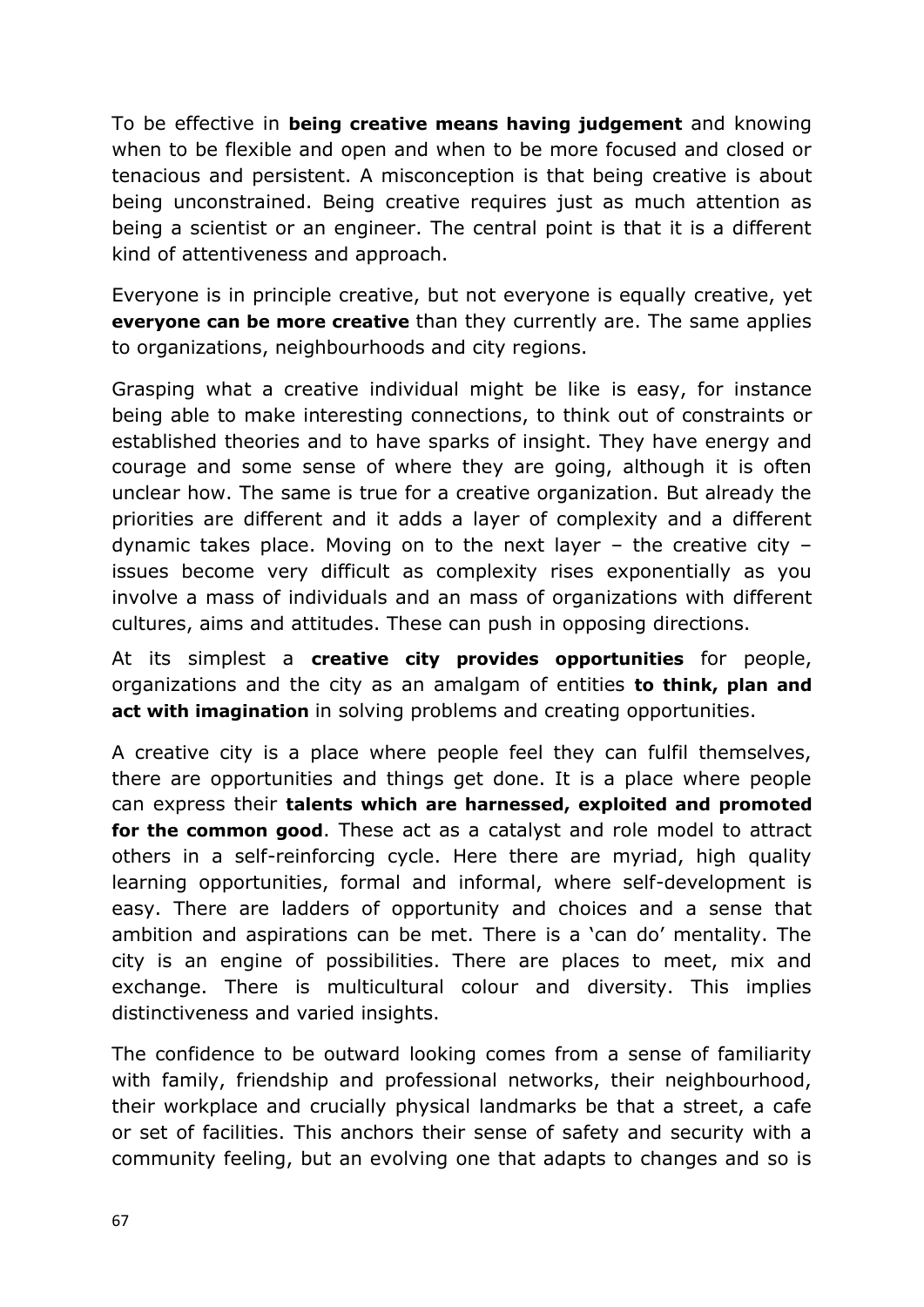resilient. This confidence encourages exploring and being curious. This creative place exudes a sense of a 'higher purpose' - soulful places perhaps a gallery, a site of interest or religious place.

The overall physical environment functions well for its inhabitants, it is easy to move around and connect with each other. **Its high level urban design inspires, stimulates and generates pride** and affection. The architecture, old and new, is well-assembled, and the street pattern is diverse and interesting. Webbed within the ordinary is the occasional extra-ordinary and remarkable or memorable. It is an environment in which creators of all kinds are content, but not complacent, and motivated to create and where there are outlets and channels to communicate their ideas or research or sell their work. It is a natural market place, where people exchange ideas, develop joint projects, trade their products, or work in its advanced industries. It offers a rich register of vibrant experiences through for example gastronomy, the arts, heritage and its natural surroundings, including thriving mainstream and alternative scenes and a healthy network of third spaces. Opportunities abound: the place is welcoming and encouraging. Its dynamism makes it a magnet and so generates critical mass and attracts people from outside and this guarantees longevity.

A means of **measuring and monitoring a city's creativity** can focus on four core areas and specific domains within them, namely how does the city.

**Nurture and identify its creative potential** and reinforce its cultural distinctiveness in order to generate more innovations and so make the city more resilient. Here it assesses:

Openness, trust, accessibility and participation

The talent development and learning landscape at all levels

**Enable and support this creative capacity** so that opportunities and prospects are maximized. The evaluation here looks at:

> The political and public framework and its regulations and incentives regime

Strategic leadership, agility and vision

Professionalism and effectiveness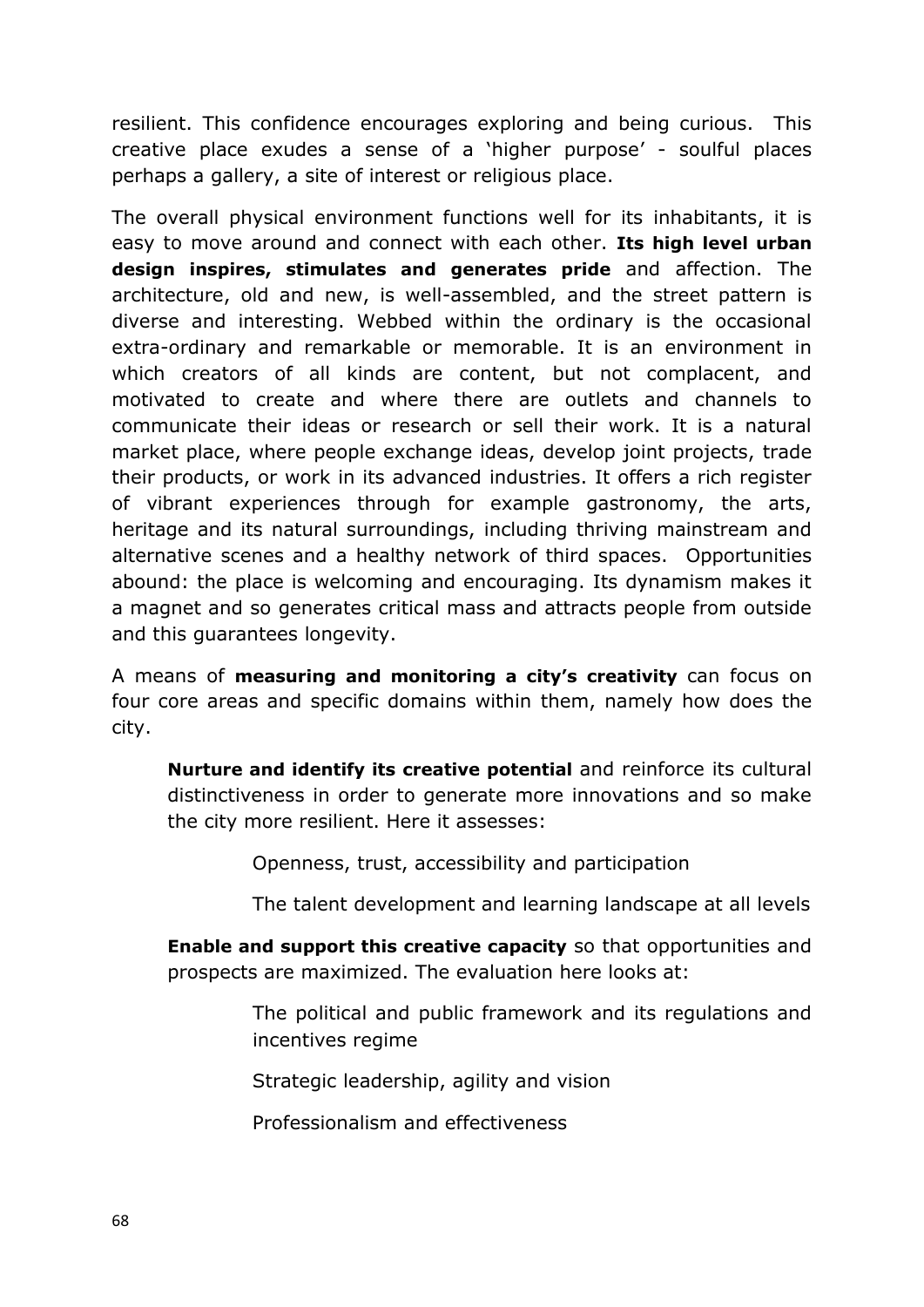**Exploit and harness its expertise, talents and aspirations**. The evaluation here concerns:

Entrepreneurship, exploration and innovation capacity

Communication, connectivity and networking

**The lived experience of the city** physically and in terms of activity in encouraging creative potential so it assesses:

Distinctiveness, diversity, vitality and expression

The place and place-making

Liveability and well-being

**An extremely brief trajectory** of the Creative City idea follows. It was launched by the author in 1988 in response to the increasing levels of globalization, restructuring of the world economy and growing blandness and homogenization of cities. This was leading to a loss of a sense of belonging, identity and declining distinctiveness of places. At the beginning the idea focused on the contribution of the arts and cultural/creative industries in averting these trends. 'Creativity' was seen as a primary asset since human cleverness, desires, motivations and imagination are replacing location, natural resources and market access as the key urban resources. Major expressions of creativity are the arts and cultural forms but not limited to them given scientific and other forms of inventiveness. From the mid 1990's the definition of a creative city broadened dramatically to include for instance bureaucratic creativity as you **cannot have a creative eco-system if parts of the city are riven with obstacles.** Yet for some the concept was still concerned with artistic creativity.

Nevertheless there is **a coherent way to justify the focus on art and cultural creative fields** as being at the heart of social and economic development. Culture is who we are, the sum of our beliefs, attitudes and habits. Our culture shapes how we create and make our societies. So the scope, possibilities, style and tenor of social and economic development is culturally determined. Closed minded and strongly hierarchical places, for instance, tend to be inflexible and adjust to major transformation with difficulty. It might deter creating mixed partnerships to solve problems and create opportunities. So the overall culture of a place is crucial in helping address SDG 11 "making cities inclusive, safe, resilient and sustainable".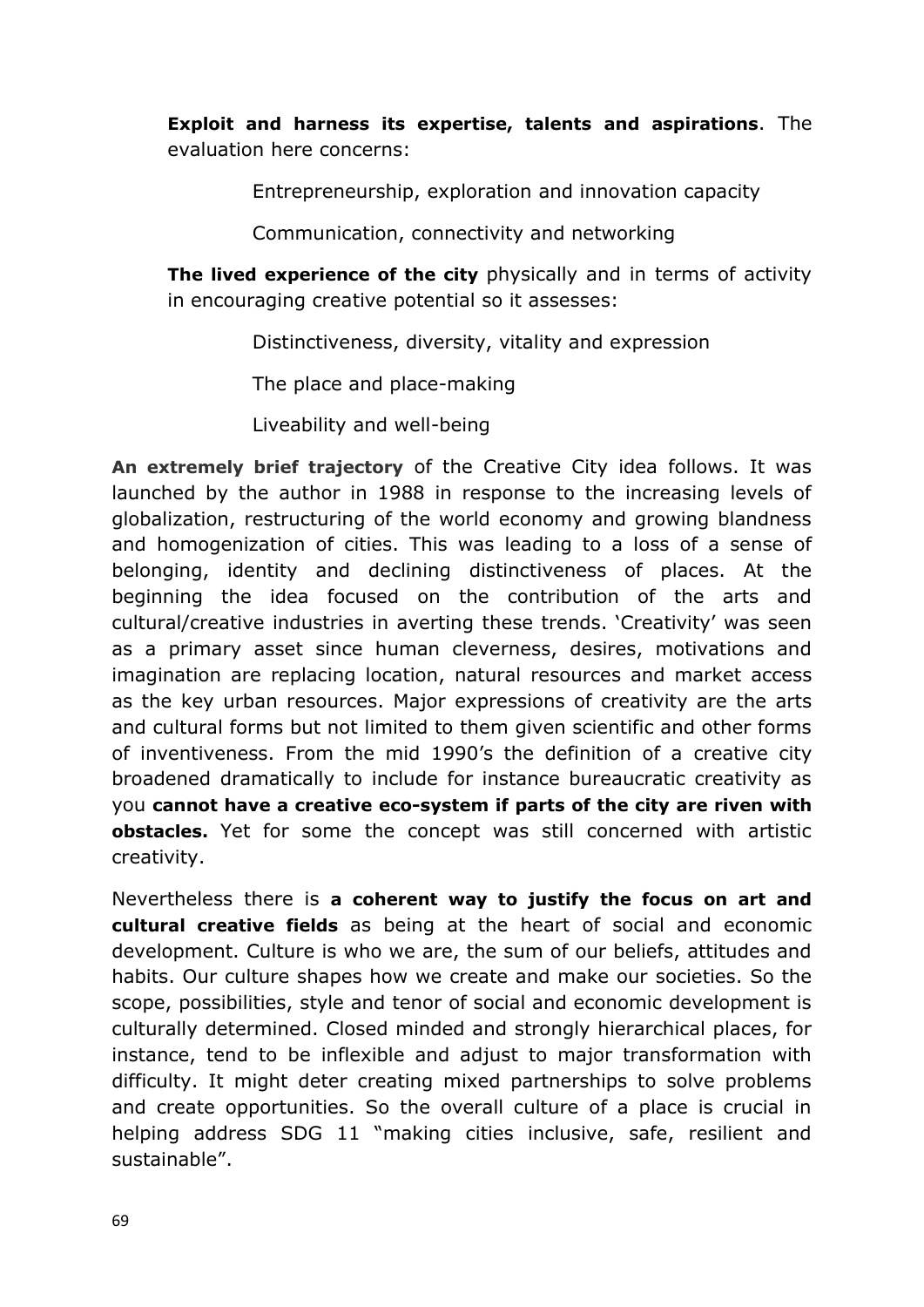**This focus on art forms needs an explicit argument and justification** otherwise it sounds like empty words. Here is a possible argument. Thus what is special about the part of culture associated with the arts: singing, acting, writing, dancing, performing music, sculpting, painting, designing, exploring new technologies and mixing them all up with food to follow. Participating in the arts uses the imaginary realm to a degree that other disciplines do not such as sports or most of science. Those are more rule bound and precise. The distinction between the arts and writing a computer programme, engineering or sports is that the latter are ends in themselves, they do not change the way you perceive society, they tend to teach you something specific. The arts can have wider benefits by focusing on reflection and original thought, they pose challenges and want to communicate (mostly). If the goal of a city is to have self-motivated, creative people and places they need engaged individuals who think. Turning imagination into reality or something concrete is a creative act, so the arts more than most activities are concerned with creativity, invention and innovation. Reinventing a society or nursing it through transition is a creative act so an engagement with or through the arts helps.

**Engagement with arts combines stretching oneself and focusing**, feeling the senses, expressing emotion, self-reflecting and original thought. Essential to it is mastering the craft through technical skill on top of which is layered interpretation that sums up something meaningful to the listener or viewer. The result can be: to broaden horizons, to convey meaning, with immediacy and or depth, to communicate iconically so you grasp things in one without needing to understand step by step, to help nurture memory, to symbolise complex ideas and emotions, to see the previously unseen, to learn, to uplift, to encapsulate previously scattered thoughts, to anchor identity and to bond people to their community or by contrast to stun, to shock for social, moral, or thought-provoking reasons, to criticise or to create joy, to entertain, to be beautiful and the arts can even soothe the soul and promote popular morale. More broadly expression through the arts is a way of passing ideas and concepts on to later generations in a (somewhat) universal language. Not all art creates all these responses. Some is of low quality and boring. The best art though works at a number of these levels simultaneously.

In thinking through monitoring and evaluation **the Secretariat might take a leaf out of the Intercultural Cities initiative**, to which precisely 100 cities have signed up. It was jointly put together by the Council of Europe and my organization Comedia and provides a crafted peer learning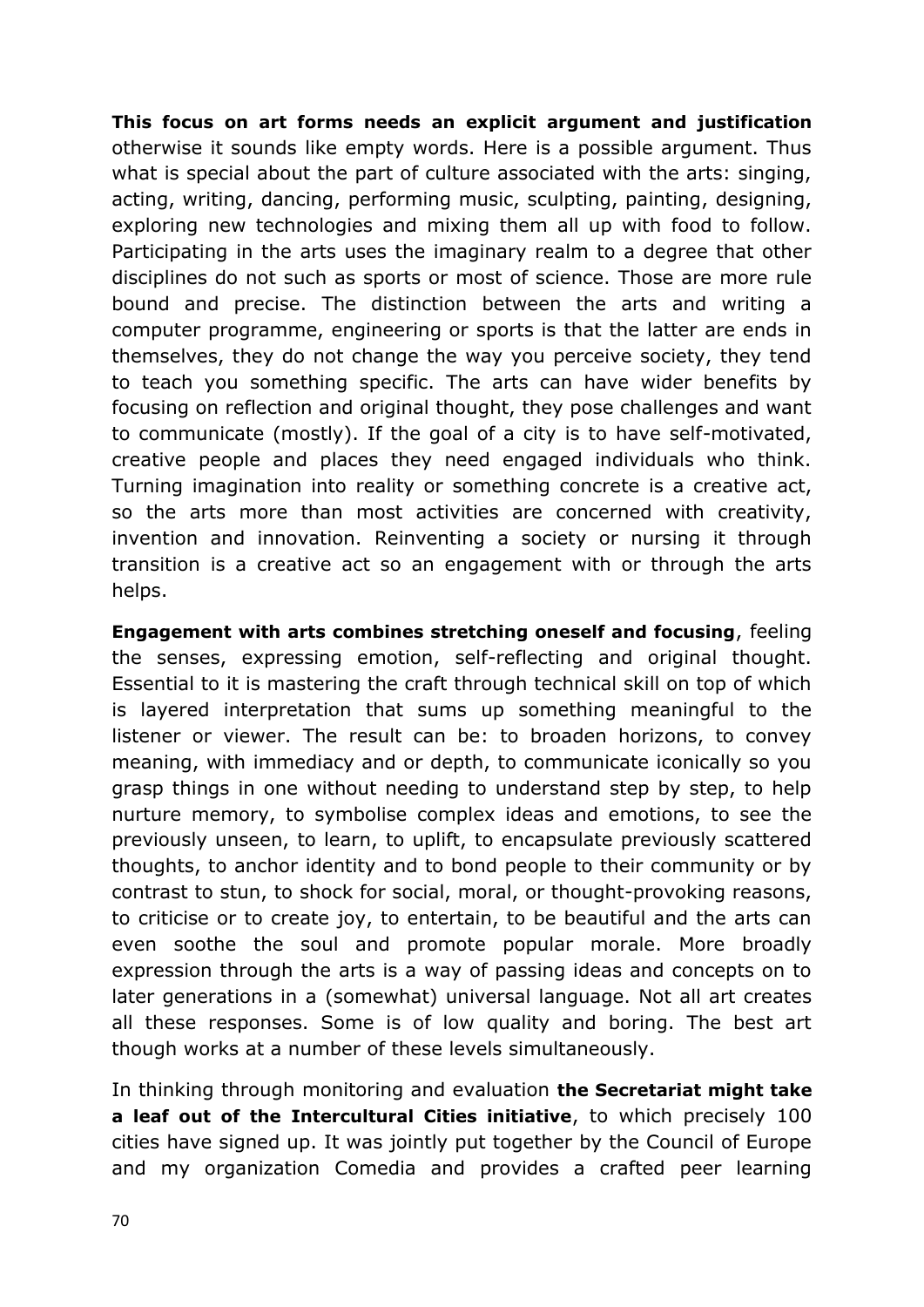platform for participating cities. Interestingly it describes as a programme not a network and 'supports cities in reviewing their policies through an intercultural lens and developing comprehensive intercultural strategies to help them manage diversity positively and realise the diversity advantage'. Its core policy document outlines the steps required to implement a comprehensive inter-cultural city strategy that is meant to recognize and act upon its ethnic diversity. Its methodology suggests precisely defined activities accompanied by concrete examples, resources needed, questions or dilemmas arising and indicators of success. Its step by step guide defines an intercultural city, explains how you build one and the elements of an urban strategy including the public realm or civic administration. It starts by suggesting a city 'Make a public statement or a symbolic gesture demonstrating that the city explicitly understands and is adopting an intercultural approach" and provides examples of 'iconic action'. It lays out precise measures to monitor progress and has an external expert team to evaluate the performance of cities.

These are **reasons why cities would love guidance and inspiration.** They want UNESCO to create calls and incentives, for instance "to encourage cross discipline collaboration"; there should award schemes for good projects and better-performing cities should get rewards (Seoul and Tongyeong); UNESCO should propose topics and "why did it not propose projects for UN Habitat" (St. Etienne); "they should be leading intellectually rather than only administratively"; "we are launching calls and getting a good response, especially inter-disciplinary work" (Bologna); there should be requests for bids. In sum: cities would like UNESCO to be a catalyst. Many themes suggest themselves like those in Östersund including urban/rural connections, culture driven approaches to adapt to urban change. Here surveying awards schemes like the Bosch Foundation's Actors for Urban Change, the Knight Foundation's Civic Innovation Awards or the N.I.C.E network's award "Solving problems that really matter with a digital twist" can be helpful. Clearly UNESCO should be networked with them.

## **Supplement Eight: Networks & their Lifecycles**

UNESCO can stay as it is and **UCCN will survive whatever, but will it be meaningful** and vibrant. UNESCO's name value remains too strong and some cities will always find value in being associated with it. Others may let their involvement and commitment drift. The network itself as distinct from the spin-off of the name and title must bring value, "you don't keep things going that don't bring value." Yet Linz made a perceptive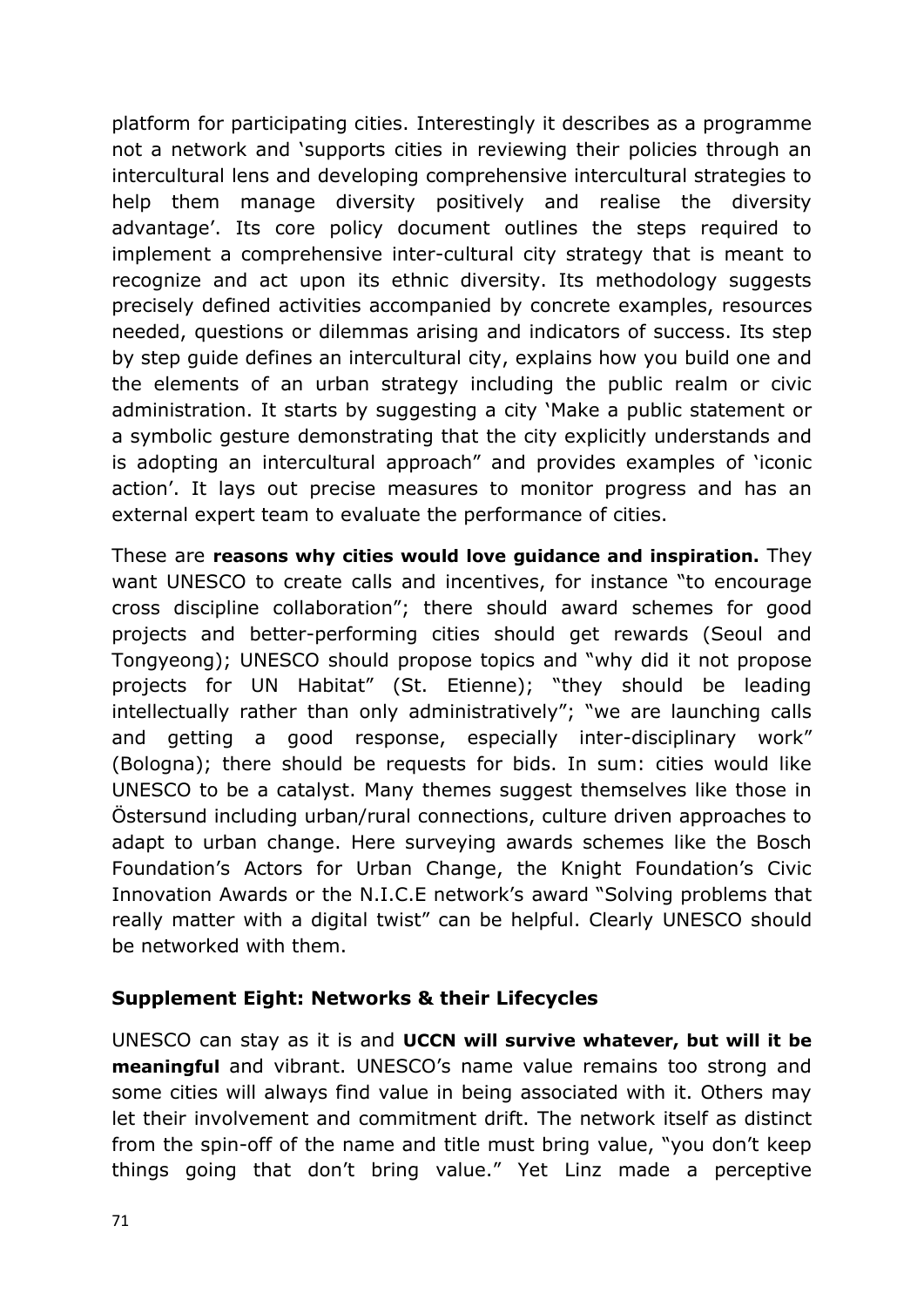comment: "basically UCCN is a good idea as you reward dynamism and creativity, but I find the whole organization ill-suited to do anything …. I do not see this as a problem …. as long as cities see rewards, which are internal rewards". "I do want to criticize too much .. it is what it is …. there is far more on the plus side ….. and it doesn't matter if the internal procedures work or not … I am pragmatic."

**The world of networks is changing and very fast**. There is the old and the new networking. Everywhere people are re-considering the effectiveness of their networks, our interviews with cultural networks confirmed, and general lessons are emerging. The competences to run a modern network in a digitally driven world are vastly different from what was required 10, 20 or 50 years ago. The modern day urban network was dominated by the sister city movement and its institutional base that rose to prominence in the post-World War II period. Yet the history of city networks is goes further back and most famously we remember the powerfully effective Hanseatic League of 41 cities across Europe from the 1200 onwards.

Digitally capacities and potential means that today networking is increasingly mirroring social networking with its focus on personalization and the informal. This **throws the idea of an institutional network up into the air**. "UNESCO is not keeping pace with how creative eco-systems now co-operate". Yet since most of the UCCN focal points are institutionally shaped city officials this shift will be less apparent to them whereas for the creative actors in a city it is the new networking methods that matter and here "there needs to be agreements about behaviour and codes". For them the main engine, energy or vitality does not come from a centre, but more from their individual initiative: "If I want a partner I try to get the best partner, I do not care if they are in the network, it is so much easier to find partners and get information nowadays and you do not depend on formally constituted networks. This might be different for others run by city institutions." (Linz) "It is easier to get ad hoc partnerships rather than long time partners …. I do not see the point of doing something with a network partner when there is someone better outside …. although the formal looks better to the outside world …..it seems solid". "There a lots of ways of discovering good practices, if I am committed, I don't need a network. If I want to know about Ghent I just go on Google and by the time I have a face to face I already know a lot". (ECCE) "Kari Korkman is developing World Design Week Network, this is the real engine for design for us. The sub-network meeting was more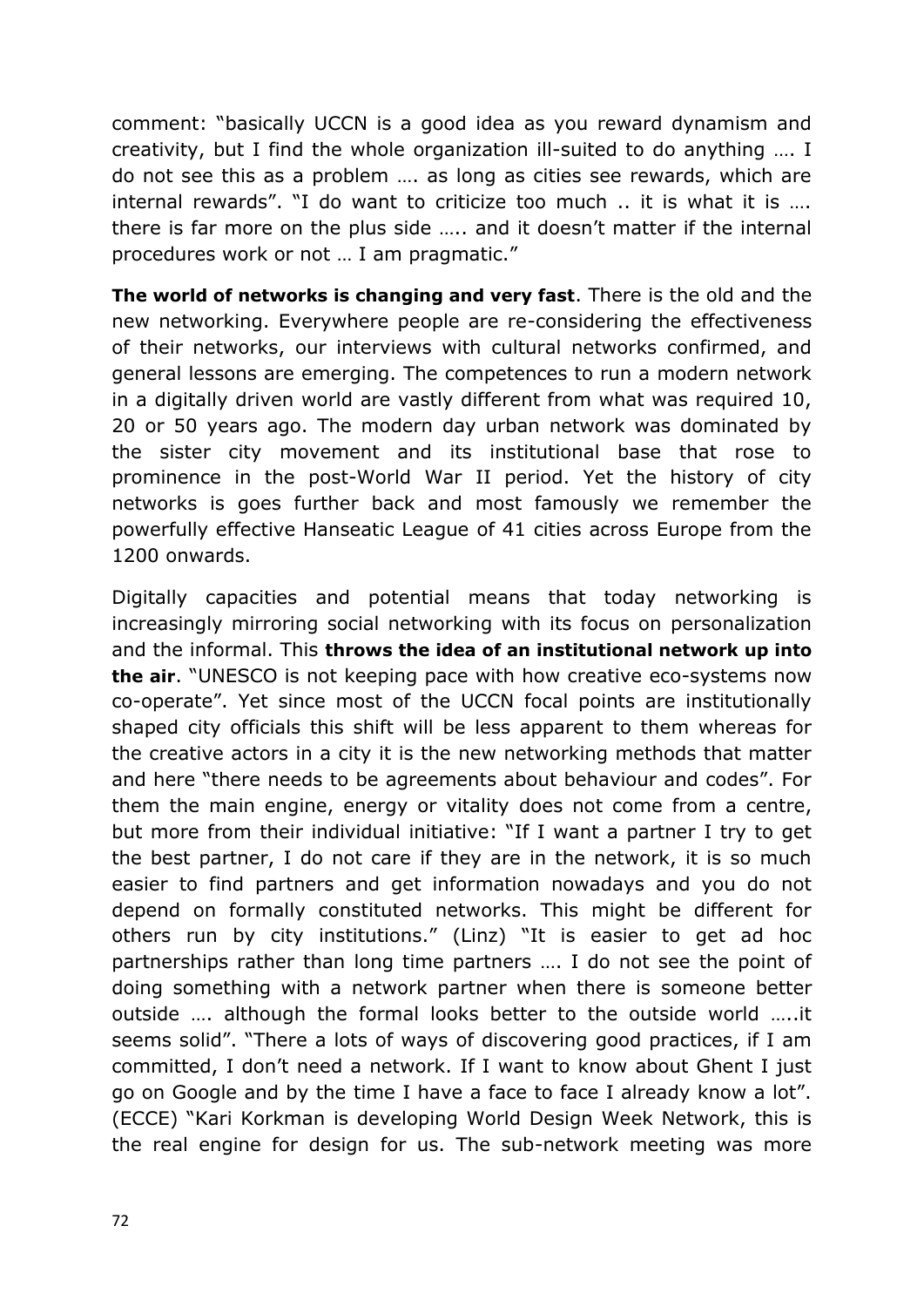about what we have done rather than what we could do" (Helsinki) "We use networks strategically and in a focused manner."

**The network is the institution of our time. It is a new culture.** Think of the social networks like Facebook, blogs and microblogging like Twitter, discussion forums, sharing platforms or simply clever use of search engines. Think of the behaviour and organizational patterns that these encourage. Think of how information and good practices are garnered or peer to peer learning enabled. These networks are open systems with dissipative structures, in constant flux, they form and reform constantly, seemingly casual and made coherent through personal choices, always poised for reordering.

This dynamic challenges institutions. Different levels of networking have different types of behaviour and expectations - institutional or one based on a creative eco-system; hierarchical versus flatter structures, formal and more informal ones. '**We meet in a creative cities network but there is no creativity'** one perceptive interviewee noted and this reminds us of what a good network might be. If UNESCO wants to encourage transformative exchanges and deep learning it needs to **encourage an arms' length entity or bridge** between the formal world and necessities of government and the quicker world of creatives and social activists. This hybrid intermediary can speak the language of both parties and is given the authority to broker between government and non-government as neither party can achieve the full impact without the other. An example is the N.I.C.E. (New Innovations in the Creative Economy) network of 21 member cities set up by the Nord-Rhein Westfalen government. This has ECCE (The European Centre for Creative Economy) set up in 2011 attached to it whose remit is to join the dots between the hundreds of members in the network and to be a virtual match maker, a problem solver and creator of opportunities. It encourages open frameworks, virtual and physical often using play, which official institutions would not want to and could not do as there would be less trust. "The problem in networks is that you need a person who knows their way around the tricks. The formal rules of a city often won't help solve a problem, they are governed by written protocols, for the creative governance of a network you need another way" (Government official) "If the network wants to be innovative people in the network have to speed produce results and go into open environments". "Good networks need people who are networked" (Mannheim)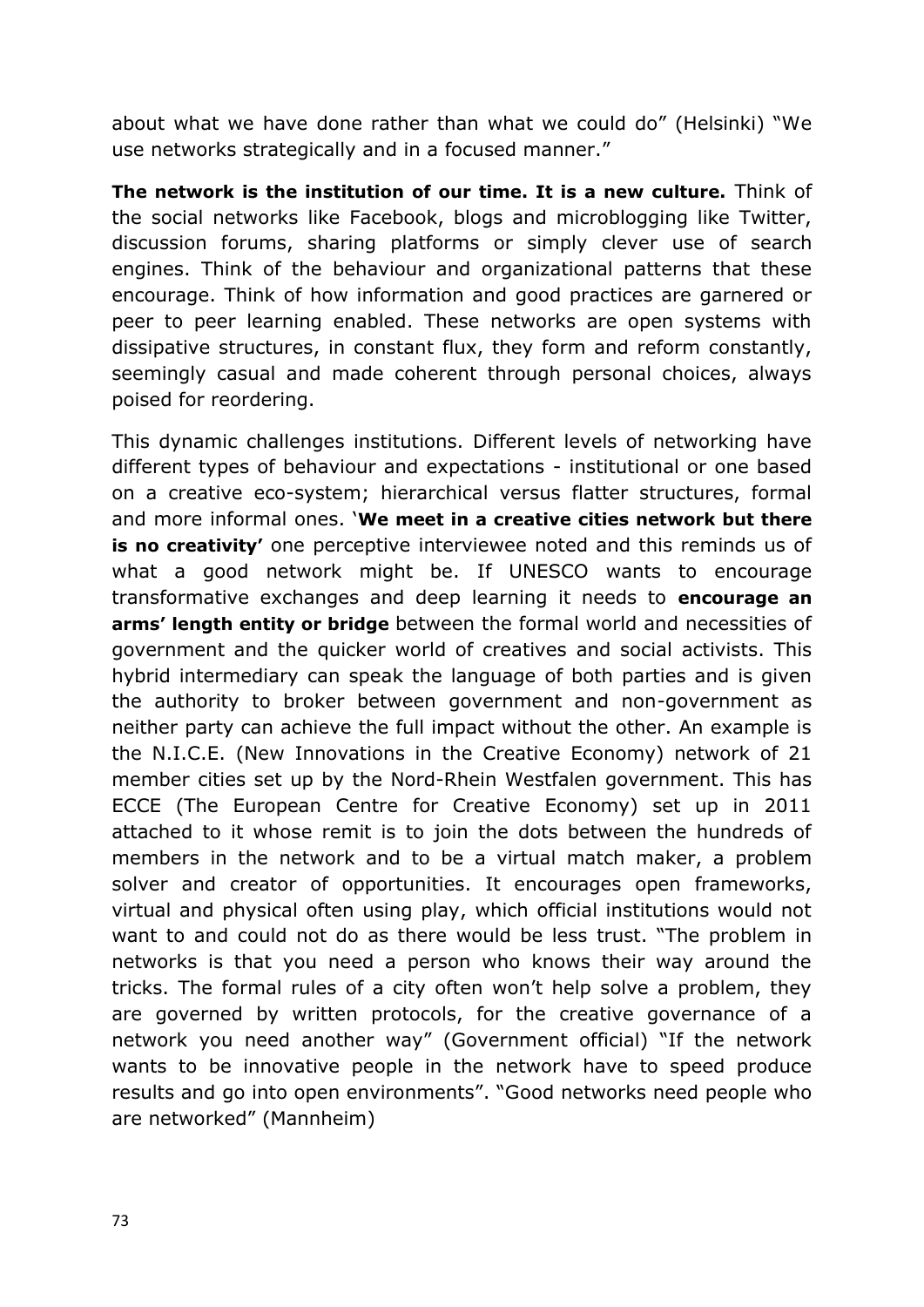The competences are different from how a public institution works. **In the old networking "cities just want to showcase** their city and what they have done and not to find new ideas or projects, they are scared to get into open processes …..I don't know if my mayor will allow me". "At the meeting they all presented and catalogued their qualities, each outbidding each other, it had little impact on enhancement of network". "Creating content is key …. Remember the Forum for Universal Cultures or the attempts of the Arab and American Capital of Culture schemes, they substitute politics for content and that was their common point of failure". (Franco Bianchini) "Cities need laboratories of imaginative thinking from outside a tight, hierarchical and institutional framework. Networks are an important potential vehicle for this, at least they should be listened to". (Ivor Davies)

These differing conceptions of the dynamics of the network have implications. "It is never the city we are collaborating with … it is always the person and we could collaborate with anyone" but "I am not connected in this network as it is never the right person who is the city link. They are not informed by the creative scene or is close to it". "It is ridiculous that they address the mayor and not those institutions or people who know". "You cannot run a dynamic network especially in creativity with a heavy organization. UNESCO is in a totally different business… the regulation business". "UNESCO isn't used to working with operative networks full of crazy people… they are used to working with conventions". "It is much easier to manage heritage sites, there are scientific guidelines".

The effective networks are increasingly fluid structures and processes through which ideas and values flow and come alive with network nodes providing the energy rather than a centre. **Their coherence comes from the multiple relationships, interactions, joint projects** and crosshatches of activity that are bound together by these common values and aims. They are an alert, responsive form of social organization, where difference and diversity is encouraged, yet consensus is a common goal. They are more driven by principles than tight guidelines. This raises questions as **UNESCO would need to trade power for creative influence.** This is difficult when it is UNESCO's designation that provides the value and status to cities. Is in fact **UCCN more an association of cities than a network**?

A network is a web of connections and interactions both physical and electronic. Yet even a city network like UCCN **ultimately revolves around**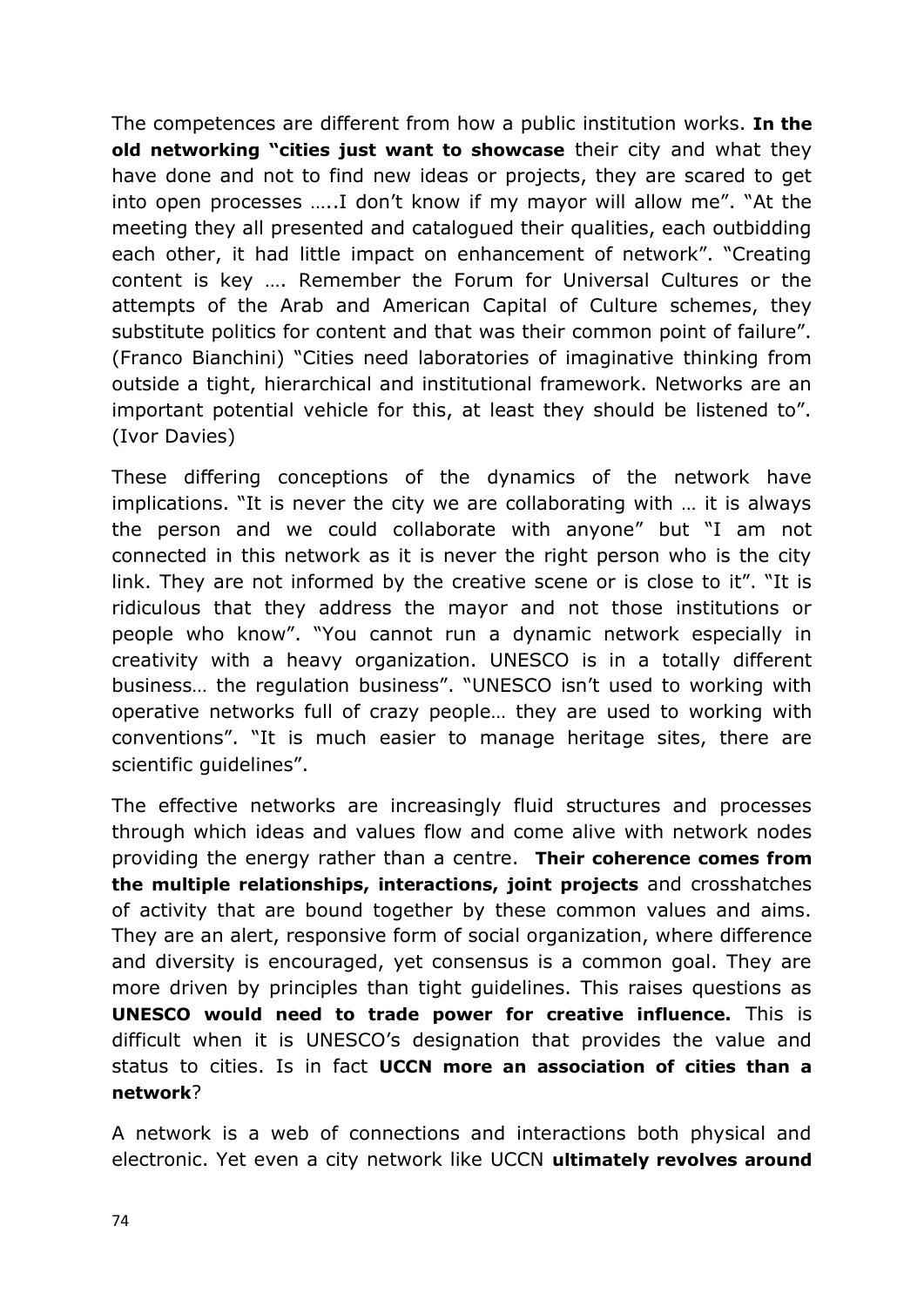**people and trust** though that network might be institutionally anchored and driven such as by UNESCO with policy guidelines or written agreements. They are a human endeavour and their engine is shared values, agreed aims, co-created ideas and programmes, joint planning and ventures and these need to be explicitly acknowledged, lived and experienced – day to day. This makes the network personal and thus meaningful as well as equal and balanced and so generates the energy to do real things. How a network unfolds requires trust. **Trust takes time and patience to evolve** from which a relationship can emerge. This needs to be worked at hard step by step mostly by face to face contact and formal and informal socializing in spite of our virtualizing world. Relations based on trust shorten and speed up transactions and allow more complex things to happen electronically. "If I want to do something tricky, it is not generated in formal meetings, but in a drink". These preconditions get people to exchange information, knowledge and their potentially powerful tacit and unexpressed insights as well as to create new projects.

Establishing a relationship and exchanging information create value, such as foster ideas that you could not develop alone. In addition a good network allows you to be honest or transparent and even to show your vulnerability. That **value creates the motivation, will and desire from which action grows**, rather than simply playing at networking. The desire to create the time, in spite of other obligations do things together and to make an extra effort. This provides the confidence to be open to learn and to allow surprises and unexpected connections and outcomes to happen. In time this can create a network mindset.

This makes the **atmosphere of joint meetings** and especially larger general assemblies or steering groups **vitally important** as it here that bonds are created and reinforced. If these are experienced as rigid the depth of the network and seamless connectivity cannot grow. Meetings exist not only to reach agreements but also to create a collective experience. Perhaps larger network **meetings can develop a fringe or a kind of creative city festival**.

In thinking through meetings UCCN should consider how to develop effective and transformational **peer to peer learning** and what methods work and how deeper exchanges can be established since so much is less face to face and more through virtual platforms. This reinforces the need to make physical meetings special and to generate an extra quality and value added. It might be through external speakers of renown, creating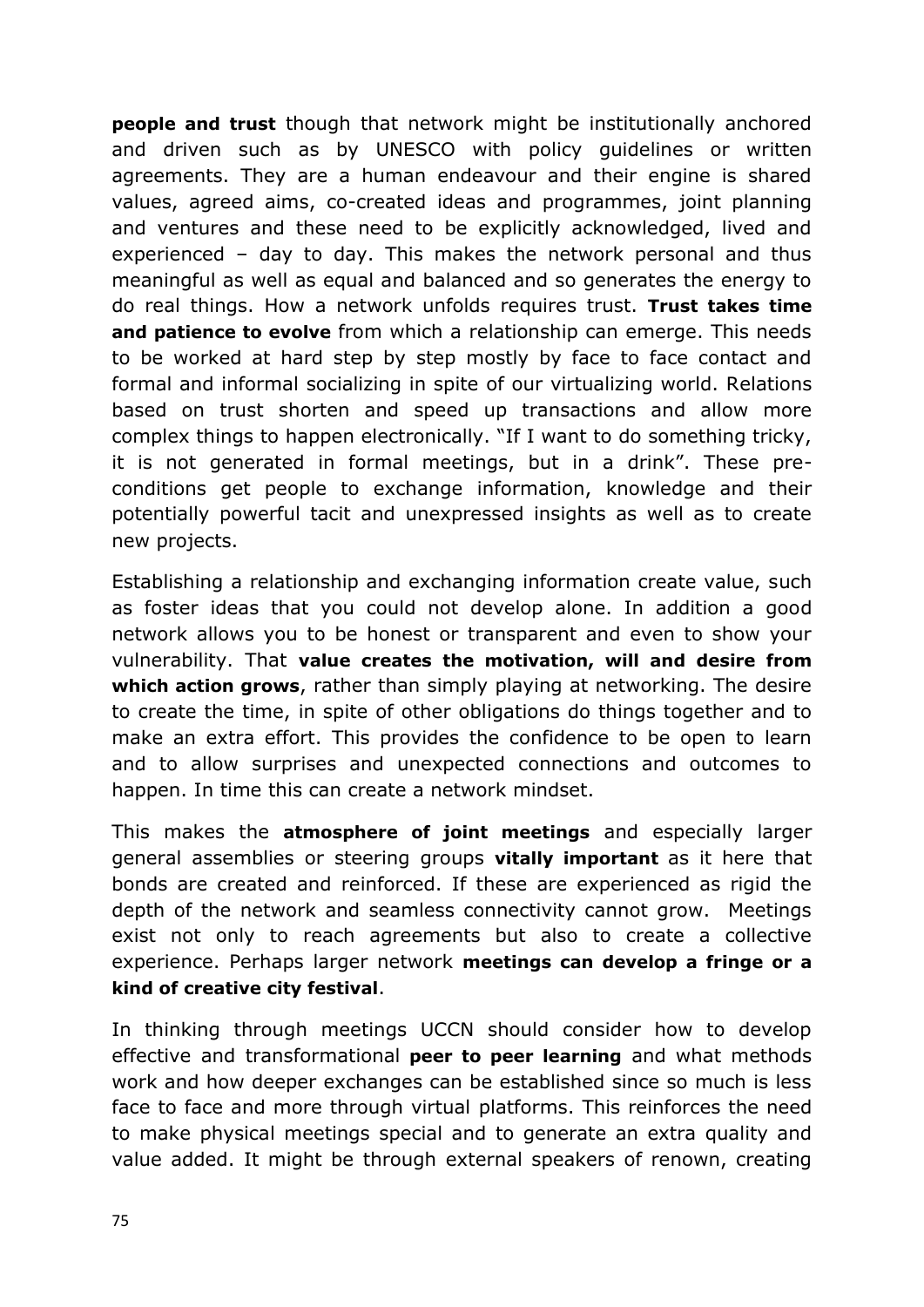masterclasses or mentoring schemes. These are areas UCCN can consider.

In the 'what next' phase of the UCCN **UNESCO must build, perhaps even rebuild, trust** and it cannot be mechanical or formulaic in how it relates to its members cities. Being more transparent will be key to this process as well involving member partners as real equals.

**There is a lifecycle to all networks** and our review of others such as the Intercultural Cities or IFACCA networks reinforces this. Mostly in the beginning it is a group of the like-minded that connect. There is the enthusiasm of being part of something new and less of others to contend with. It is easier to talk or to speculate about possibilities. In the case of UCCN there was a strong sense of being part of a privileged elite grouping. Cities felt they were the best and this gave motivation. There is less complexity at the outset, but as a network grows the complexity increases exponentially. What was formerly agreed on the run or by an email with everyone involved now needs a more stable structure of subgroups, executive committees, mandatory procedures. It becomes bureaucratic. Crucially building trust seeks to reduce these processes. "Many networks that don't renew have got sucked into how do we survive and get ossified".

These shifting dynamics of networks affects how UCCN communicates to achieve network aims. **The rise of big data and more sophisticated web platforms challenges UNESCO** to perform better. It needs a concerted effort to make its website interactive and a far more adept at social media. "The UCCN website should be renewed: the communication has to be improved for the network to perform better and there should be much more sharing online". (Ensenada). "We want the website to be more synthetic, analytical, launching ideas and helpful thematic – we want it to be a platform for development" (Rome) "Website should be used more actively, it does not work as a work instrument…… also it should be also for the general public" (Parma) "We need a revitalization of the online platform and the lack of communication to us or promotion of us on the network's is drawing criticism". (Korean members) "The headquarter is not social media savvy" (York)**.** "I cannot easily add my new information myself". (Mannheim) "Website is too institutional and top down … if it did not have links with cities' website would be worse" (Bologna). There is expertise in the network as with Hannover, who prototyped a website for the music cluster.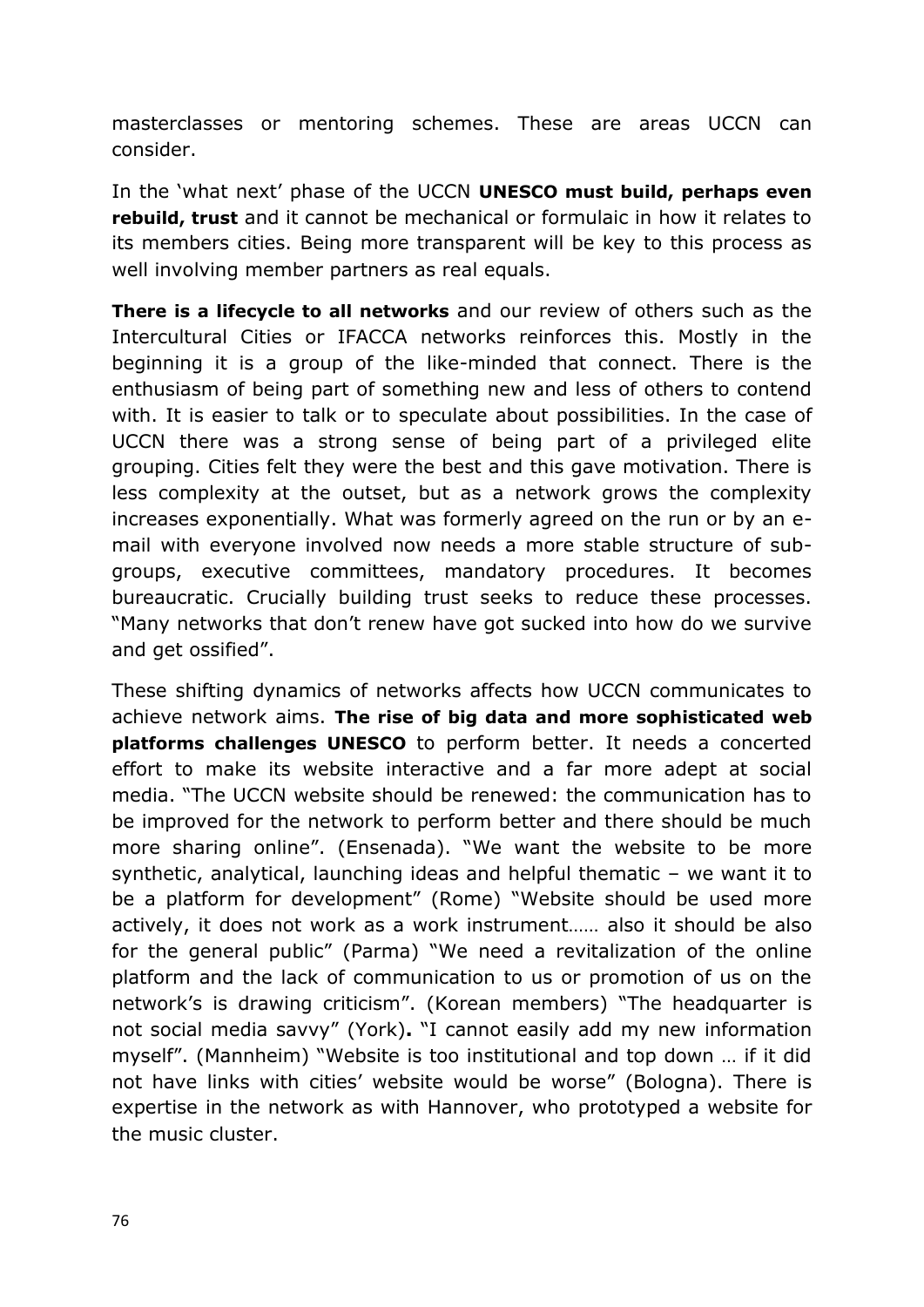"Networks that work well have engaged their cities, see Agenda 21 for Cities and UCLG, through good information, it has an excellent website" (Bob Palmer). The **Secretariat should undertake a major review of its communications**. It should ask what its role is in terms of information provision and sharing and how much it should generate itself or whether it should signpost what others are doing and become more of a clearing house for research and good practices. Clearly a partnership with one of the big global foundations could make this happen. Since it does not have these skills in-house nor the time this is something that can be outsourced.

## **Supplement Nine: Connections & Synergies**

The economic, cultural and social success of cities depends increasingly on the effectiveness of their internal and external networks and their power to connect. This generates the creative ecologies that force-feed and accelerate transactions, exchange, partnerships and opportunity and ultimately wealth creation. The obstacle to unleashing potential is silo mentality still prevalent across the board which several Asian members highlighted, although it happens everywhere: "The bureaucracy in our city is still quite silo functioning." Examples were even given of communication gaps when several UNESCO projects were underway in the same city.

Connections might be across disciplines like art and science as Sapporo has instigated with its vastly popular hatsune miku - the non-existent virtual star or Enghien les Bains is considering; another is rethinking tourism as a mutual learning experience between host and visitor as Santa Fe has been promoting for the last decade and here Nassau is learning from them; urban/rural links with Östersund leading the charge and Sasayama an interested player; industry/arts links as with Yamaha's inspirational exchanges between its piano and motorcycle designers created in Hamamatsu and showcased in St. Etienne or similar projects in Torino; or Parma that is linking art, design and food as a means of raising awareness about food production issues and food miles as well as its work with a Sicilian start up to explore how to create a new type of material with orange skin; North-South knowledge exchanges as with Dakar and the UCCN media arts network or exchanges with mentors such as Duran in Ecuador and their partnerships with Barcelona's Interarts Foundation, which is dedicated to cultural entrepreneurship in Africa and Latin America. More of these kinds of links can by fostered thinking of the brokering activities of organizations such as Pro Helvetia in Africa or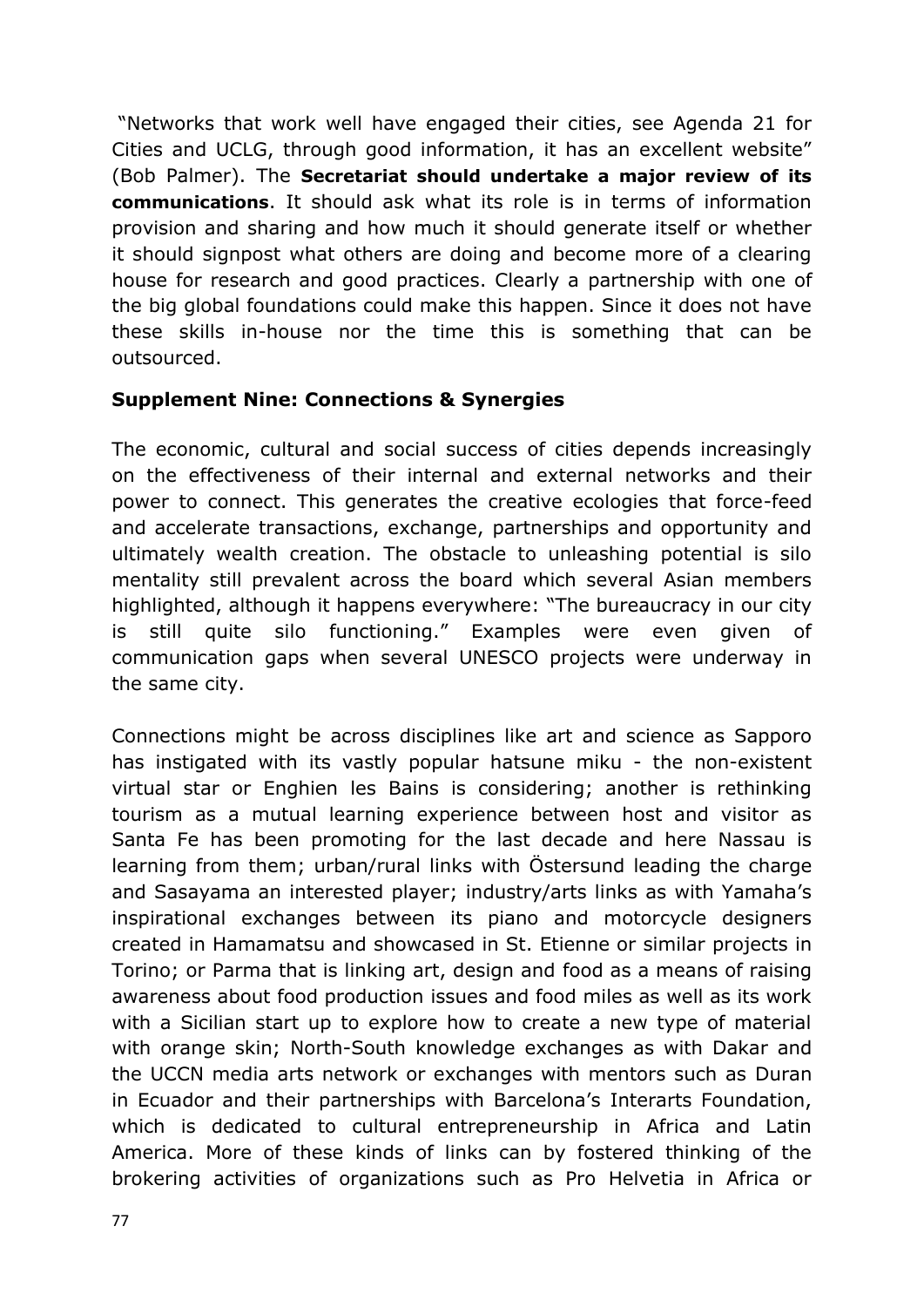Central Asia or the British Council as well as others like the King Baudouin Foundation and Evens Foundation.

UCCN should **pay special attention to linking heritage and innovation** so experts and visitors can explore, re-experience and re-interpret heritage both to enhance heritage encounters and to safeguard sites from visitor overload. Rome and many others across the globe have created augmented reality experiences. At the Secretariat this implies developing better synergies between its heritage and tech savvy creatives.

Many cities want to link with heritage sites as a means of making them more lively and stronger connections to the media arts cluster could be valuable. Additionally in several cities the focal point is in the heritage section like Kaunas and Tucson. Yet there is more than thinking of the new as merely technology thinking here of Tucson where blending old and new knowledge about food is a significant part of their activities. This is the culmination of a heritage food revitalization movement over two decades and UCCN designation is helping this rediscovery process.

Good old/new blending with food is perhaps the easiest to achieve and the most democratic cultural form. Most people can cook and thresholds to participation are low and each meal cooked is a creation. Tucson's cuisine is culturally layered based on 4000 years of wild desert foods as well as 300 years of livestock ranching and today it blends mission era food with native American and Mediterranean ranch cuisine. The region is in the Slow Food Ark of Taste designed to preserve at-risk foods that are sustainably produced, unique in taste, and part of a distinct ecoregion. Clearly the gastronomy cluster needs strong links with the Slow Food Movement.

Italian cities were especially vocal in highlighting "the old and the new links" with Parma enthusiastically signalling this intent by refurbishing an ancient cloister where the Fondazione its UCCN headquarters will be based. This will create an inspiring setting to host a food lab, residences, education with element of display and exhibition. By contrast Pekalongan produces 60% of the country's batik and "since the early 1980's batik is our city identity" and in 2009 batik was recognized as intangible cultural heritage. But to stay relevant and popular the discipline needs new design combined often with old skills especially since nearly 10000 people are employed in the industry. So the value chain of batik stretches across its batik museum seen as best practice for safeguarding intangible heritage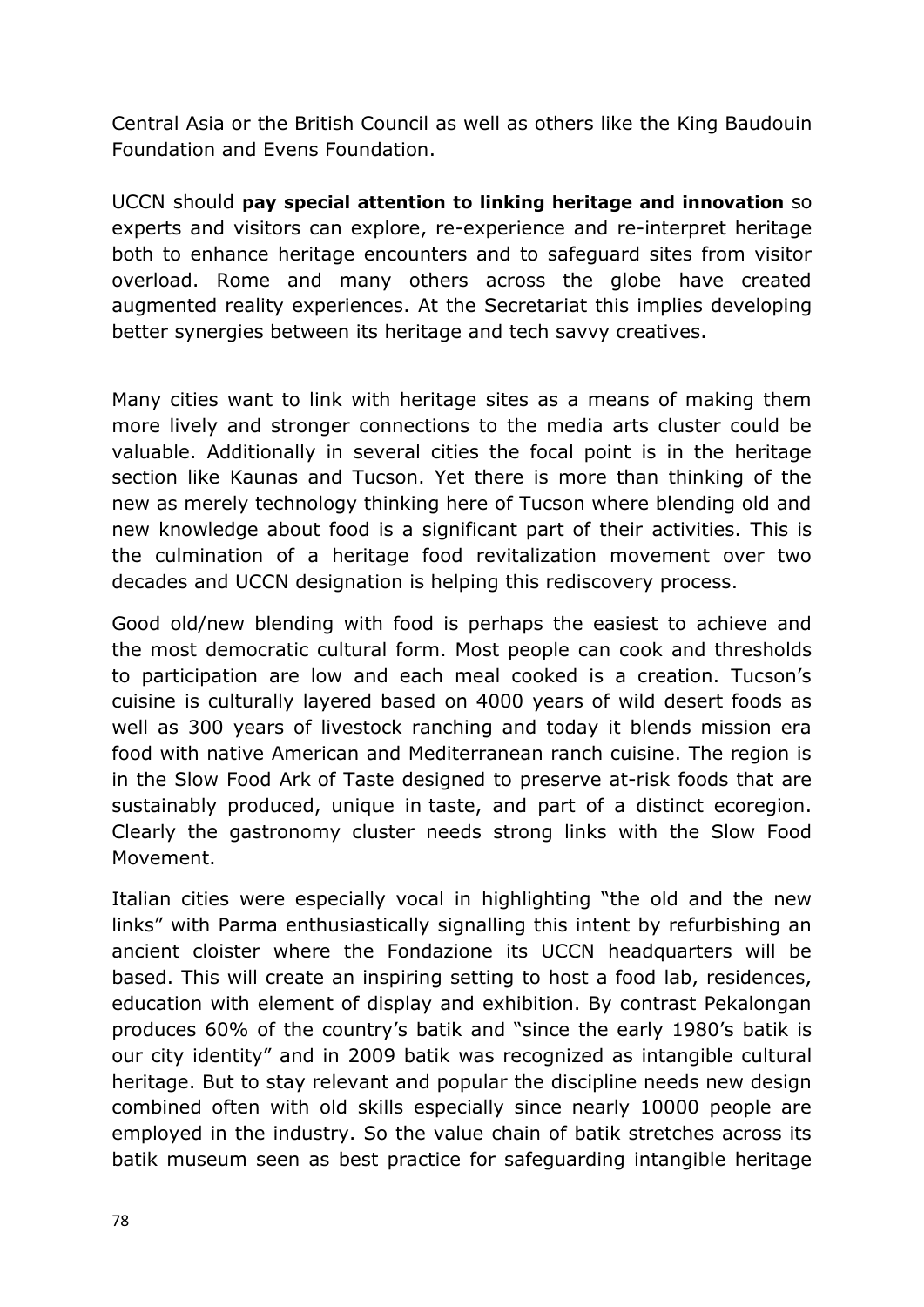to new production methods. Nassau initially wanted a UNESCO heritage listing for its straw work and failed to get the designation. Instead it shifted tack to get onto the UCCN list as a means of revitalising the craft. But it wants more support and believes "UNESCO could at least push our government".

Of course connecting takes effort as Dundee's quote stands for many: "We would love to explore additional synergies, but we simply don't have the capacity to do it. I love the idea, but then how do we create an effective governance model?" "It's clearly hard to interact with the global South, since they are often less frequently at UCCN meetings, but we are willing to contribute to their inclusion". (Paducah) Media literacy is a significant field for North-South collaboration and cities such as Abidjan Casablanca or Tunis not in the network are all potential partners of Enghien les Bains. Even small and very big cities have found potential linkages in niche areas as with Jingdezhen and Beijing that are working to foster their respective ceramic industries or with Kanazawa helping out and mentoring Sasayama. Yet obvious difficulties remain: "how can have gastronomy cooperation with these massive Chinese cities?, so Östersund. The exchange of knowledge about the impacts of the Mediterranean and Nordic diet as is being discussed, as part of a health agenda, is far easier to organize.

Across the globe there are innumerable examples well beyond the UCCN that the Secretariat in an ideal world can signpost or enable and to subcontract to someone else to undertake this task. For instance: Copenhagen's food miles strategy or that Helsinki although it is a city of design.

There are a mass of other connections that can be made and **this requires a networking mindset,** which is essentially entrepreneurial and opportunity seeking – something extremely difficult for a state sponsored organization like UNESCO. Yet this ability needs to be promoted within member cities, between them and crucially also with entities and successful inspiring projects on the ground outside each city to help achieve wider UCCN aims.

The same is true for the UCCN Secretariat, but it is more used to connecting with institutional networks rather than informal or time dated ones which are often the lifeblood of a city's vibrancy. An internal goal here might, for instance, be to create more solid links with UNESCO's education and science departments. If the Secretariat could **see its role as an active connector and broker** then it would start to link members to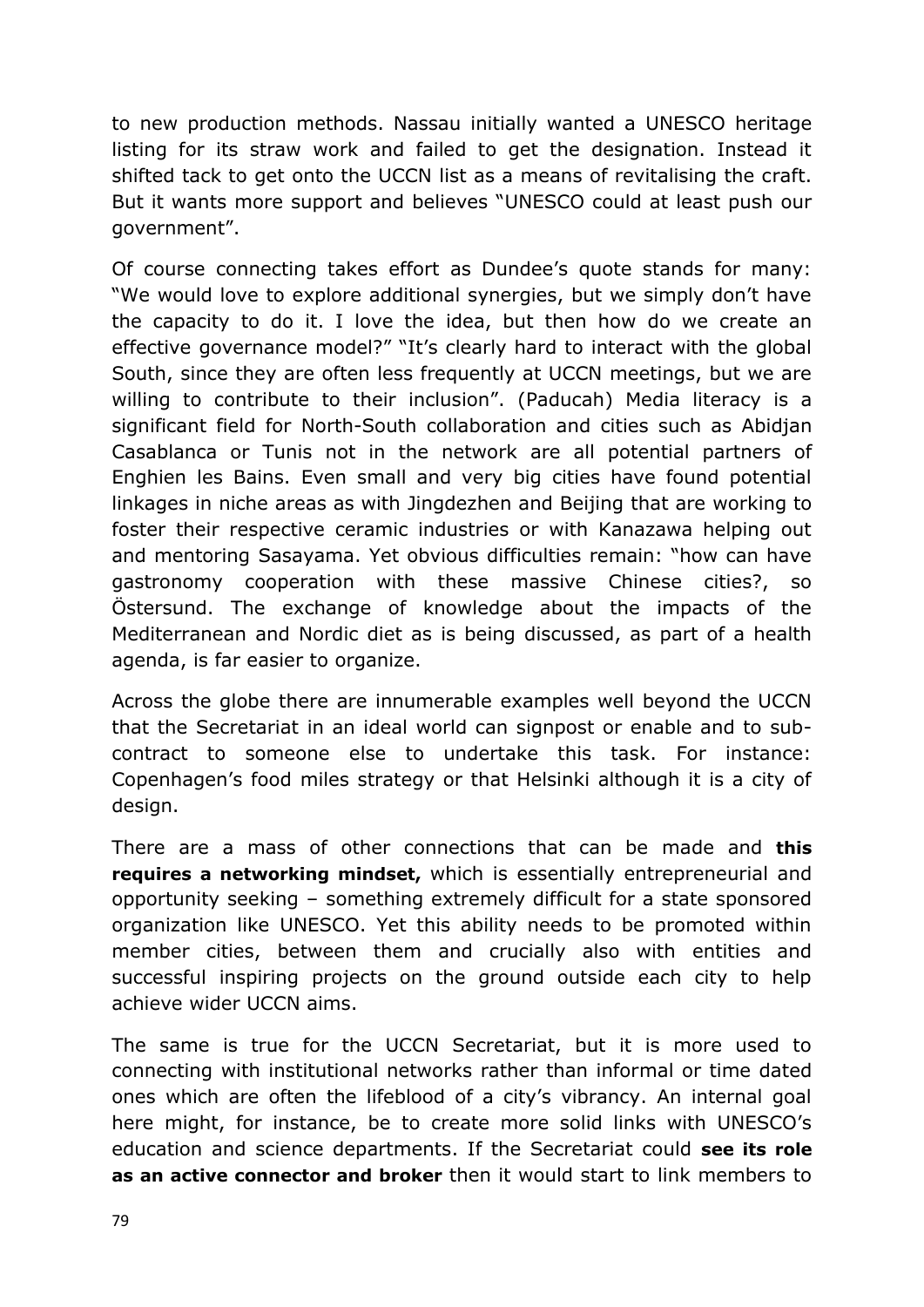institutional opportunities. UNESCO Education clearly has many joint interests with UCCN and their remit such as developing creative education as an empowering tool. Yet some cities had comments such as: "the Secretariat is itself not networked enough with the interesting, noninstitutional projects bubbling up, therefore it cannot be on the button". And several members called UNESCO Education "a closed and unresponsive door that always knows better". Bradford, for example, described some powerful examples and methodologies for teaching visual literacy. They feel these could be mainstreamed in developing countries, but they achieved no traction with the Education section – "it fell on deaf ears". In addition they have trained 34 volunteers to help dementia people through film - again something that could be replicated. "No one is capturing these simple things and saying wow that works, how can we replicate this across UCCN". Bradford had seen the UNESCO ambassador for the UK, who said: "You have do it yourself, do not expect anything from UNESCO".

The Secretariat, however as we know can do important things and using its convening power it could help create key links as well as to global players outside the network like research institutes or bigger foundations, such as Gates or Bloomberg, that a city might not be able to do on its own.

UCCN has rightly given importance to creating partnerships for the application process and **the designation has often triggered a useful connecting process** in cities. One thinks here as an instance of the partnerships created by the five Italian or Colombian members. Bogota, for instance, has built an alliance connected to the UCCN designation led by the culture department and including the chamber of commerce, economic development, tourism, marketing and external affairs department. This is very good but may lack connections to the local NGO sector and business community. Of course many cities, for instance Bandung or Berlin, have already built these links previously without the designation.

UCCN's mission has a strong focus on artists' mobility, but caution is warranted. Is "sending you an exhibition enough" as most exchange projects several interviewers noted were on the level of "'I'll send you a band" and perhaps in exaggerated form: "No musician thinks about the SDG". "Of course every musician wants a gig, and thinks I'll get more being in the network, but there is a misunderstanding that UCCN can achieve this for them, it is not a booking agency".